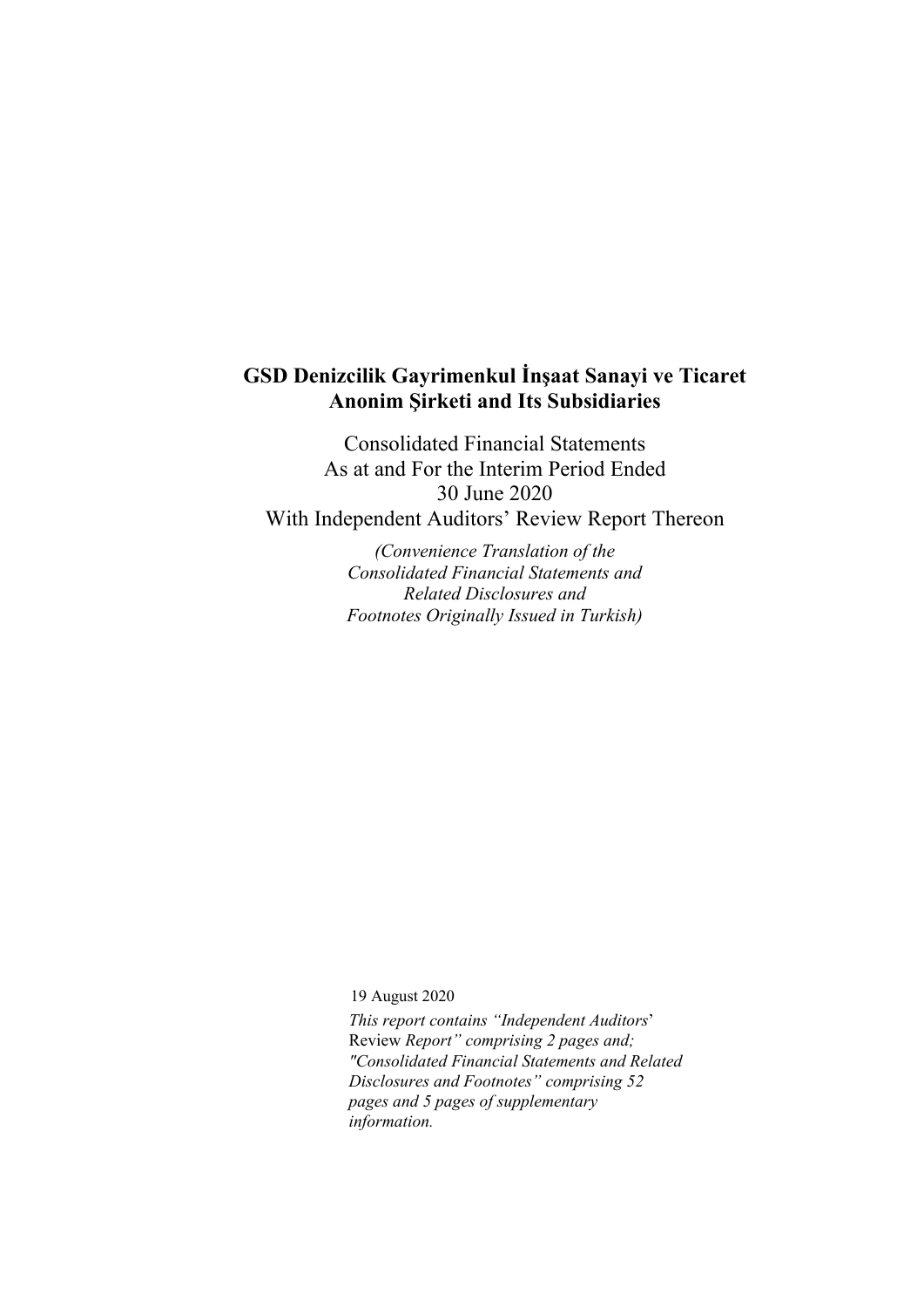## **Index**

|                                                                             | <b>Page</b>    |
|-----------------------------------------------------------------------------|----------------|
| Independent auditors' review report                                         |                |
| Consolidated statement of financial position (balance sheet)                | $1 - 2$        |
| Consolidated statement of profit or loss                                    | 3              |
| Consolidated statement of profit or loss and other comprehensive income     | $\overline{4}$ |
| Consolidated statement of changes in equity                                 | 5              |
| Consolidated statement of cash flows                                        | 6              |
| Notes to the consolidated financial statements                              | $7 - 52$       |
| Appendix: Supplementary Information - Convenience Translation to US Dollars | 53-57          |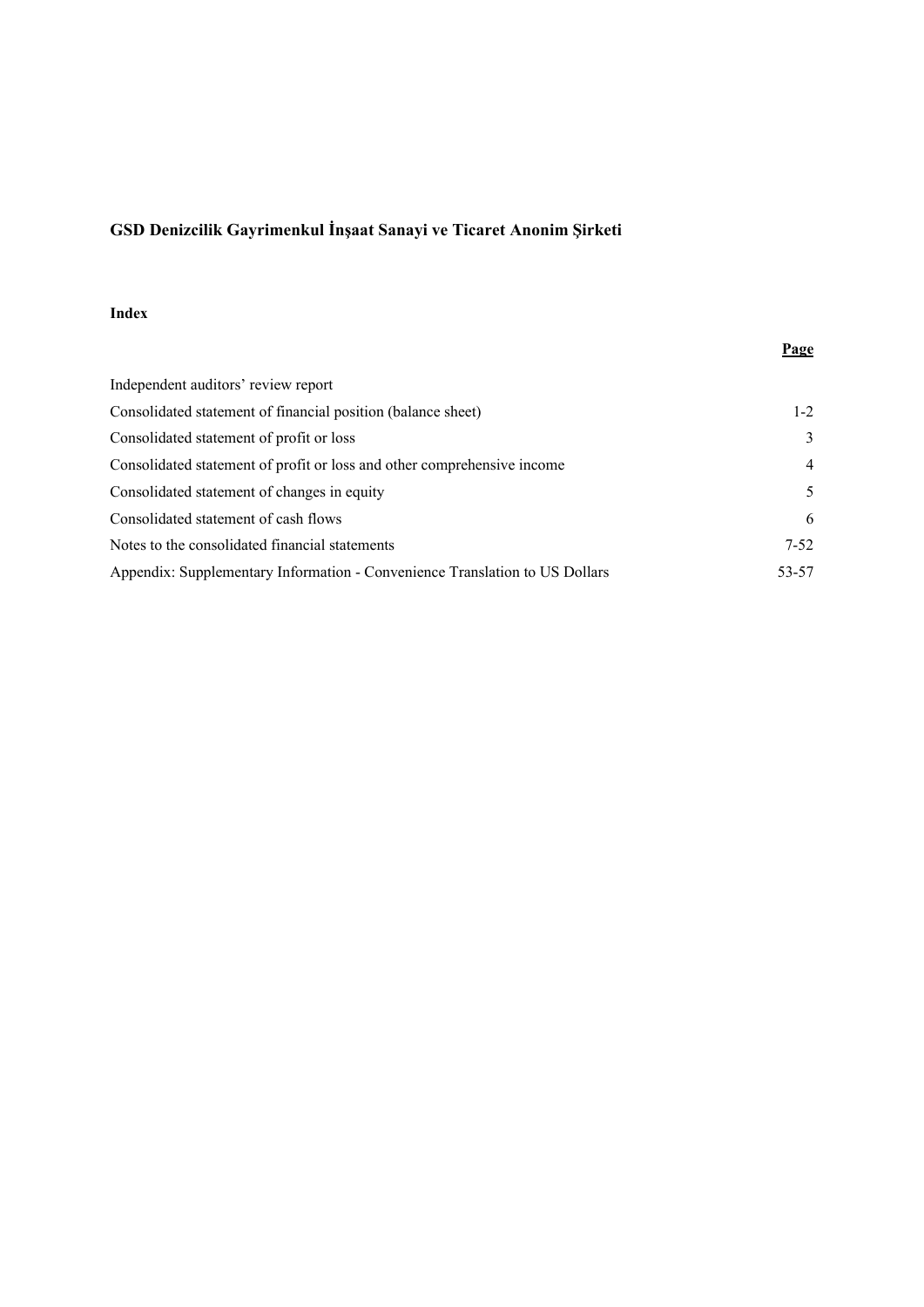

KPMG Bağımsız Denetim ve Serbest Muhasebeci Mali Müşavirlik A.Ş. İş Kuleleri Kule 3 Kat:2-9 Levent 34330 Istanbul Tel +90 212 316 6000 Fax +90 212 316 6060 www.kpmg.com.tr

#### Auditors' Report on Review of Consolidated Interim Financial Information

To the Board of Directors of GSD Denizcilik Gayrimenkul İnşaat Sanayi ve Ticaret Anonim

Şirketi;

#### *Introduction*

We have reviewed the accompanying consolidated statement of financial position of GSD Denizcilik Gayrimenkul İnşaat Sanayi ve Ticaret Anonim Şirketi and its subsidiaries (together will be referred to as "the Group") as at 30 June 2020, the consolidated statements of profit or loss, profit or loss and other comprehensive income, changes in equity and cash flows for the six-month period then ended, and notes to the consolidated financial statements, including a summary of significant accounting policies. Management is responsible for the preparation and fair presentation of these consolidated interim financial information in accordance with Turkish Accounting Standards 34 Interim Financial Reporting ("TAS 34") issued by the Public Oversight Accounting and Auditing Standards Authority ("POA"). Our responsibility is to express a conclusion on this consolidated interim financial information based on our review.

#### *Scope of Review*

We conducted our review in accordance with Standard on Review Engagements 2410, "Review of Interim Financial Information Performed by the Independent Auditor of the Entity". A review of consolidated interim financial statements consists of making inquiries, primarily of persons responsible for financial and accounting matters, and applying analytical and other review procedures. A review is substantially less in scope than an audit conducted in accordance with the Standards on Auditing and consequently does not enable us to obtain assurance that we would become aware of all significant matters that might be identified in an audit. Accordingly, we do not express an audit opinion.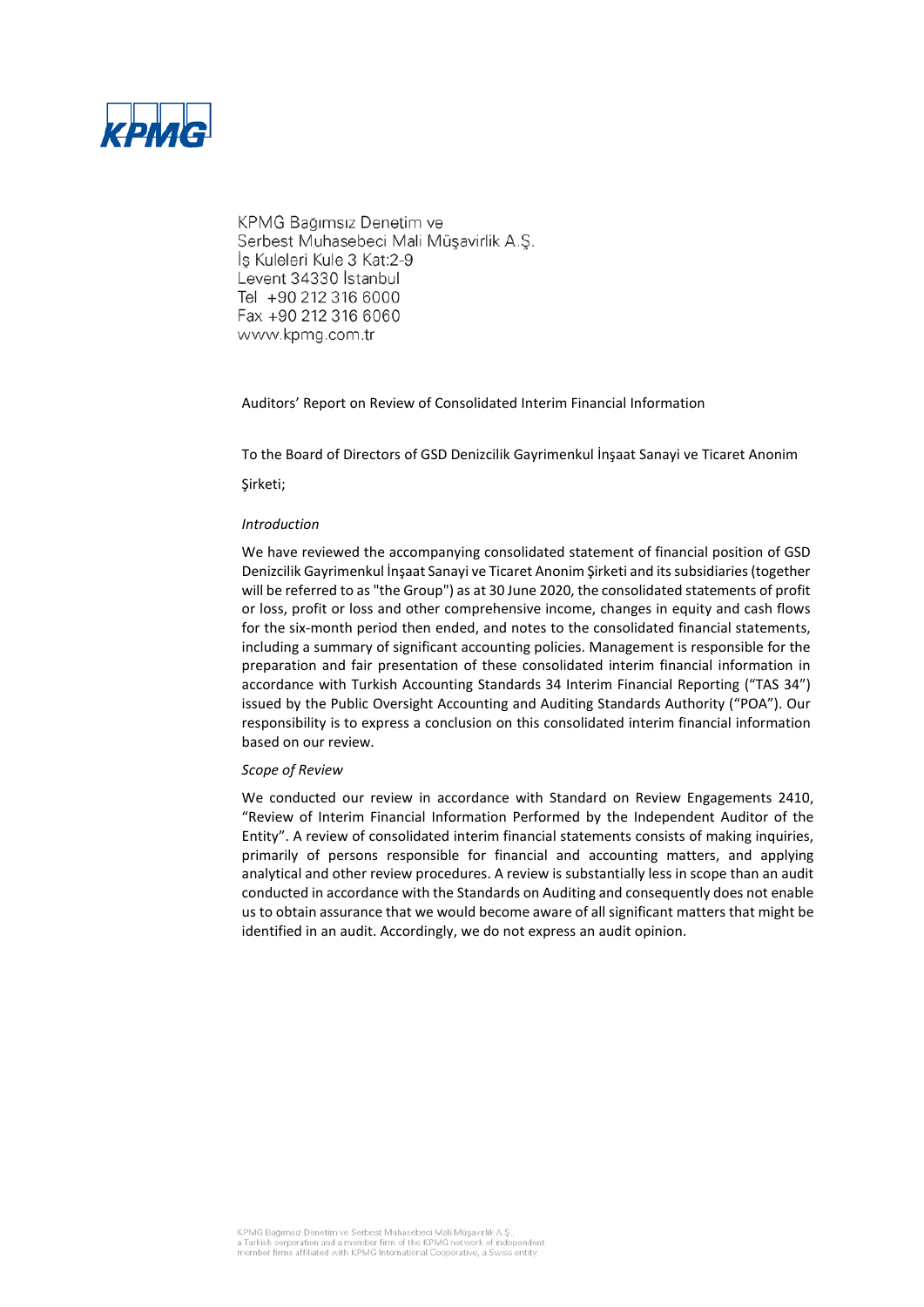

#### Conclusion

Based on our review, nothing has come to our attention that causes us to believe that the accompanying consolidated interim financial information do not present fairly, in all material respects, the financial position of GSD Denizcilik Gayrimenkul İnşaat Sanayi ve Ticaret A.Ş. as at 30 June 2020, and its financial performance and its cash flows for the six-month period then ended in accordance with in accordance with TAS 34 "Interim Financial Reporting".

#### **Other Matter**

Without qualifying our conclusion, we draw attention to the following:

Supplementary information included in Appendix I does not form part of the reviewed consolidated interim financial information. We have not reviewed this supplementary information and, accordingly, we do not express any conclusion or any other form of assurance on this supplementary information.

KPMG Bağımsız Denetim ve Serbest Muhasebeci Mali Müşavirlik A.Ş. **Arm of KPMG International Cooperative** mney



19 August 2020 Istanbul, Turkey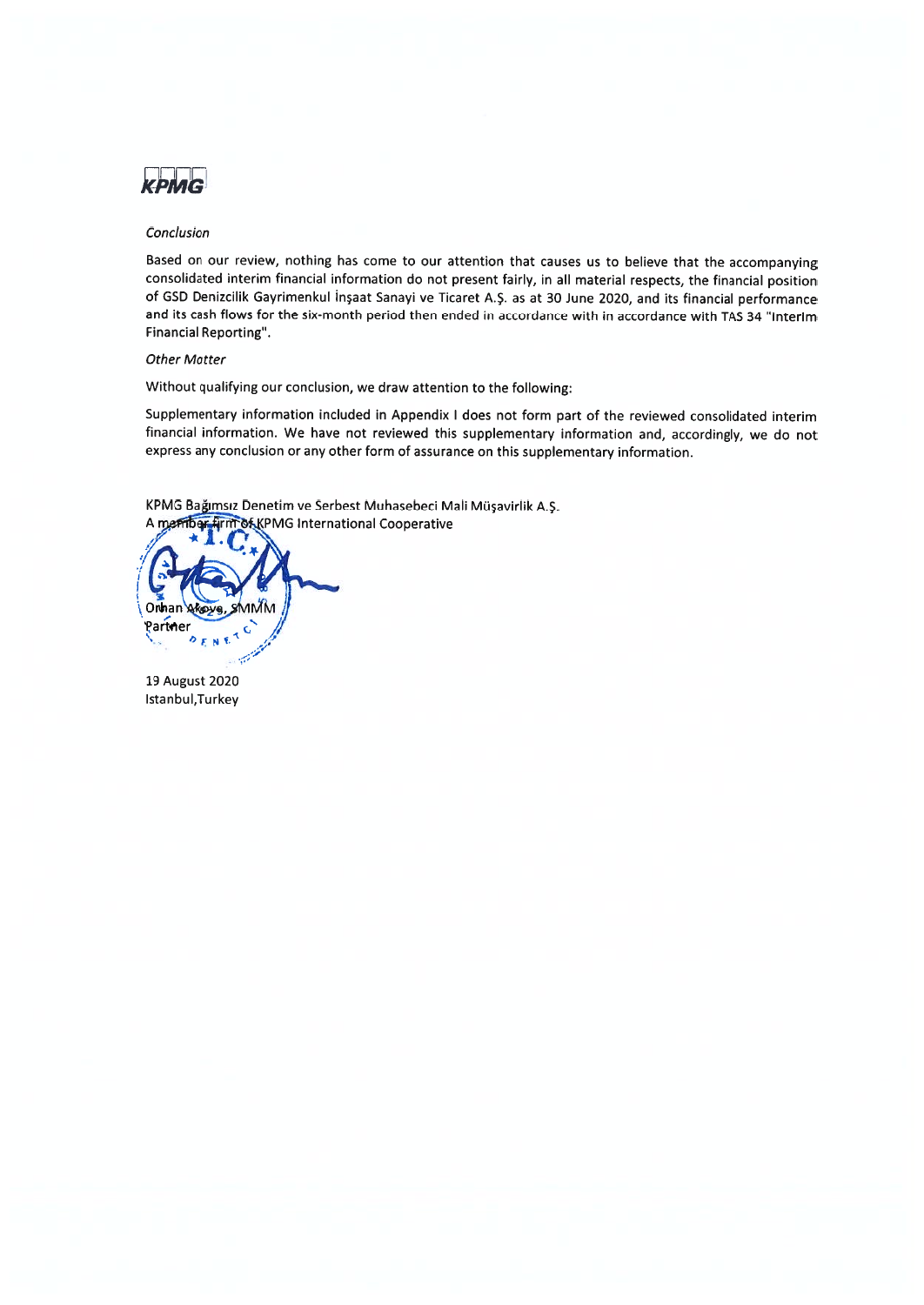## **GSD Denizcilik Gayrimenkul İnşaat Sanayi ve Ticaret Anonim Şirketi Consolidated statement of financial position (Balance sheet) As at 30 June 2020**

*(Amounts expressed in thousands of Turkish Lira ("TL") unless otherwise stated.)*

|              | <b>Reviewed</b> | <b>\udited</b> |
|--------------|-----------------|----------------|
|              | 30 June         | 31 December    |
| <b>Notes</b> | 2020            | 2019           |

| <b>Assets</b>                                             |     |         |                |
|-----------------------------------------------------------|-----|---------|----------------|
| <b>Current assets</b>                                     |     | 17,008  | 9,829          |
|                                                           |     |         |                |
| Cash and cash equivalents                                 | 3   | 11,637  | 5,063          |
| Trade receivables                                         | 7   | 1,162   | 2,248          |
| - Due from third parties                                  | 7.1 | 1.162   | 2,248          |
| Receivables from finance sector operations                | 8   | 13      | 11             |
| - Due from third parties                                  | 8.1 | 13      | 11             |
| Other receivables (net)                                   | 9   | 966     | 232            |
| - Due from related parties                                | 6   | 161     | 230            |
| - Due from third parties                                  | 9.1 | 805     | $\overline{2}$ |
| Inventories (net)                                         | 10  | 704     | 664            |
| Prepaid expenses                                          | 11  | 1,470   | 444            |
| - Due from third parties                                  |     | 1,470   | 444            |
| Current income tax assets                                 | 12  | 7       | 195            |
| Other current assets                                      | 22  | 973     | 896            |
| - Due from third parties                                  | 22  | 973     | 896            |
| <b>Subtotal</b>                                           |     | 16,932  | 9,753          |
| Assets held for sale                                      | 13  | 76      | 76             |
| <b>Non-current assets</b>                                 |     | 265,704 | 239,102        |
| Investments inassociates, joint ventures and subsidiaries | 5   | 1,457   | 1,457          |
| Tangible assets                                           | 14  | 262,489 | 235,620        |
| - Vehicles                                                |     | 262,338 | 235,486        |
| - Furnitures and fixtures                                 |     | 151     | 134            |
| Right of use assets                                       | 15  | 702     | 926            |
| Intangible Assets                                         | 16  | 150     | 203            |
| - Other intangible assets                                 |     | 150     | 203            |
| Deferred tax assets                                       | 31  | 906     | 896            |
| <b>Total assets</b>                                       |     | 282,712 | 248,931        |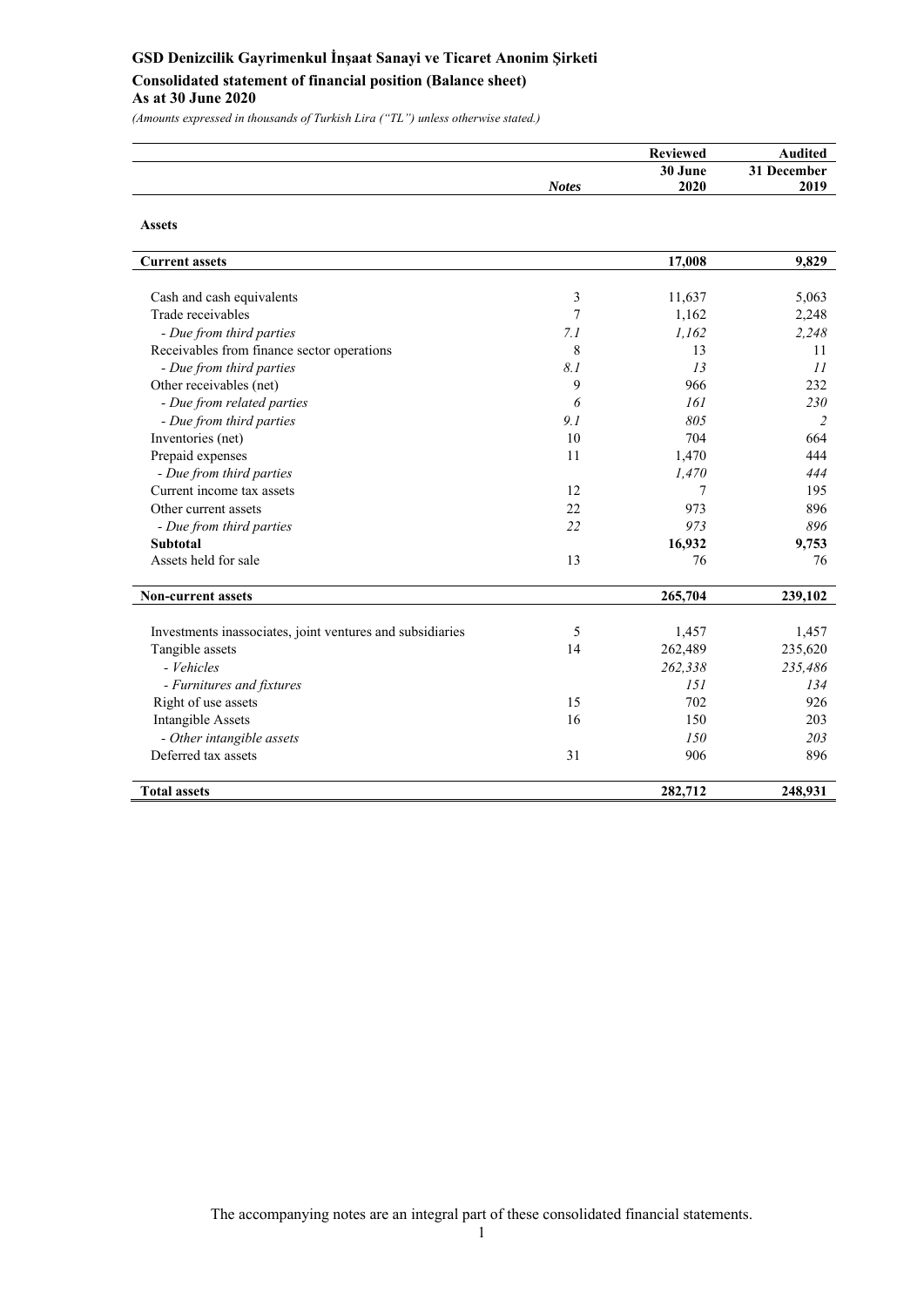## **GSD Denizcilik Gayrimenkul İnşaat Sanayi ve Ticaret Anonim Şirketi Consolidated statement of financial position (Balance sheet) As at 30 June 2020**

*(Amounts expressed in thousands of Turkish Lira ("TL") unless otherwise stated.)*

**Liabilities** 

|              | <b>Reviewed</b> | <b>Audited</b> |
|--------------|-----------------|----------------|
|              | 30 June         | 31 December    |
| <b>Notes</b> | 2020            | 2019           |

| <b>Current liabilities</b>                                      |      | 118,008   | 55,095    |
|-----------------------------------------------------------------|------|-----------|-----------|
|                                                                 |      |           |           |
| Short-term borrowings                                           | 17   | 54,087    | 14,339    |
| Due to related parties                                          | 17   | 52,001    | 14,339    |
| - Bank loans                                                    | 17.2 | 52,001    | 14,339    |
| Due to third parties.                                           | 17.2 | 2,086     |           |
| - Bank loans                                                    | 17.2 | 2,086     |           |
| Short-term portion of long-term borrowings                      |      | 62,355    | 38,365    |
| Due to related parties                                          |      | 345       | 309       |
| - Lease liabilities                                             |      | 345       | 309       |
| Due to third parties.                                           |      | 62,010    | 38,056    |
| - Bank loans                                                    | 17.2 | 61,866    | 37,918    |
| - Lease liabilities                                             |      | 144       | 138       |
| Trade payables                                                  | 7    | 775       | 165       |
| - Due to related parties                                        | 6    | 21        | 17        |
| - Due to third parties                                          | 7.2  | 754       | 148       |
| Payables from finance sector operations                         | 8    | 47        | 41        |
| - Due to third parties                                          | 8.2  | 47        | 41        |
| Other payables                                                  | 9    | 141       | 131       |
| - Due to third parties                                          | 9.2  | 141       | 131       |
| Deferred income                                                 | 20   | 498       | 820       |
| - Due to third parties                                          |      | 498       | 820       |
| Current income tax liabilities                                  |      |           | 1,009     |
| Short-term provisions                                           | 21   | 105       | 225       |
| - Provisions for employee benefits                              | 21.1 | 105       | 225       |
| <b>Non-current liabilities</b>                                  |      | 945       | 53,374    |
|                                                                 |      |           |           |
| Long-term borrowings                                            |      | 328       | 52,465    |
| Due to related parties                                          |      | 204       | 386       |
| - Lease liabilities                                             |      | 204       | 386       |
| Due to third parties                                            |      | 124       | 52,079    |
| - Bank loans                                                    | 17.2 |           | 51,887    |
| - Lease liabilities                                             |      | 124       | 192       |
| Long-term provisions                                            | 21   | 617       | 909       |
| - Provisions for employee benefits                              | 21.2 | 617       | 909       |
|                                                                 |      |           |           |
| <b>Equity</b>                                                   |      | 163,759   | 140,462   |
|                                                                 |      |           |           |
| Paid-in share capital                                           | 23.1 | 52,181    | 52,181    |
| Adjustment to share capital                                     | 23.2 | 24,085    | 24,085    |
| Repurchase of shares (-)                                        | 23.3 |           | (3,223)   |
| Premium on the shares/discount                                  | 23.4 | 9,189     | (140)     |
| Effect of merger under common control                           | 23.5 | (12, 181) | (12, 181) |
| Accumulated other comprehensive income that will never be       |      |           |           |
| reclassified to profit or loss                                  | 23.6 | (6)       | (71)      |
| - Gains/losses from the revaluation and reclassification        |      | (6)       | (71)      |
| Accumulated other comprehensive income that may be reclassified |      |           |           |
| subsequently to profit or loss                                  | 23.7 | 123,830   | 98,537    |
| - Currency translation differences                              |      | 123,830   | 98,537    |
| Restricted reserves                                             | 23.8 | 19,158    | 19,158    |
| Prior years' profits/(losses)                                   | 23.9 | (37, 955) | (32, 139) |
| Net profit $/$ (loss) for the period                            |      | (14, 542) | 5,745     |
|                                                                 |      |           |           |
| <b>Total equity and liabilities</b>                             |      | 282,712   | 248,931   |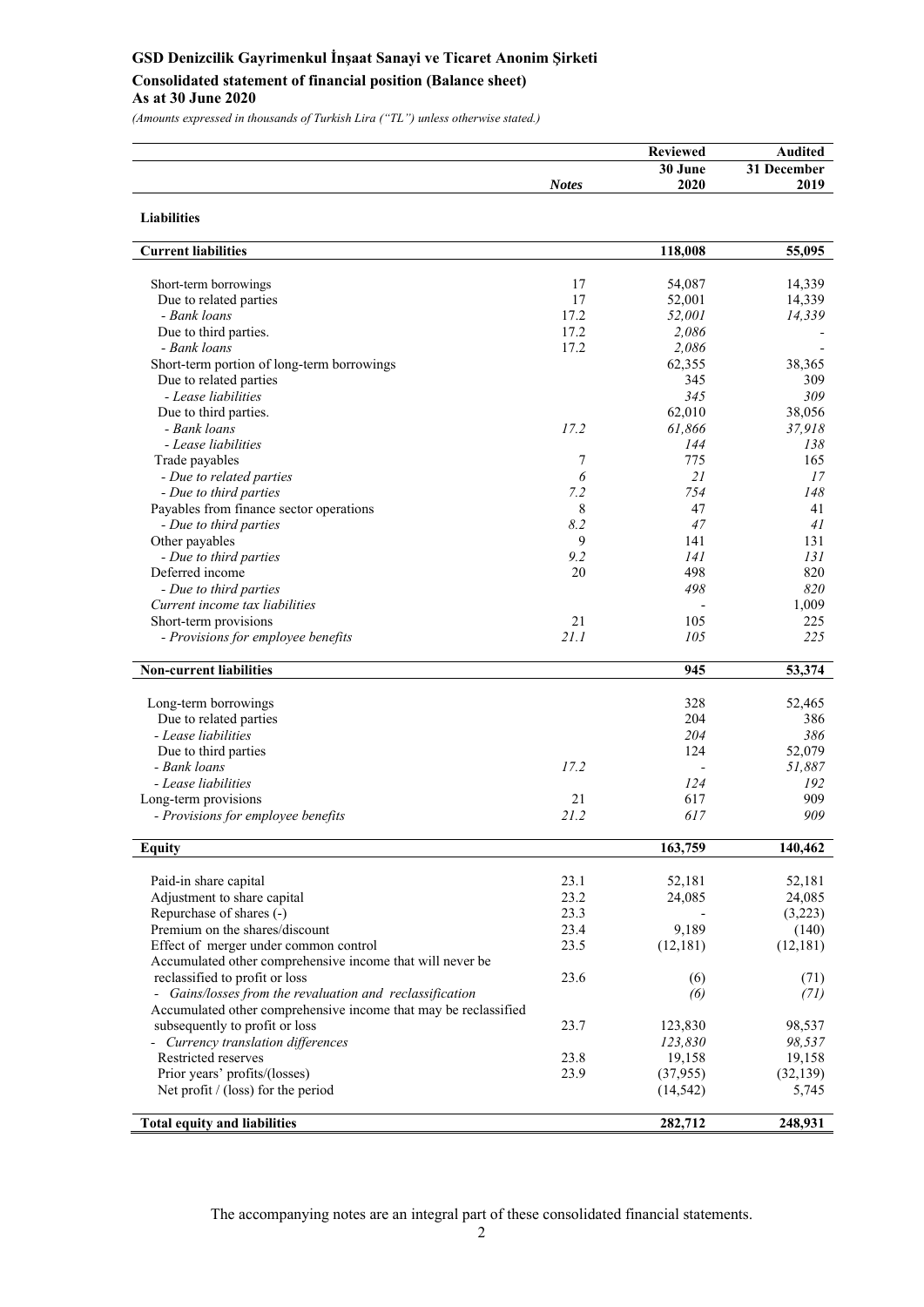## **Consolidated statement of profit or loss**

### **For the interim period ended 30 June 2020**

*(Amounts expressed in thousands of Turkish Lira ("TL") unless otherwise stated.)* 

|                                                            | <b>Notes</b> | <b>Reviewed</b><br>1 January-<br>30 June<br>2020 | Not reviewed<br>1 April-<br>30 June<br>2020 | <b>Reviewed</b><br>1 January-<br>30 June<br>2019 | Not reviewed<br>1 April-<br>30 June<br>2019 |
|------------------------------------------------------------|--------------|--------------------------------------------------|---------------------------------------------|--------------------------------------------------|---------------------------------------------|
| <b>Continuing operations</b>                               |              |                                                  |                                             |                                                  |                                             |
| Marine sector revenues                                     | 24           | 15,603                                           | 7,381                                       | 17,243                                           | 9,070                                       |
| Marine sector expenses (-)                                 | 24           | (20, 911)                                        | (11, 626)                                   | (16,820)                                         | (8,884)                                     |
| Gross profit/(loss) of marine sector activities            |              | (5,308)                                          | (4,245)                                     | 423                                              | 186                                         |
| Gross profit/(loss) from trading activities                |              | (5,308)                                          | (4,245)                                     | 423                                              | 186                                         |
|                                                            |              |                                                  |                                             | 1                                                |                                             |
| Finance sector operating income                            |              | 4                                                | 3                                           |                                                  |                                             |
| Foreign exchange gain                                      | 25           | $\overline{c}$                                   | 1                                           | 1                                                |                                             |
| Interest income                                            | 25           | $\overline{2}$                                   | 2                                           |                                                  |                                             |
| Reversal of provision for finance operations               | 25           |                                                  |                                             |                                                  |                                             |
| Cost of finance sector operations (-)                      |              | (455)                                            | (197)                                       | (233)                                            | (88)                                        |
| Other finance sector operating income/(expenses), net      | 25           | (455)                                            | (197)                                       | (233)                                            | (88)                                        |
| Gross profit/(loss) from finance sector operations         |              | (451)                                            | (194)                                       | (232)                                            | (88)                                        |
| Gross profit/(loss)                                        |              | (5,759)                                          | (4, 439)                                    | 191                                              | 98                                          |
|                                                            |              |                                                  |                                             |                                                  |                                             |
| General administrative expenses (-)                        | 26           | (2,982)                                          | (1,480)                                     | (2,701)                                          | (1,637)                                     |
| Other operating income                                     | 27           | 1,696                                            | 915                                         | 6,399                                            | 2,771                                       |
| Other operating expenses (-)                               | 28           | (129)                                            | (55)                                        | (1,030)                                          | (882)                                       |
| <b>Operating profit/(loss)</b>                             |              | (7, 174)                                         | (5,059)                                     | 2,859                                            | 350                                         |
| Income from investment activities                          | 29           |                                                  |                                             |                                                  |                                             |
| Expenses from investment activities (-)                    | 29           |                                                  |                                             |                                                  |                                             |
|                                                            |              |                                                  |                                             |                                                  |                                             |
| Operating profit/(loss) before financial income (expenses) |              | (7, 174)                                         | (5,059)                                     | 2,859                                            | 350                                         |
| Financial expenses (-)                                     | 30           | (8,514)                                          | (3,971)                                     | (7,666)                                          | (2,914)                                     |
| Profit/ (loss) before tax from continued operations        |              | (15,688)                                         | (9,030)                                     | (4, 807)                                         | (2, 564)                                    |
|                                                            |              |                                                  |                                             |                                                  |                                             |
| Tax income/(expenses) of continued operations              |              | 1,146                                            | 441                                         | 298                                              | 215                                         |
| - Taxation on income / (expenses)                          | 31           | 1,137                                            | 476                                         | 1,048                                            | 220                                         |
| - Deferred tax income / (expenses)                         | 31           | 9                                                | (35)                                        | (750)                                            | (5)                                         |
| Profit/(loss) for the period                               |              | (14, 542)                                        | (8,589)                                     | (4,509)                                          | (2,349)                                     |
| Earnings / (losses) per share                              | 32           | (0.292)                                          | (0.17)                                      | (0.092)                                          | (0.048)                                     |
|                                                            |              |                                                  |                                             |                                                  |                                             |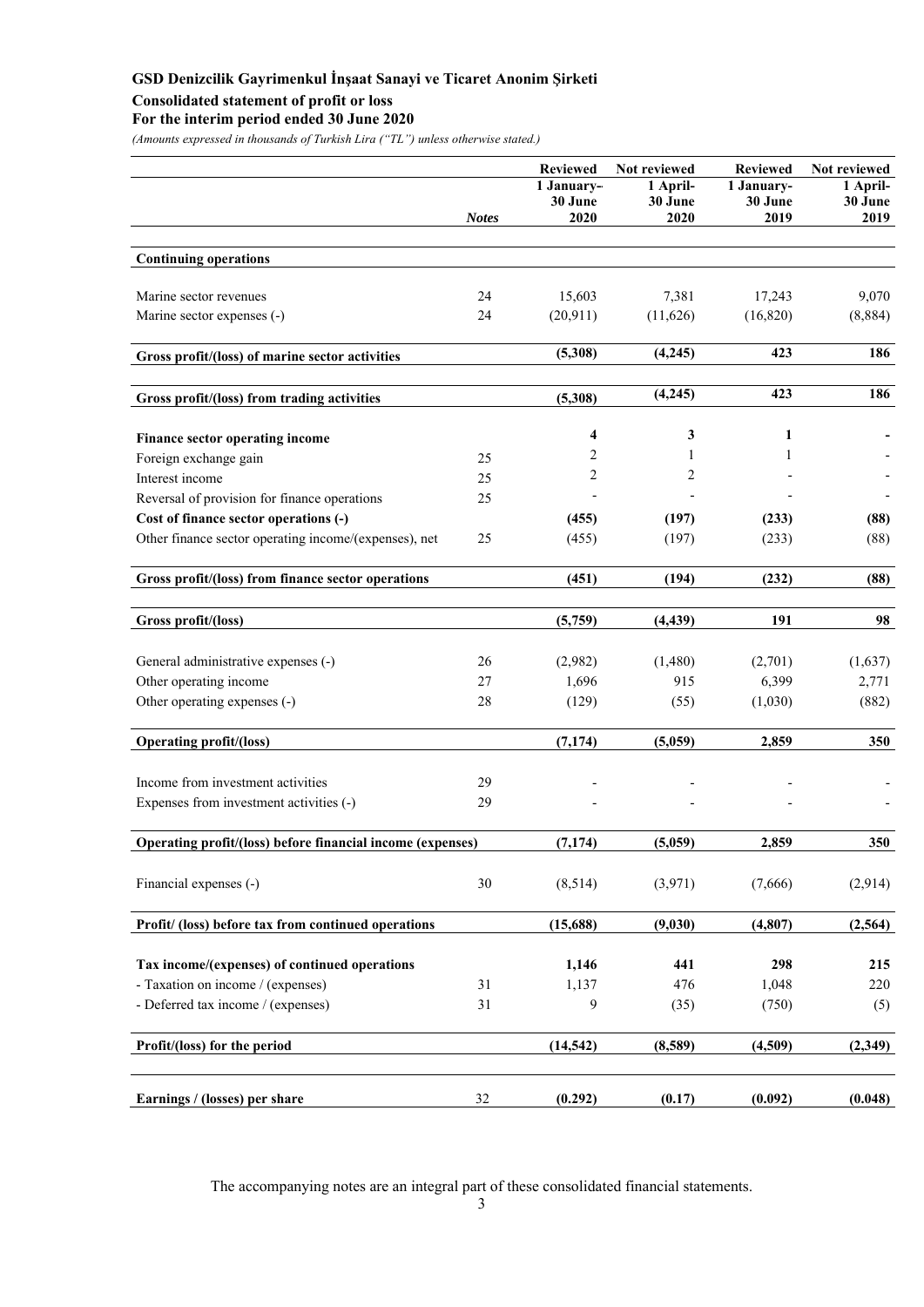## **Consolidated statement of profit or loss and other comprehensive income**

### **For the interim period ended 30 June 2020**

 *(Amounts expressed in thousands of Turkish Lira ("TL") unless otherwise stated.)* 

|                                                   |              | <b>Reviewed</b>          | Not reviewed             | <b>Reviewed</b>          | Not reviewed        |
|---------------------------------------------------|--------------|--------------------------|--------------------------|--------------------------|---------------------|
|                                                   |              | 1 January $-$<br>30 June | $1$ April $-$<br>30 June | 1 January-<br>30 June    | 1 April-<br>30 June |
|                                                   | <b>Notes</b> | 2020                     | 2020                     | 2019                     | 2019                |
| Profit / (loss) for the period                    |              | (14, 542)                | (8,589)                  | (4,509)                  | (2,349)             |
| Other comprehensive income/(expenses)             |              |                          |                          |                          |                     |
| Other comprehensive income or expenses not        |              |                          |                          |                          |                     |
| to be reclassified to profit or loss              |              | (6)                      |                          | (27)                     | (18)                |
| Gains/losses from revaluation of defined benefits |              | (6)                      |                          | (27)                     | (18)                |
| To be reclassified as profit or loss              |              | 25,293                   | 9,467                    | 10,486                   | 2,487               |
| Currency translation differences                  | 23           | 25,293                   | 9,467                    | 10,486                   | 2,487               |
| Other comprehensive income / (expense) (net of    |              |                          |                          |                          |                     |
| tax)                                              |              | 25,287                   | 9,467                    | 10,459                   | 2,469               |
| Total comprehensive income / (expense)            |              | 10,745                   | 878                      | 5,950                    | 120                 |
| Appropriation of total comprehensive income /     |              |                          |                          |                          |                     |
| (expense)                                         |              | 10,745                   | 878                      | 5,950                    | 120                 |
| <b>Non-controlling interest</b>                   |              | -                        | $\overline{\phantom{a}}$ | $\overline{\phantom{0}}$ |                     |
| <b>Equity holders of the parent</b>               |              | 10,745                   | 878                      | 5,950                    | 120                 |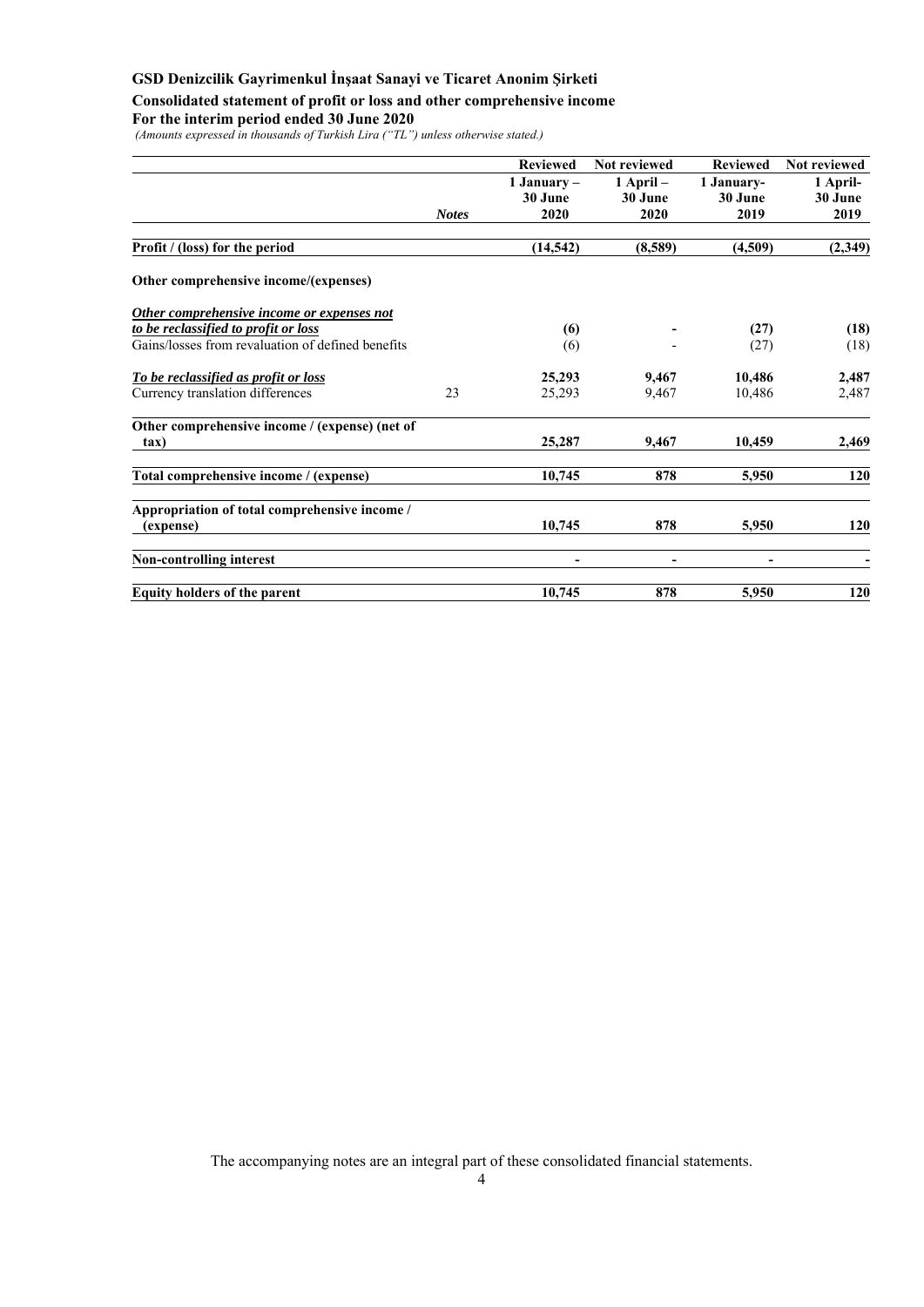## **Consolidated statement of changes in equity**

### **For the interim period ended 30 June 2020**

*(Amounts expressed in thousands of Turkish Lira ("TL") unless otherwise stated.)*

|                                                     |              |         |               |         |                                                          |                               |                                             | Other                           |                                |                                 |           |                                                          |                          |                     |
|-----------------------------------------------------|--------------|---------|---------------|---------|----------------------------------------------------------|-------------------------------|---------------------------------------------|---------------------------------|--------------------------------|---------------------------------|-----------|----------------------------------------------------------|--------------------------|---------------------|
|                                                     |              |         |               |         |                                                          |                               | Other comprehensive                         | comprehensive                   |                                |                                 |           |                                                          |                          |                     |
|                                                     |              |         |               |         |                                                          |                               | income or expenses not income or expenses   |                                 |                                |                                 |           |                                                          |                          |                     |
|                                                     |              |         |               |         |                                                          |                               | to be reclassified to to be reclassified to |                                 |                                | Accumulated                     |           |                                                          |                          |                     |
|                                                     |              |         |               |         |                                                          |                               | profit or loss                              | profit or loss                  |                                | losses                          |           |                                                          |                          |                     |
|                                                     |              |         |               |         | Paid-in share Adjustment to Repurchase of Share Premium/ | The effect of<br>merger under | Gains/losses from the<br>revaluation and    | Foreign currency<br>translation |                                | Prior years' Net profit/loss    |           | Equity attributable to<br>equity holders Non-controlling |                          |                     |
|                                                     | <b>Notes</b> | capital | share capital | shares  | <b>Discounts</b>                                         | common control                | reclassification                            |                                 | adjustment Restricted reserves | profits/(losses) for the period |           | of the parent                                            | interest                 | <b>Total equity</b> |
| Prior period                                        |              |         |               |         |                                                          |                               |                                             |                                 |                                |                                 |           |                                                          |                          |                     |
| <b>1 January 2019</b>                               | 23           | 52,181  | 24,085        | (3,223) | (140)                                                    | (12, 181)                     | (7)                                         | 82,810                          | 19,158                         | (67, 675)                       | 35,543    | 130,551                                                  | $\sim$                   | 130,551             |
| <b>Transfers</b>                                    |              |         |               |         |                                                          | $\overline{\phantom{a}}$      | $\overline{\phantom{a}}$                    | $\sim$                          |                                | 35,543                          | (35, 543) |                                                          |                          | $\sim$              |
| Transfers to prior years' profits/(losses)          |              |         |               |         |                                                          |                               | $\sim$                                      | . .                             | $\sim$                         | 35,543                          | (35,543)  |                                                          |                          | $\sim$              |
| Total comprehensive income                          |              |         |               |         |                                                          | $\overline{\phantom{a}}$      | (20)                                        | 10,486                          | $\sim$                         | (7)                             | (4,509)   | 5.950                                                    | $\overline{\phantom{a}}$ | 5,950               |
| Net loss for the period                             |              |         |               |         |                                                          |                               | . .                                         |                                 |                                | $\sim$                          | (4,509)   | (4,509)                                                  | $\sim$                   | (4,509)             |
| Other comprehensive income                          |              |         |               |         |                                                          | $\sim$                        | (20)                                        | 10,486                          |                                | (7)                             |           | 10.459                                                   | $\sim$                   | 10,459              |
| Balance as at 30 June 2019                          | 23           | 52,181  | 24,085        | (3,223) | (140)                                                    | (12, 181)                     | (27)                                        | 93,296                          | 19,158                         | (32, 139)                       | (4,509)   | 136,501                                                  | . .                      | 136,501             |
| <b>Current period</b>                               |              |         |               |         |                                                          |                               |                                             |                                 |                                |                                 |           |                                                          |                          |                     |
| 1 January 2020                                      | 23           | 52,181  | 24,085        | (3,223) | (140)                                                    | (12, 181)                     | (71)                                        | 98,537                          | 19,158                         | (32, 139)                       | (5,745)   | 140,462                                                  | $\sim$                   | 140,462             |
| <b>Transfers</b>                                    |              |         |               |         |                                                          | $\overline{\phantom{a}}$      |                                             | . .                             |                                | (5,745)                         | 5,745     |                                                          |                          | $\sim$              |
| Transfers to prior years' profits/(losses)          |              |         |               |         |                                                          | $\overline{\phantom{a}}$      | $\sim$                                      | . .                             | $\sim$                         | (5,745)                         | 5.745     |                                                          |                          | $\sim$              |
| Total comprehensive income                          |              |         |               |         |                                                          |                               | 65                                          | 25,293                          |                                | (71)                            | (14, 542) | 10.745                                                   |                          | 10,745              |
| Net loss for the period                             |              |         |               |         |                                                          |                               |                                             |                                 |                                |                                 | (14, 542) | (14, 542)                                                | $\sim$                   | (14, 542)           |
| Other comprehensive income                          |              |         | $\sim$        | . .     |                                                          |                               | 65                                          | 25,293                          | $\sim$                         | (71)                            | $\sim$    | 25,287                                                   | $\sim$                   | 25,287              |
| The increase / decrease due to repurchase of shares |              |         |               | 3,223   | 9,329                                                    |                               | $\sim$                                      |                                 |                                | $\sim$                          |           | 12,552                                                   |                          | 12,552              |
| Balance as at 30 June 2020                          | 23           | 52,181  | 24,085        | . .     | 9.189                                                    | (12, 181)                     | (6)                                         | 123,830                         | 19,158                         | (37,955)                        | (14, 542) | 163,759                                                  | . .                      | 163,759             |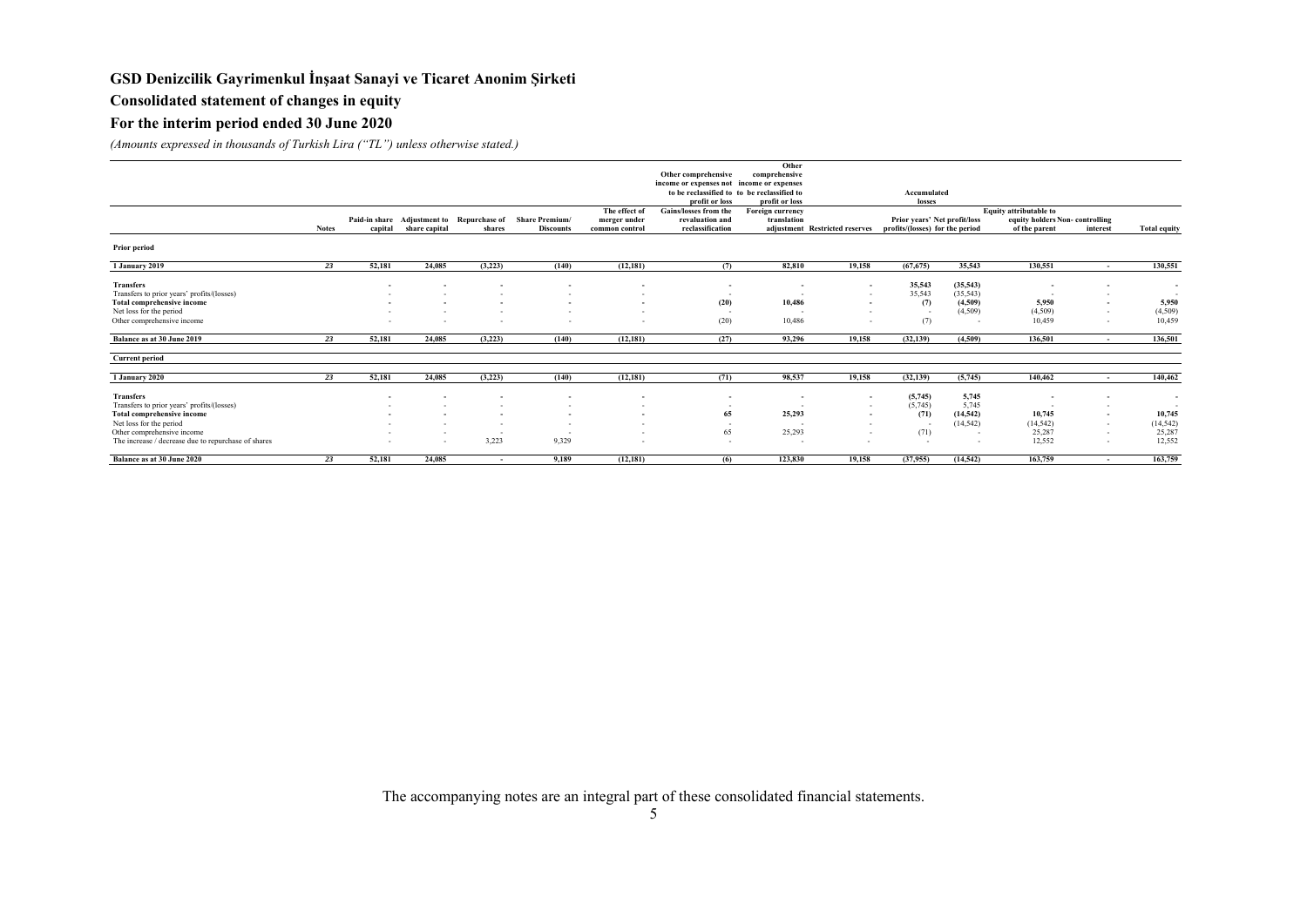### **Consolidated statement of cash flows**

## **For the interim period ended 30 June 2020**

*(Amounts expressed in thousands of Turkish Lira ("TL") unless otherwise stated.)* 

|                                                                                                                       |              | <b>Reviewed</b> | <b>Reviewed</b> |
|-----------------------------------------------------------------------------------------------------------------------|--------------|-----------------|-----------------|
|                                                                                                                       | <b>Notes</b> | 30 June 2020    | 30 June 2019    |
| <b>Cash Flows (Indirect method)</b>                                                                                   |              |                 |                 |
| <b>Cash flow from operating activities</b>                                                                            |              | 4,819           | 9,839           |
| Profit/(loss) for the period                                                                                          |              | (14, 542)       | (4,509)         |
| Profit/(loss) from continuing operations                                                                              |              | (14.542)        | (4,509)         |
| Adjustments related with the reconciliation of net profit/(loss) for the                                              |              | 9,862           | 11,931          |
| period:                                                                                                               |              |                 |                 |
| Adjustments related to depreciation and amortization                                                                  | 14,15,16     | 9,472           | 6,928           |
| Adjustments related to provisions                                                                                     |              | 250             | 288             |
| Provisions for employee benefits                                                                                      |              | 250             | 288             |
| Adjustments related to interest expenses and income                                                                   |              | 2,697           | 3,280           |
| Interest income                                                                                                       |              | (51)            | (714)           |
| Interest expenses                                                                                                     |              | 2,748           | 3,994           |
| Adjustments related to unrealized foreign currency translation differences                                            |              | (21, 135)       | 1,733           |
| Adjustments related to tax (income)/expenses                                                                          |              | (1,146)         | (298)           |
| Realized changes in working capital                                                                                   |              | 31,558          | 2,530           |
| Adjustments related to changes in trade receivables                                                                   |              | 1,155           | (2,401)         |
| Changes in trade receivables from related parties                                                                     |              | 69              |                 |
| Changes in trade receivables from third parties                                                                       |              | 1,086           | (2,401)         |
| Changes in receivables from finance sector activities                                                                 |              | (2)             | 15              |
| Adjustments related to changes in other receivables related to operations                                             |              | (803)           | (7)             |
| Changes in other receivables from related parties                                                                     |              | (803)           | (7)             |
| Adjustments related to changes in inventories                                                                         | 10           | (40)            | (169)           |
| Changes in prepaid expenses                                                                                           | 11           | (1,026)         | (267)           |
| Adjustments related to changes in trade payables                                                                      |              | 610             | 1,458           |
| Changes in trade payables to related parties                                                                          |              | 4               | 107             |
| Changes in trade payables to third parties                                                                            |              | 606             | 1,351           |
| Change in finance sector payables                                                                                     |              | 6               | (10)            |
| Adjustments related to the changes in other payables related to operations                                            |              | 10              | 32              |
| Changes in other payables related to operations to third parties                                                      |              | 10              | 32              |
| Changes in deferred income                                                                                            |              | (322)           | (291)           |
| Adjustments related to other changes in working capital                                                               |              | 31,970          | 4,170           |
| Changes in other assets related to operations                                                                         |              | 31,216          | (15, 568)       |
| Changes in other liabilities related to operations                                                                    |              | 754             | 19,738          |
| Cash flows derived from operating activities                                                                          |              | 7,154           | 9,952           |
| Interest received                                                                                                     |              | 43              | 745             |
| Employee benefits paid                                                                                                |              | (540)           | (179)           |
| Tax paid                                                                                                              |              | (1,838)         | (679)           |
| <b>Cash flows from investing activities</b>                                                                           |              | (334)           | (6, 468)        |
| Purchase of tangible assets                                                                                           | 14           | (332)           | (6,375)         |
| Purchase of intangible assets                                                                                         | 16           | (2)             | (93)            |
| <b>Cash flow from financing activities</b>                                                                            |              | 1.814           | (56, 676)       |
| Cash inflows from sales of entity's own shares and other equity based                                                 |              | 12,552          |                 |
| instruments                                                                                                           |              |                 |                 |
| Cash inflows from borrowings                                                                                          |              | 37,350          |                 |
| Cash inflows from bank loans                                                                                          |              | 37,350          |                 |
| Cash outflows from payment of financial borrowings                                                                    |              | (44,990)        | (51, 672)       |
| Cash outflows from repayments of bank loans                                                                           |              | (44,990)        | (51, 672)       |
| Cash outflows on debt payments from lease contracts                                                                   |              | (303)           | (223)           |
| Interest paid                                                                                                         |              | (2,795)         | (4,781)         |
| Net increase/(decrease) in cash and cash equivalents before the effect of<br>foreign currency translation differences |              | 6,299           | (53,305)        |
| Effect of change in foreign exchange rates on cash and cash equivalents                                               |              | 42              | 4,135           |
| Net increase/(decrease) in cash and cash equivalents                                                                  |              | 6,341           | (49, 170)       |
| Cash and cash equivalents at 1 January                                                                                |              | 3,573           | 76,232          |
| Cash and cash equivalents at 30 June                                                                                  | 2.5(p)       | 9,914           | 27,062          |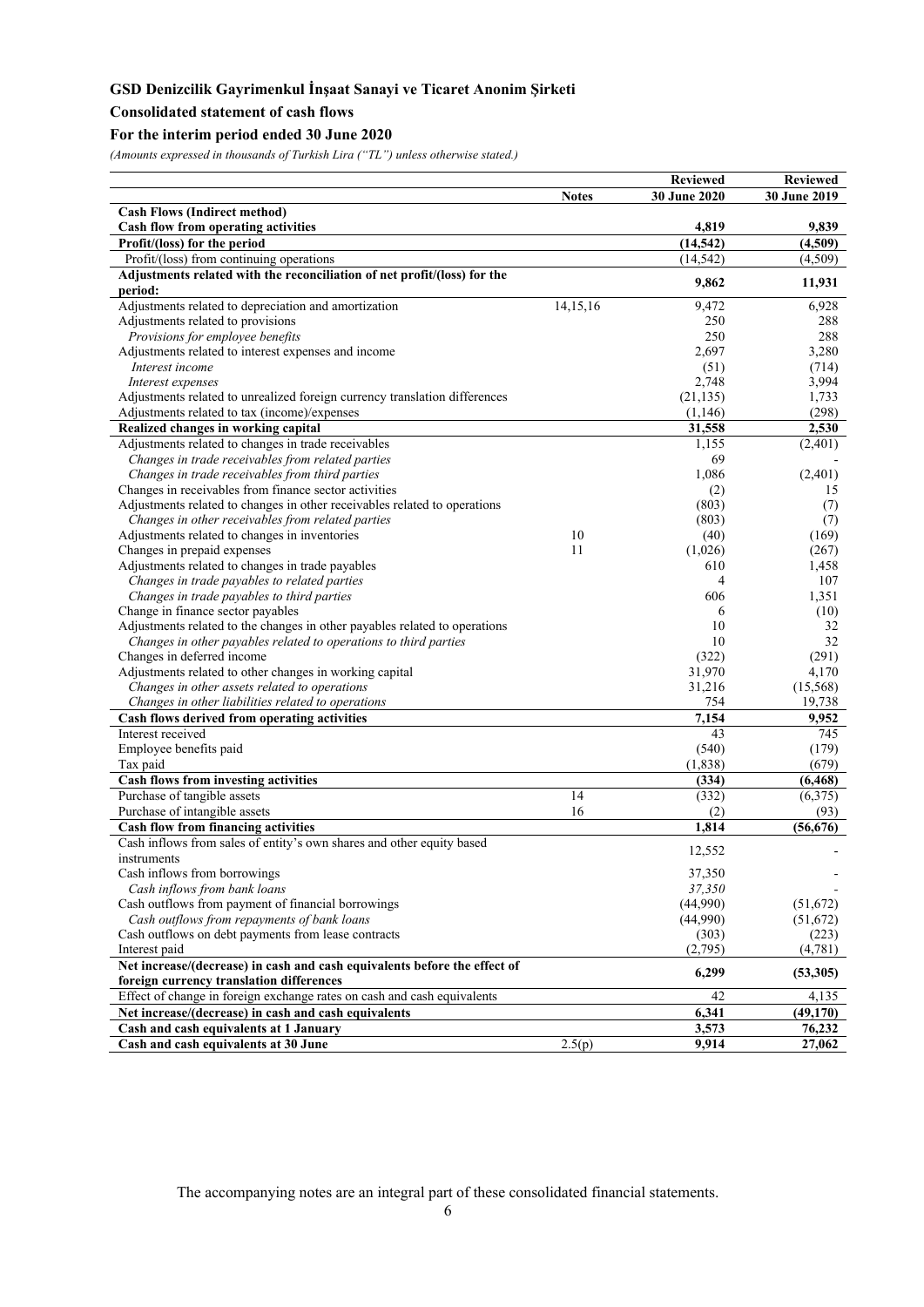## **Notes to the consolidated financial statements**

**As at and for the interim period ended 30 June 2020** 

*(Amounts expressed in thousands of Turkish Lira ("TL") unless otherwise stated.)* 

## **1. Organization and operations of the Group**

GSD Denizcilik, Gayrimenkul, İnşaat Sanayi ve Ticaret Anonim Şirketi ("the Company") was established as a GSD Group Company in 1992. As at 30 June 2020, 22.04 % of certain shares of the Company are listed on Borsa İstanbul (BIST) since 20 February 1995.

The Company started its activities under the name of Tekstil Finansal Kiralama Anonim Şirketi in the frame of the provisions "Financial Leasing Law" dated in 1992 and numbered 3226. According to the Board of Directors resolution dated 25 May 2011, the Company decided to initiate the process regarding the amendment of the articles of association to change the operating activity, due to the sectoral contraction. According to the amendment of articles of association, the title and name of the Company have been changed as "GSD Denizcilik Gayrimenkul İnşaat Sanayi ve Ticaret Anonim Şirketi" and "GSD Marin", respectively. Based on the amendment of articles of association, the Company's purpose and activity is decided as purchasing and selling, operating, renting, building and trading of ships, yachts, sea vessels, and relevant instruments, equipment and spare parts; and the purchasing and selling, renting and building real estate properties. The Company's amendment of articles of association was submitted to and approved by the shareholders in the Extraordinary General Meeting held on 24 August 2011 subsequent to the approvals of Banking Regulation and Supervision Agency ("BRSA"), Capital Markets Board of Turkey ("CMB") and the other relevant authorities. The Company's new title was registered on 26 August 2011 as GSD Denizcilik Gayrimenkul İnşaat Sanayi ve Ticaret Anonim Şirketi (the former legal title; "Tekstil Finansal Kiralama Anonim Şirketi").

The Company would be able to prosecute its rights and claims resulting from the leasing agreements signed with its former title until its former operating activity is completely ended; on the condition that no new leasing activity or agreement is taken upon, to carry out legal operations for the execution of supplemental agreements, amendment contracts such as change of lessee, term extension and reduction, and similar amendments, annulment of contract, legally follow up of lease receivables to get the underlying leased assets back and collection of receivables; and to partially or completely transfer and assign.

The subsidiary companies have been registered in Malta with 100% shareholding of the Company. The Company started its marine operations through rental of ships when the subsidiaries took delivery of vessels of which the constructions were completed as at the date of  $7$  May 2013. The Company carries out its activities with two dry bulk cargo ships, each of them is owned by one of its subsidiaries which were established by the Company with 100% share in Malta. Zeyno Maritime Limited was consolidated until 6 June 2018, Dodo Maritime Limited and Neco Maritime was consolidated until 6 December 2018. On 6 June 2018, shares of Zeyno Maritime Limited owned by the Company were transferred to GSD Shipping B.V. and the Company has ceased to recognise Zeyno Maritime Limited as subsidiary. On 6 December 2018, shares of Dodo Maritime Limited and Neco Maritime Limited owned by the Company were transferred to GSD Shipping B.V. and the Company has ceased to recognise them as subsidiaries.

The address of the Company's registered office is Aydınevler Mahallesi, Kaptan Rıfat Sokak, No: 3 Küçükyalı-34854 Maltepe-İstanbul. As at 30 June 2020 the Company has 9 employees (31 December 2019: 9).

As at 30 June 2020 and 31 December 2019 information about shareholders and their percentages are as follows:

|                                                | <b>30 June 2020</b> |               | 31 December 2019 |        |
|------------------------------------------------|---------------------|---------------|------------------|--------|
|                                                | Amount              | $\frac{6}{6}$ | Amount           | $\%$   |
|                                                |                     |               |                  |        |
| GSD Holding A.S. ("GSD Holding")               | 40,679              | 77.96         | 40,679           | 77.96  |
| Listed                                         | 11,501              | 22.04         | 8.090            | 15.50  |
| GSD Denizcilik Gayr.Ins.San Ve Tic.A.S.        |                     |               |                  |        |
| Repurchased shares(*)                          |                     |               | 3.411            | 6.54   |
| Other                                          |                     |               |                  |        |
| <b>Historical amount</b>                       | 52,181              | 100.00        | 52,181           | 100.00 |
| Share capital inflation adjustment differences | 24,085              |               | 24,085           |        |
| <b>Adjustment for inflation amount</b>         | 76,266              |               | 76,266           |        |

(\*)As at 30 June 2020, the Company has sold all of repurchased shares.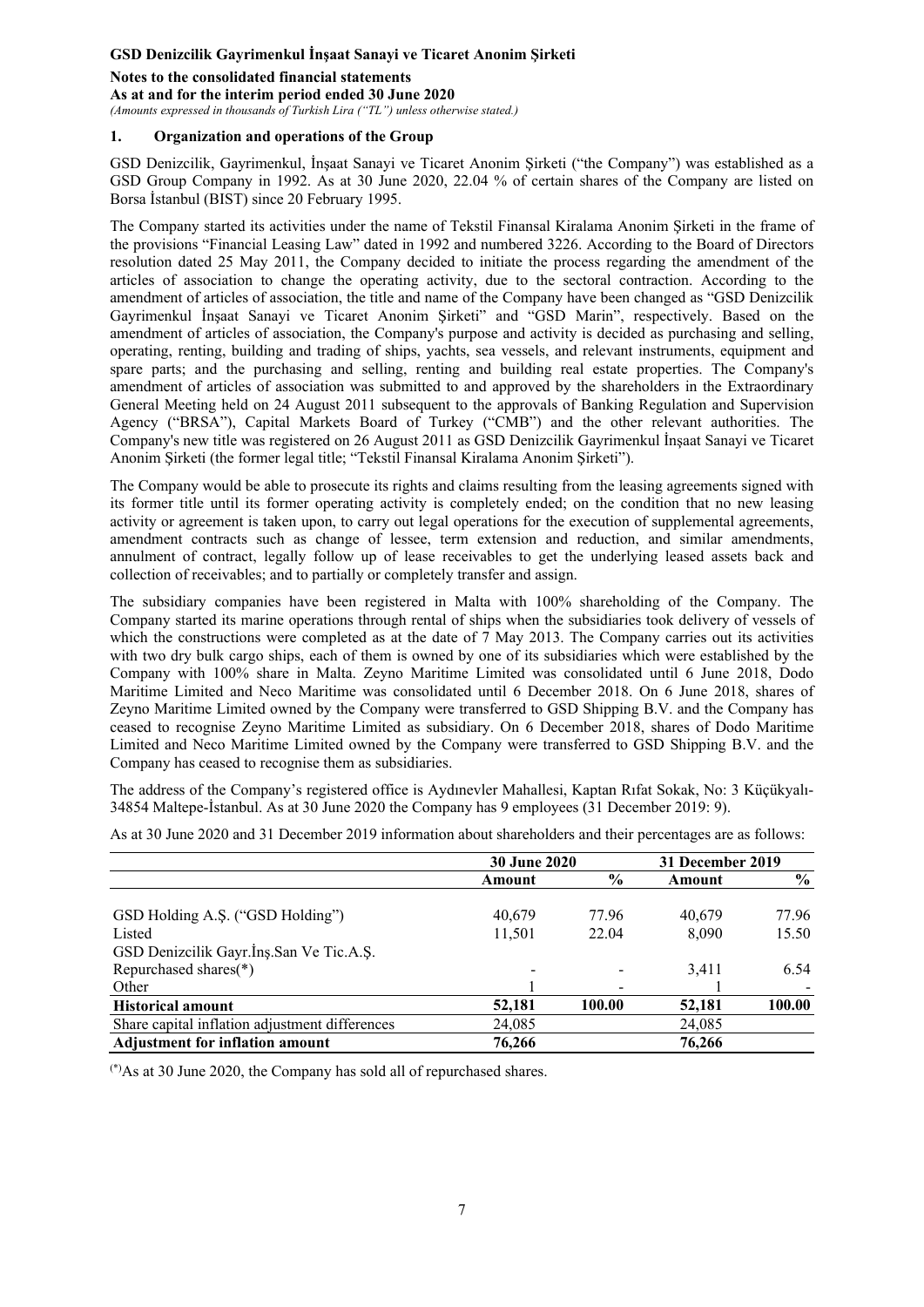### **Notes to the consolidated financial statements**

**As at and for the interim period ended 30 June 2020** 

*(Amounts expressed in thousands of Turkish Lira ("TL") unless otherwise stated.)* 

#### **1. Organization and operations of the Company (continued)**

As at 30 June 2020 and 31 December 2019, the distribution of the Company's shares on the basis of group is as follows:

|         |        | 30 June 2020 31 December 2019 |
|---------|--------|-------------------------------|
|         |        |                               |
| Group A | 8,976  | 8,976                         |
| Group B | 3,741  | 3,741                         |
| Group C | 37,219 | 37,219                        |
| Group D | 2,245  | 2,245                         |
|         | 52,181 | 52,181                        |

Every shareholder has voting right in proportion to the shares. However, Group A, B and D shareholders are priviledged in the selection of the Board of Directors, and Group A and B shareholders are priviledged in electing auditors. There are no priviledges given to shareholders in the process of profit distribution. GSD Holding holds the entire Group A, B and D shares and it holds Group C shares amounting to TL 25,717.

#### **The Company's and the Consolidated Group Companies' Activities**

In the consolidated financial statements, the Company and the subsidiaries that are subject to consolidation are described as "the Group". The subsidiaries that are included in the consolidation as at 30 June 2020, the activity areas and the Group's shares in these subsidiaries are as follows:

| Subsidiary                               | Country of<br><b>Establishment</b> | Area of<br>Activity |                     |                     |                  |
|------------------------------------------|------------------------------------|---------------------|---------------------|---------------------|------------------|
|                                          |                                    |                     | <b>30 June 2020</b> | 31 December<br>2019 | 30 June 2019     |
| Cano Maritime Ltd.<br>Hako Maritime Ltd. | Malta<br>Malta                     | Marine<br>Marine    | 100,00<br>100,00    | 100,00<br>100,00    | 100,00<br>100,00 |

As a result of the capital increases on 3 February 2020, the capital of Cano Maritime Limited increased from USD 12,500,000 to USD 21,000,000, and the capital of Hako Maritime Limited increased from USD 9,800,000 to USD 13,000,000.

### **2. Basis of presentation of financial statements**

### **2.1 Basis of presentation**

### *2.1.1 Principles of financial statement preparation and Declaration of Conformity*

The consolidated financial statements have been prepared in accordance with Turkish Financial Reporting Standards ("TFRS") promulgated by the Public Oversight Accounting and Auditing Standards Authority ("POA") that are set out in article 5 of the communiqué numbered II-14.1 "Communiqué on the Principles of Financial Reporting In Capital Markets" ("the Communiqué") of the Capital Market Board ("CMB") published in the Official Gazette dated 13 June 2013 and numbered 28676. TFRS includes Turkish Accounting Standards ("TAS"), Turkish Financial Reporting Standards, TAS Interpretations and TFRS Interpretations issued by POA.

Inflation accounting has been applied, in accordance with Turkish Accounting Standards on "Preparation of Financial Statements in Hyperinflationary Periods" ("TAS 29"), in the consolidated financial statements of the Group until 31 December 2004. With its decree dated 17 March 2005, the CMB announced that, effective from 1 January 2005, the application of inflation accounting is no longer required for listed companies in Turkey.

The consolidated financial statements were approved and authorized for issue by the Board of Directors based on the Board of Directors decision dated 19 August 2020. The General Assembly and/or legal authorities have the authority to amend the consolidated financial statements.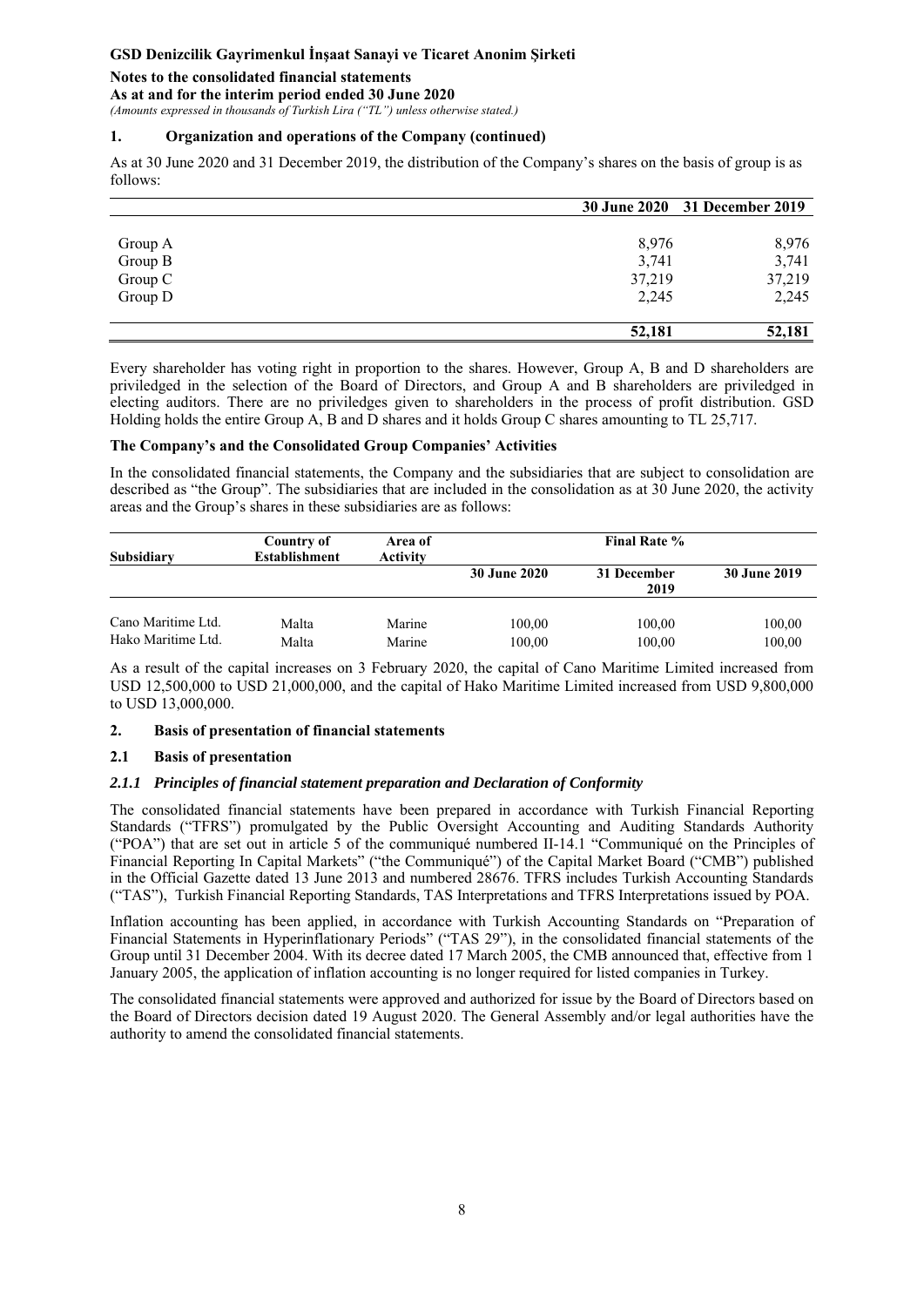### **Notes to the consolidated financial statements**

**As at and for the interim period ended 30 June 2020** 

*(Amounts expressed in thousands of Turkish Lira ("TL") unless otherwise stated.)* 

#### **2. Basis of presentation of financial statements (continued)**

#### **2.1 Basis of presentation (continued)**

#### *2.1.1 Principles of financial statement preparation and Declaration of Conformity (continued)*

#### *Additional paragraph for convenience translation to English*

The differences between accounting principles, as described in these preceding paragraphs and accounting principles generally accepted in countries in which consolidated financial statements are to be distributed and International Financial Reporting Standards ("IFRS") have not been quantified in these consolidated financial statements. Accordingly, these consolidated financial statements are not intended to present the financial position, results of operations and changes in financial position and cash flows in accordance with the accounting principles generally accepted in such countries and IFRS.

#### *2.1.2 Functional and Reporting Currency*

The Company maintains its books of account and prepare its statutory financial statements in TL in accordance with the Turkish Commercial Code ("TCC"), tax legislation and the Uniform Chart of Accounts issued by the Ministry of Finance. Subsidiaries maintain their books of account in accordance with the laws and regulations in force in the countries in which they are registered. Adjustments and restatements, required for the fair presentation of the consolidated financial statements in conformity with the Turkish Financial Reporting Standards, have been accounted for in the statutory financial statements which are prepared in accordance with the historical cost principle except for finacial assets available for sale which are measured at fair value and assets held for sale which are measured at lower of cost or fair value less costs to sell. The Group companies which are in the scope of consolidation Cano Maritime Limited, Hako Maritime Limited, functional currency is US Dollars. The Company's functional currency is TL.

#### *2.1.3 Basis of consolidation*

The consolidated financial statements incorporate the financial statements of the Company and entities controlled by the Company and its subsidiaries. Control is achieved when the Company:

- has power over the investee;
- is exposed, or has rights, to variable returns from its involment with the investee; and
- has the ability to use its power to affect its returns

The Company reassesses whether or not it controls an investee if facts and circumtances indicate that there are changes to one or more of three elements of control listed above.

When the Company has less than a majority of the voting rights of an investee, it has power over the invstee when the voting rights are sufficent to give it the practical ability to direct the relevant activities of the investee unilaterally. The Company considers all relevant facts and circumtances in assessing whether or not the Company's voting rights in an investee sufficent to give it power, including:

- the size of the Company's holding of voting rights relative to the size and dispersion of holding of the other vote holders;
- potential voting rights held by the Company, other vote holders or other parties;
- rights arising from other contractual arrangements; and
- and additional fact and circumtances that indicate that the Company has, or does not have, the current ability to direct the relevant activities at the time that decisions need to be made, including voting patterns at previous shareholders' meetings.

Profit or loss and each component of other comprehensive income are attributed to the owners of the Compnay and to the non-controlling interest. Total comprehensive income of subsidiaries is attributed to the owners of the Company and to the non-controlling interests even if this results non-controlling interests having a deficit balance. The Company has owned 100% share of all subsidiaries and has no non-controlling shares in the consolidated financial statements.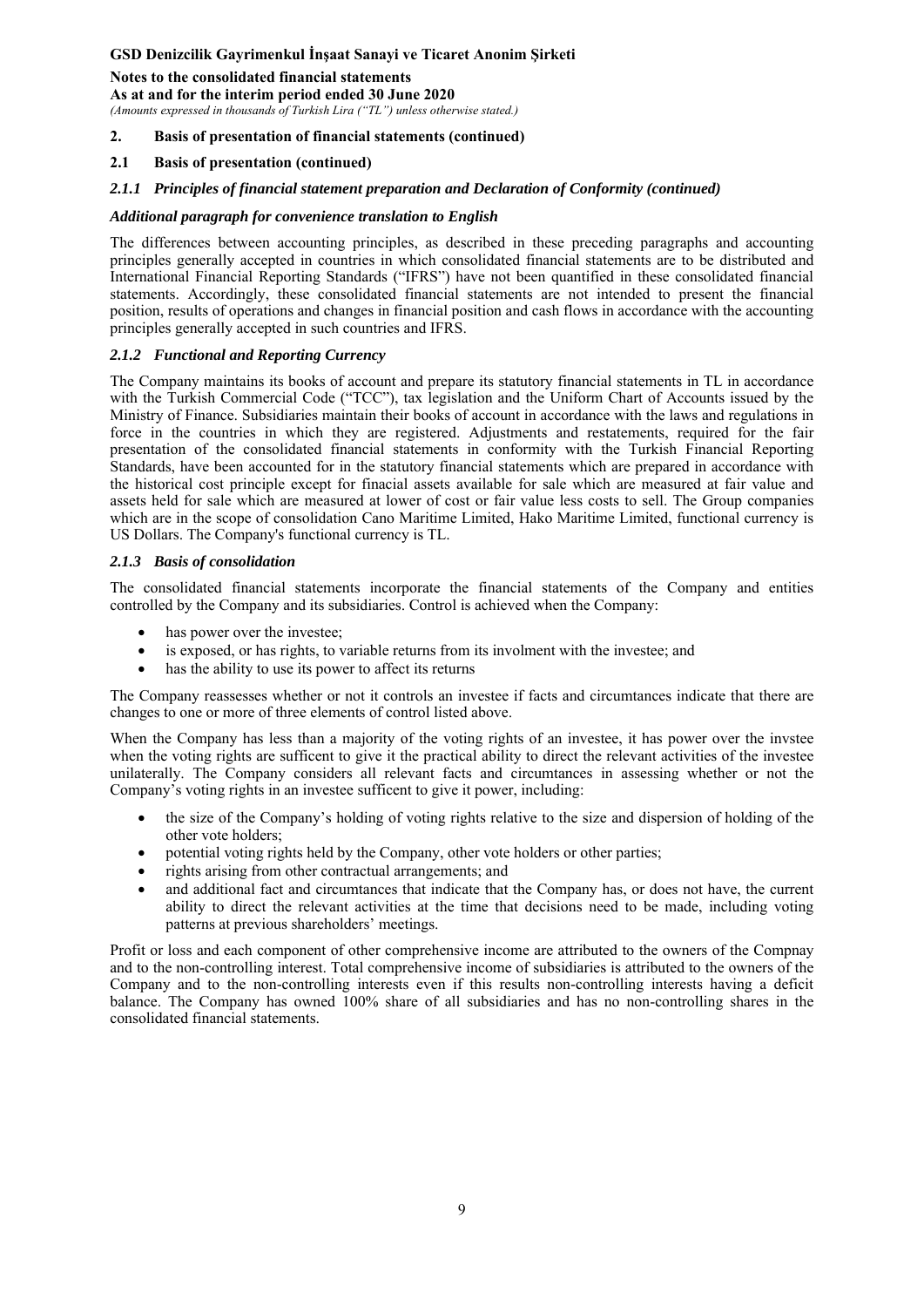**Notes to the consolidated financial statements As at and for the interim period ended 30 June 2020** 

*(Amounts expressed in thousands of Turkish Lira ("TL") unless otherwise stated.)* 

**2. Basis of presentation of financial statements (continued)** 

### **2.1 Basis of presentation (continued)**

### *2.1.3 Basis of consolidation (continued)*

The consolidated financial statements consist of the financial statements of the Company and its subsidiaries as at 30 June 2020 and were prepared according to the principles below:

- i) The statements of financial position and income statements were subjected to consolidation by using full consolidation method, and the registered values of the subsidiaries in the Company books and the equity capitals of the subsidiaries in the financial statements were reciprocally clarified. The consolidated financial statements were cleared of all the balances and transactions that resulted from the transactions between the subsidiaries and the Company and of all kinds of unearned income.
- ii) In the preparation of the financial statements of the subsidiaries that are included in the consolidation, the necessary corrections and classifications were applied to the records – which were kept based on historical costs – with regards to conformity to TFRS and to the accounting principles and policies and presentation of the Company.
- iii) The operating results of the subsidiaries were included in the consolidation being effective as at the date the control in the aforementioned companies was transferred to the Company.

### *2.1.4 Comparative information*

Consolidated financial statements of the Group have been prepared comparatively with the prior period in order to determine the financial position, performance and trends of the Group's cash flows. In order to maintain consistency with current year consolidated financial statements, comparative information is reclassed and significant changes are disclosed if necessary.

### *2.1.5 Offsetting*

Financial assets and liabilities are offset and the net amount is reported in the statement of financial position (balance sheet) when there is a legally enforceable right to set-off the recognized amounts and there is an intention to settle on a net basis, or realize the asset and settle the liability simultaneously.

### *2.1.6 Going concern*

The Company prepared its financial statements according to the going concern assumption.

### **2.2 Changes in accounting policies**

Significant changes in accounting policies are applied retrospectively and the financial statements of the previous period are reorganized. The group applied its accounting policies consistent with the previous fiscal year.

### **2.3 Accounting estimates**

If the changes in accounting estimates relate to a specific period, they are applied in the period they relate to whereas if the changes are related to future periods, they are applied both in the period the change is made and prospectively in the future periods. There has not been any significant change in the accounting estimates of the Group in the current year. Material accounting errors are adjusted retrospectively and prior periods' consolidated financial statements are restated.

The preparation of financial statements in accordance with the Financial Reporting Legislation requires management to make decisions and make assumptions and decisions that affect the implementation of policies and reported amounts of assets, liabilities, income and expenses. Actual results may differ from these estimates. The assumptions and the assumptions underlying the estimates are continuously reviewed. Updating in accounting estimates are recognized in the period in which they are updated and in subsequent periods. The main areas where the estimates are used are as follows:

Note 7 - Trade receivables Note 14 - Tangible assets Note 21 - Provisions for employee benefits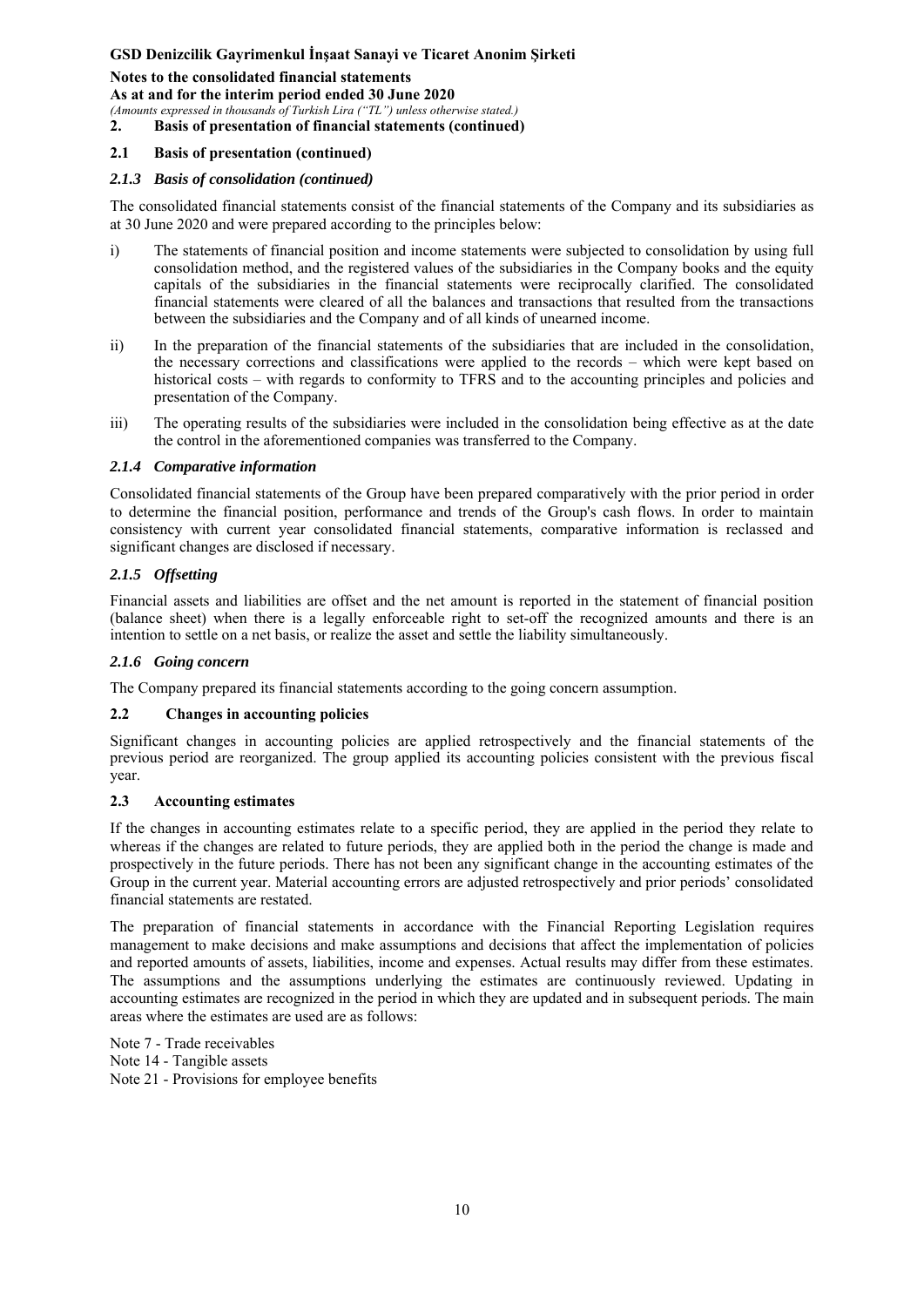**Notes to the consolidated financial statements** 

**As at and for the interim period ended 30 June 2020** 

*(Amounts expressed in thousands of Turkish Lira ("TL") unless otherwise stated.)* 

### **2. Basis of presentation of financial statements (continued)**

### **2**.**4 New standards and interpretations not yet adopted as at 30 June 2020**

#### *Standards issued but not yet effective and not early adopted*

New standards, interpretations and amendments to existing standards are not effective at reporting date but earlier application is permitted; however the Group has not early adopted. These are as follows:

#### **Classification of Liabilities as Current or Non-current (Amendments to TAS 1)**

On 23 January 2020, IASB issued "Classification of Liabilities as Current or Non-Current" which amends IAS 1 Presentation of Financial Statements to clarify its requirements for the presentation of liabilities in the statement of financial position. This amendments were issued by POA on 12 March 2020 as amendments to TAS 1.

The amendments clarify one of the criteria in TAS 1 for classifying a liability as non-current—that is, the requirement for an entity to have the right to defer settlement of the liability for at least 12 months after the reporting period.

The amendments include:

a. Specifying that an entity's right to defer settlement must exist at the end of the reporting period;

b. Clarifying that classification is unaffected by management's intentions or expectations about whether the entity will exercise its right to defer settlement;

c. Clarifying how lending conditions affect classification; and

d. Clarifying requirements for classifying liabilities an entity will or may settle by issuing its own equity instruments.

The Group shall apply retrospectively these amendments for annual periods beginning on or after 1 January 2022 with earlier application permitted. However, with the amendment published on 15 July 2020, IASB decided to defer the effective date of IAS 1 amendments until 1 January 2023.

The Group does not expect that application of these amendments to TAS 1 will have significant impact on its financial statements.

### **COVID-19 related rent concession (Amendments to TFRS 16)**

In May 2020, IASB issued COVID-19 related rent concession which amends TFRS 16 Leases which is issued by POA on 5 June 2020.

The amendments allow lessees not to account for rent concessions as lease modifications if they arise as a direct consequence of COVID-19.

The practical expedient will only apply if:

- $\triangleright$  the revised consideration is substantially the same or less than the original consideration;
- $\triangleright$  the reduction in lease payments relates to payments due on or before 30 June 2021
- $\triangleright$  no other substantive changes have been made to the terms of the lease.

No practical expedient is provided for lessors. Lessors are required to continue to assess if the rent concessions are lease modifications and account for them accordingly.

The Group shall apply these amendments for annual periods beginning on or after 1 June 2020 with earlier application permitted.

### **Amendments effective on 1 January 2020**

Amendments that have become effective and have been adopted for annual periods beginning on or after 1 January 2020 are as follows: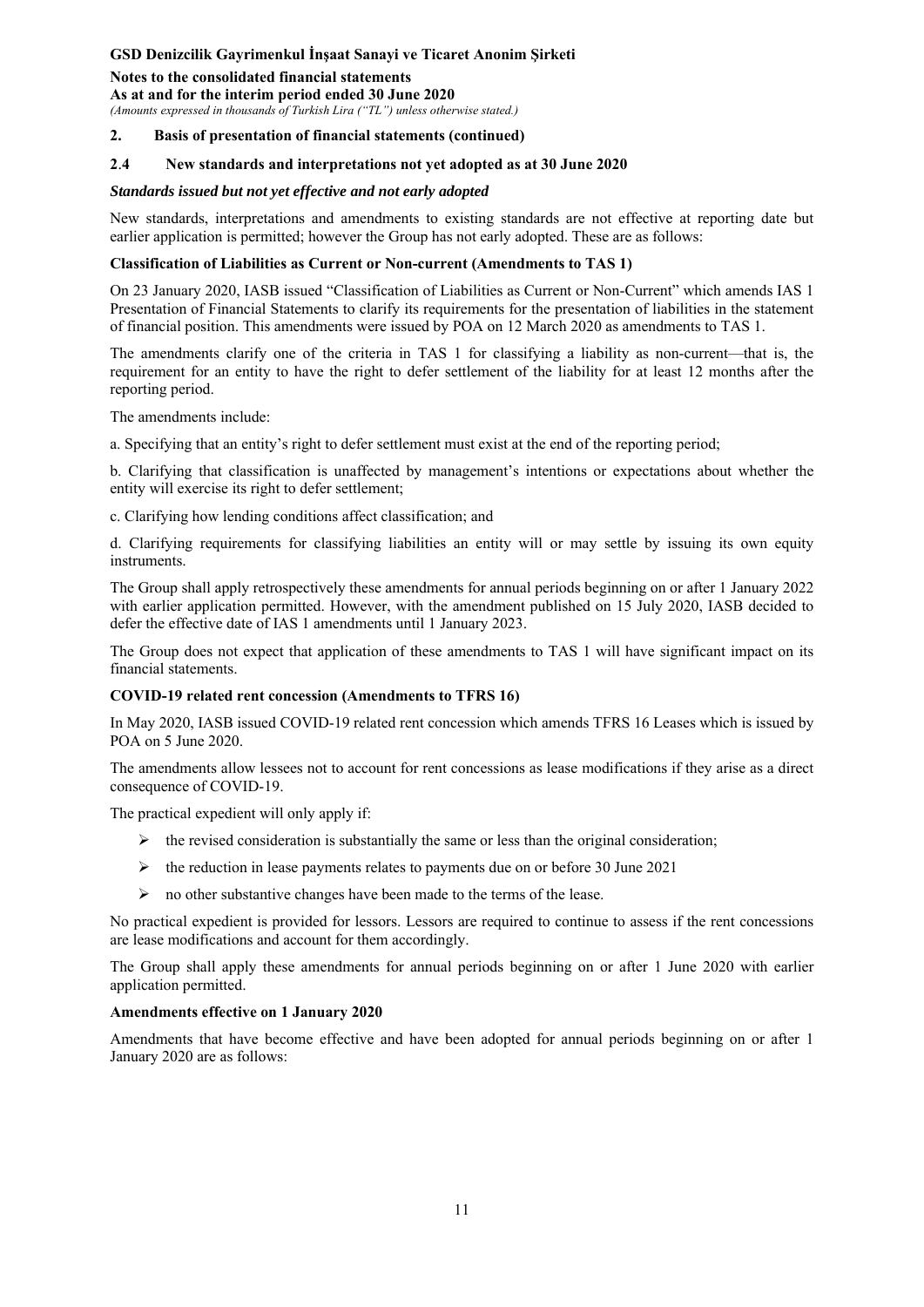**Notes to the consolidated financial statements** 

**As at and for the interim period ended 30 June 2020**  *(Amounts expressed in thousands of Turkish Lira ("TL") unless otherwise stated.)* 

**2. Basis of presentation of financial statements (continued)** 

## **2**.**4 New standards and interpretations not yet adopted as at 30 June 2020**

### **Amendments are effective on 1 January 2020 (continued)**

1-) The revised Conceptual Framework (Version 2018)

2-) Amendments to TFRS 3 - Definition of a Business

The application of the amendment in TFRS 3 did not have a significant impact on the financial statements of the Group.

3-) Amendments to TAS 1 and TAS 8 - Definition of Material

The application of the amendments to TAS 1 and TAS 8 did not have a significant impact on the financial statements of the Group.

4-) Interest Rate Benchmark Reform (Amendments to TFRS 9, TAS 39 and TFRS 7)

The application of this amendment did not have a significant impact on the financial statements of the Group.

*The new standards, amendments and interpretations that are issued by the International Accounting Standards Board (IASB) but not issued by POA* 

### **Reference to the Conceptual Framework (Amendments to IFRS 3)**

In May 2020, IASB issued Reference to the Conceptual Framework, which made amendments to IFRS 3 Business Combinations.The amendments updated IFRS 3 by replacing a reference to an old version of the Board's Conceptual Framework for Financial Reporting with a reference to the latest version, which was issued in March 2018. The Group shall apply these amendments for annual periods beginning on or after 1 January 2022 with earlier application permitted.

### **Property, Plant and Equipment—Proceeds before Intended Use (Amendments to IAS 16)**

In May 2020, IASB issued Property, Plant and Equipment—Proceeds before Intended Use, which made amendments to IAS 16 Property, Plant and Equipment. The amendments prohibit a company from deducting from the cost of property, plant and equipment amounts received from selling items produced while the company is preparing the asset for its intended use. Instead, a company will recognise such sales proceeds and related cost in profit or loss.

The amendments improve transparency and consistency by clarifying the accounting requirements—specifically, the amendments prohibit a company from deducting from the cost of property, plant and equipment amounts received from selling items produced while the company is preparing the asset for its intended use. Instead, a company will recognise such sales proceeds and related cost in profit or loss. The Group shall apply these amendments for annual periods beginning on or after 1 January 2022 with earlier application permitted.

### **Onerous Contracts—Cost of Fulfilling a Contract (Amendments to IAS 37)**

In May 2020, IASB issued Onerous Contracts—Cost of Fulfilling a Contract, which made amendments to IAS 37 Provisions, Contingent Liabilities and Contingent Assets.The amendments specify which costs an entity includes in determining the cost of fulfilling a contract for the purpose of assessing whether the contract is onerous.

IASB developed amendments to IAS 37 to clarify that for the purpose of assessing whether a contract is onerous, the cost of fulfilling the contract includes both the incremental costs of fulfilling that contract and an allocation of other costs that relate directly to fulfilling contracts. The Group shall apply these amendments for annual periods beginning on or after 1 January 2022 with earlier application permitted.

## **Annual Improvements to IFRS Standards 2018–2020**

### **Improvements to IFRSs**

IASB issued Annual Improvements to IFRSs - 2018–2020 Cycle for applicable standards in May 2020. The amendments are effective as of 1 January 2022. Earlier application is permitted. The Group does not expect that application of these improvements to IFRSs will have significant impact on its financial statements.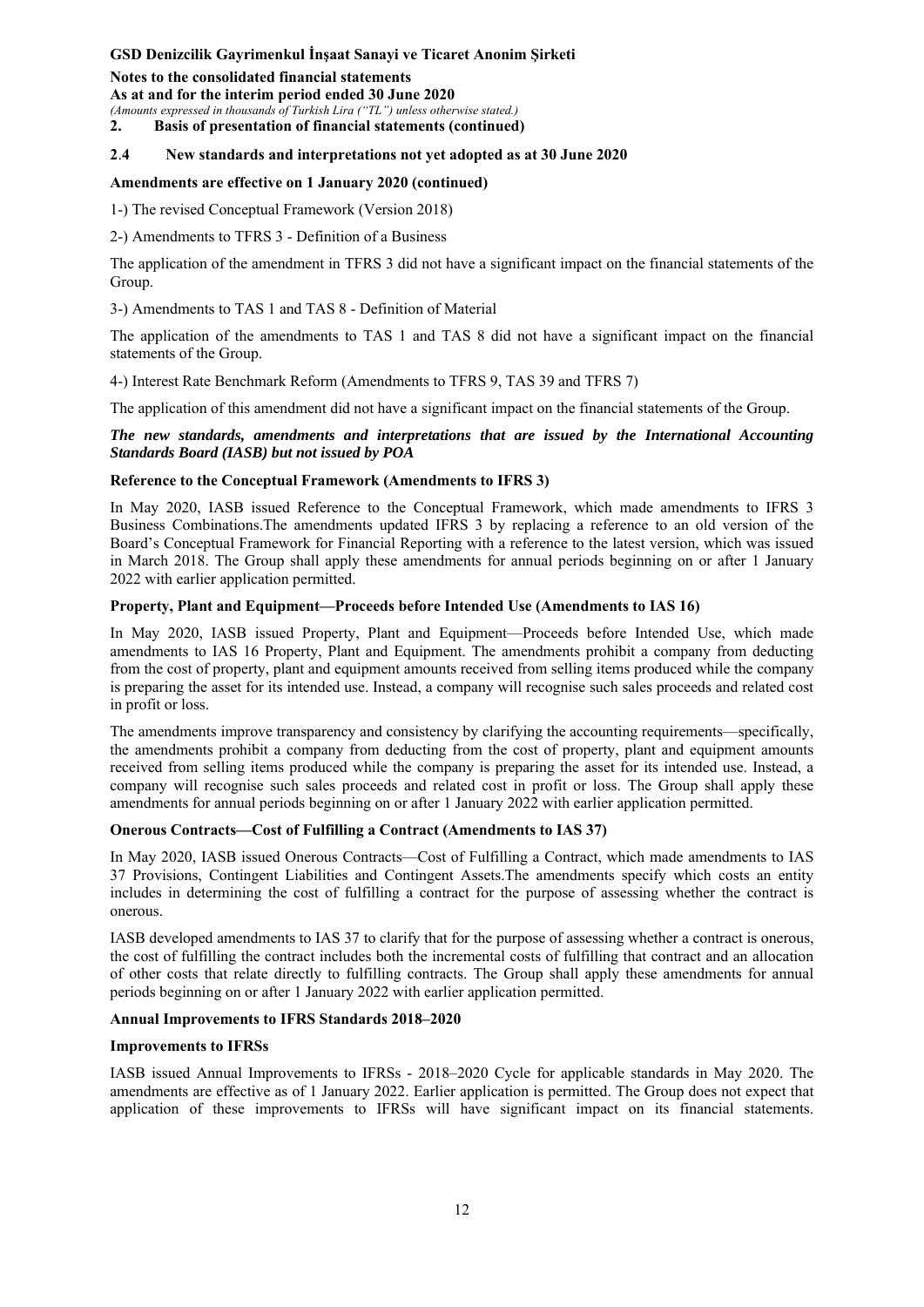### **Notes to the consolidated financial statements**

#### **As at and for the interim period ended 30 June 2020**

*(Amounts expressed in thousands of Turkish Lira ("TL") unless otherwise stated.)* 

**2. Basis of presentation of financial statements (continued)** 

### **2.4 New standards and interpretations not yet adopted as at 30 June 2020 (continued)**

### **Annual Improvements to IFRS Standards 2018–2020 (continued)**

### *IFRS 1 First-time Adoption of International Financial Reporting Standards*

This amendment simplifies the application of IFRS 1 for a subsidiary that becomes a first-time adopter of IFRS Standards later than its parent – i.e. if a subsidiary adopts IFRS Standards later than its parent and applies IFRS 1.D16(a), then a subsidiary may elect to measure cumulative translation differences for all foreign operations at amounts included in the consolidated financial statements of the parent, based on the parent's date of transition to IFRS Standards. This amendment will ease transition to IFRS Standards for subsidiaries applying this optional exemption by i)reducing undue costs; and ii) avoiding the need to maintain parallel sets of accounting records.

### *IFRS 9 Financial Instruments*

This amendment clarifies that – for the purpose of performing the ''10 per cent test' for derecognition of financial liabilities – in determining those fees paid net of fees received, a borrower includes only fees paid or received between the borrower and the lender, including fees paid or received by either the borrower or lender on the other's behalf.

### *IFRS 16 Leases, Illustrative Example 13*

The amendment removes the illustration of payments from the lessor relating to leasehold improvements. As currently drafted, this example is not clear as to why such payments are not a lease incentive. It will help to remove the potential for confusion in identifying lease incentives in a common real estate fact pattern.

### *IAS 41 Agriculture*

This amendment removes the requirement to exclude cash flows for taxation when measuring fair value, thereby aligning the fair value measurement requirements in IAS 41 with those in IFRS 13 Fair Value Measurement. The amendments provide the flexibility to use either, as appropriate, in line with IFRS 13.

### **2.5 Summary of significant accounting policies**

### *(a) Financial instruments*

TFRS 9 sets out requirements for recognising and measuring financial assets and financial liabilities. This standard replaces TAS 39 Financial Instruments: Recognition and Measurement.

### *Classification and measurement of financial assets and financial liabilities*

TFRS 9 largely retains the existing requirements in TAS 39 for the classification and measurement of financial liabilities. However, it eliminates the previous TAS 39 categories for financial assets of held to maturity, loans and receivables and available for sale.

The adoption of TFRS 9 has not had a significant effect on the Group's accounting policies related to financial liabilities and derivative financial instruments. Detailed information on how the Group classifies, measures and recognizes financial assets in accordance with TFRS 9 is presented below.

Under TFRS 9, on initial recognition, a financial asset is classified as measured at: amortised cost; fair value through other comprehensive income ("FVOCI") – debt investment; FVOCI – equity investment; or fair value through profit or loss ("FVTPL"). The classification of financial assets under TFRS 9 is generally based on the business model in which a financial asset is managed and its contractual cash flow characteristics. Derivatives embedded in contracts where the host is a financial asset in the scope of the standard are never separated. Instead, the hybrid financial instrument as a whole is assessed for classification.

A financial asset is measured at amortised cost if it meets both of the following conditions and is not designated as at FVTPL:

- $\triangleright$  it is held within a business model whose objective is to hold assets to collect contractual cash flows; and
- $\triangleright$  its contractual terms give rise on specified dates to cash flows that are solely payments of principal and interest on the principal amount outstanding.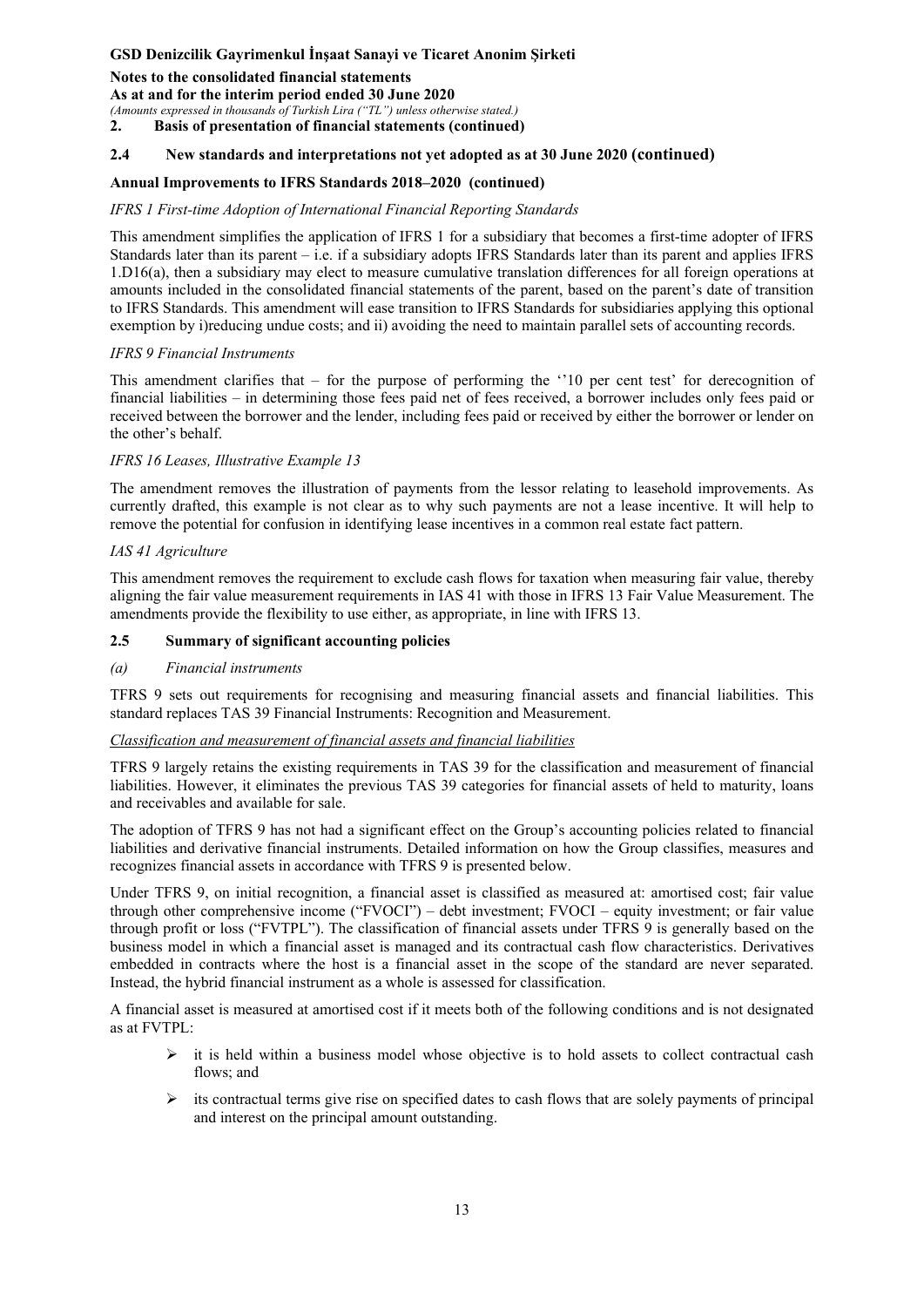**Notes to the consolidated financial statements** 

**As at and for the interim period ended 30 June 2020** 

*(Amounts expressed in thousands of Turkish Lira ("TL") unless otherwise stated.)* 

### **2.5 Summary of significant accounting policies (continued)**

#### *(a) Financial instruments (continued)*

*Classification and measurement of financial assets and financial liabilities (continued)*

A debt investment is measured at FVOCI if it meets both of the following conditions and is not designated as at FVTPL:

- $\triangleright$  it is held within a business model whose objective is achieved by both collecting contractual cash flows and selling financial assets; and
- $\triangleright$  its contractual terms give rise on specified dates to cash flows that are solely payments of principal and interest on the principal amount outstanding.

The Group may irrevocably make preference about presentation of subsequent changes in its fair value in other comprehensive income on initial recognition of non-trading equity investment. This is made separately for each investment.

All financial assets not classified as measured at amortised cost or FVOCI as described above are measured at FVTPL. This includes all derivative financial assets. On initial recognition, the Group may irrevocably designate a financial asset that otherwise meets the requirements to be measured at amortised cost or at FVOCI as at FVTPL if doing so eliminates or significantly reduces an accounting mismatch that would otherwise arise.

A financial asset (unless it is a trade receivable without a significant financing component that is initially measured at the transaction price) is initially measured at fair value plus, for an item not at FVTPL, transaction costs that are directly attributable to its acquisition.

#### *Impairment of financial assets*

TFRS 9 replaces the 'incurred loss' model in TAS 39 with an 'expected credit loss' (ECL) model. The new impairment model applies to financial assets measured at amortized cost, contract assets and debt investments at FVOCI, but not to investments in equity instruments. Under TFRS 9, credit losses are recognized earlier than under TAS 39.

The financial assets at amortized cost consist of receivables from finance sector operations, cash and cash equivalents, trade receivables and other receivables.

Under TFRS 9, loss allowances are measured on either of the following bases:

- $\triangleright$  12-month ECLs: these are ECLs that result from possible default events within the 12 months after the reporting date; and
- $\triangleright$  Lifetime ECLs: these are ECLs that result from all possible default events over the expected life of a financial instrument

The Group measures loss allowances at an amount equal to lifetime ECLs. The Group has elected to measure loss allowances for trade receivables and contract assets at an amount equal to lifetime ECLs. When determining whether the credit risk of a financial asset has increased significantly since initial recognition and when estimating ECLs, the Group considers reasonable and supportable information that is relevant and available without undue cost or effort. This includes both quantitative and qualitative information and analysis, based on the Group's historical experience and informed credit assessment and including forward-looking information.

The Group assumes that the credit risk on a financial asset has increased significantly if it is more than 30 days past due.

### **Trade Receivables**

The analysis for the TFRS - 9 provisioning calculation model includes the trade receivables. The Group has calculated the ECL's based on the the experience of credit losses in the last three years. The Group performed the calculation of ECL separately for each customers. Exposures within each group were segmented based on common credit risk characteristics such as credit risk grade, delinquency status, geographic region and age of relationship.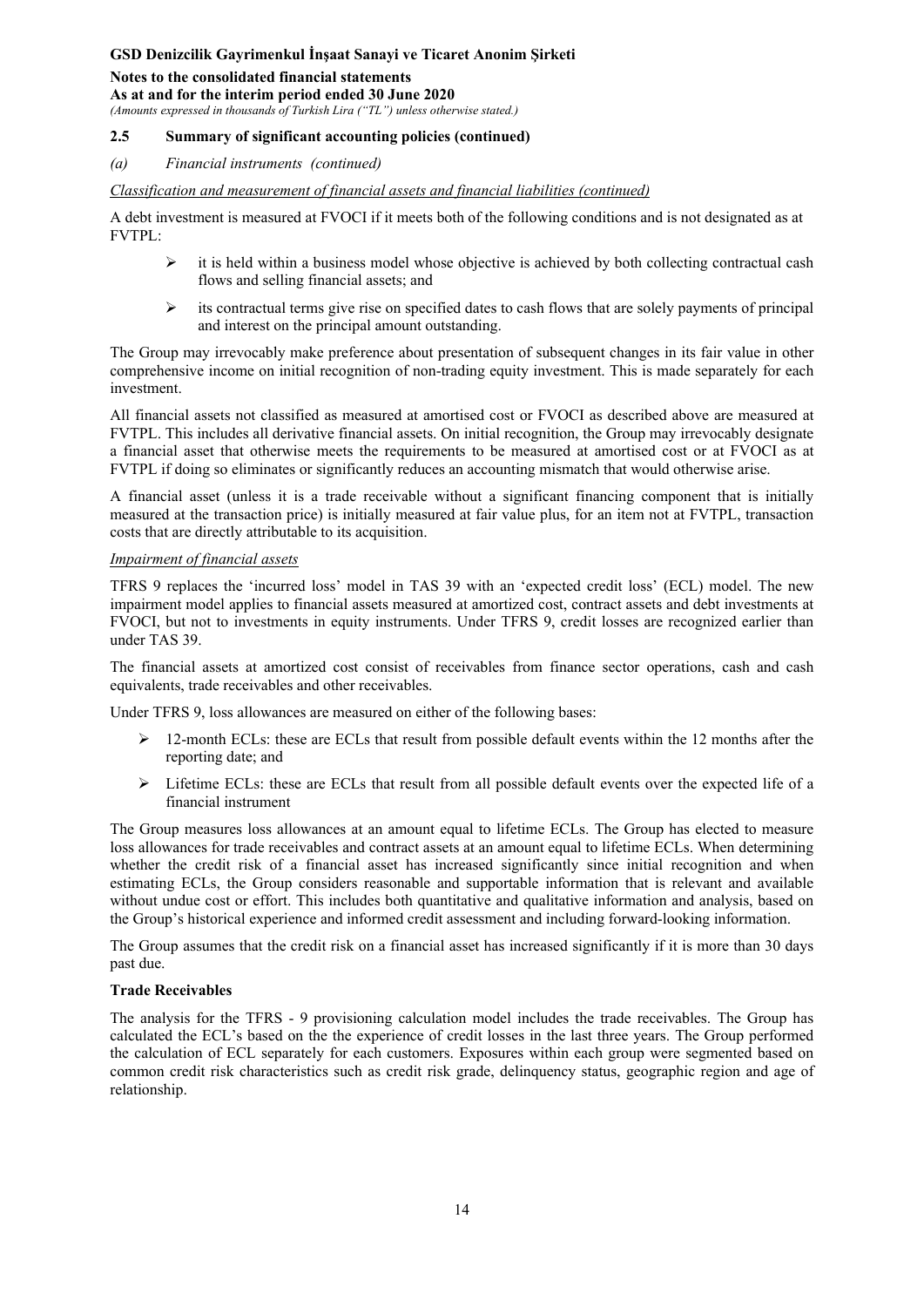### **Notes to the consolidated financial statements**

**As at and for the interim period ended 30 June 2020** 

*(Amounts expressed in thousands of Turkish Lira ("TL") unless otherwise stated.)* 

### **2.5 Summary of significant accounting policies (continued)**

#### *(a) Financial instruments (continued)*

#### **Receivables from the finance sector operations**

Receivables from the finance sector operations consist of financial lease receivables and the total of minimum lease payments are carried at net value after the unearned income including the financial lease interest for the subsequent year are deducted from the gross financial lease receivables including interest and capital amounts. As lease payments are made, the lease amount is deducted from the gross financial lease receivables and the part of the lease payment in the unearned income pertaining to the interest is recognized as financial lease interest income in profit or loss.

Receivables from the finance sector operations and other receivables are recognized in the financial statements over their remaining values after the amount of provision booked for their non-collectible parts are deducted. Provisions is booked over the book value of the receivables which are confirmed to be impaired based on the regular reviewing of the receivables from finance sector operations and other receivables in order to bring them to their collectible values. A receivable which has become doubtful is derecognized after the completion of all legal procedures and calculation of the net loss.

#### *Financial liabilities*

Financial liabilities are measured initially at fair value. Any transaction costs directly attributable to the undertaking of a financial liability are added on the fair value of the financial liability. These financial liabilities are subsequently measured at amortised cost using the effective interest method and differences between initially recognized costs are recognized in profit or loss statement until maturity.

Financial liabilities and equity instruments issued by the Group are classified according to the substance of the contractual arrangements entered into and the definitions of a financial liability and an equity instrument. An equity instrument is any contract that evidences a residual interest in the assets of the Group after deducting all of its liabilities. The accounting policies adopted for specific financial liabilities and equity instruments are set out below.

Financial liabilities are classified as either financial liabilities at fair value through profit or loss ("FVTPL") or other financial liabilities.

### *Financial liabilities at FVTPL*

Financial liabilities are classified as at FVTPL where the financial liability is either held for trading or it is designated as at FVTPL. Financial liabilities at FVTPL are stated at fair value, with any resultant gain or loss recognized in profit or loss. The net gain or loss recognized in profit or loss incorporates any interest paid on the financial liability.

#### *Other financial liabilities*

Other financial liabilities, including borrowings, are initially measured at fair value, net of transaction costs.

Other financial liabilities are subsequently measured at amortized cost using the effective interest method, with interest expense recognized on an effective yield basis.

The effective interest method is a method of calculating the amortized cost of a financial liability and of allocating interest expense over the relevant period. The effective interest rate is the rate that exactly discounts estimated future cash payments through the expected life of the financial liability, or, where appropriate, a shorter period to the net carrying amount on initial recognition.

#### *Derivative financial instruments*

The Group's activities expose it primarily to the financial risks of changes in foreign exchange rates and interest rates.

The significant interest rate risk arises from bank loans. The use of financial derivatives is governed by the Group's policies approved by the board of directors, which provide written principles on the use of financial derivatives consistent with the Group's risk management strategy.

Derivatives are initially recognized at fair value at the date the derivative contracts are entered into and are subsequently remeasured to their fair value at the end of each reporting period. Derivative financial instruments are measured at fair value after initial recognition. Changes occurred are recognized as mentioned below: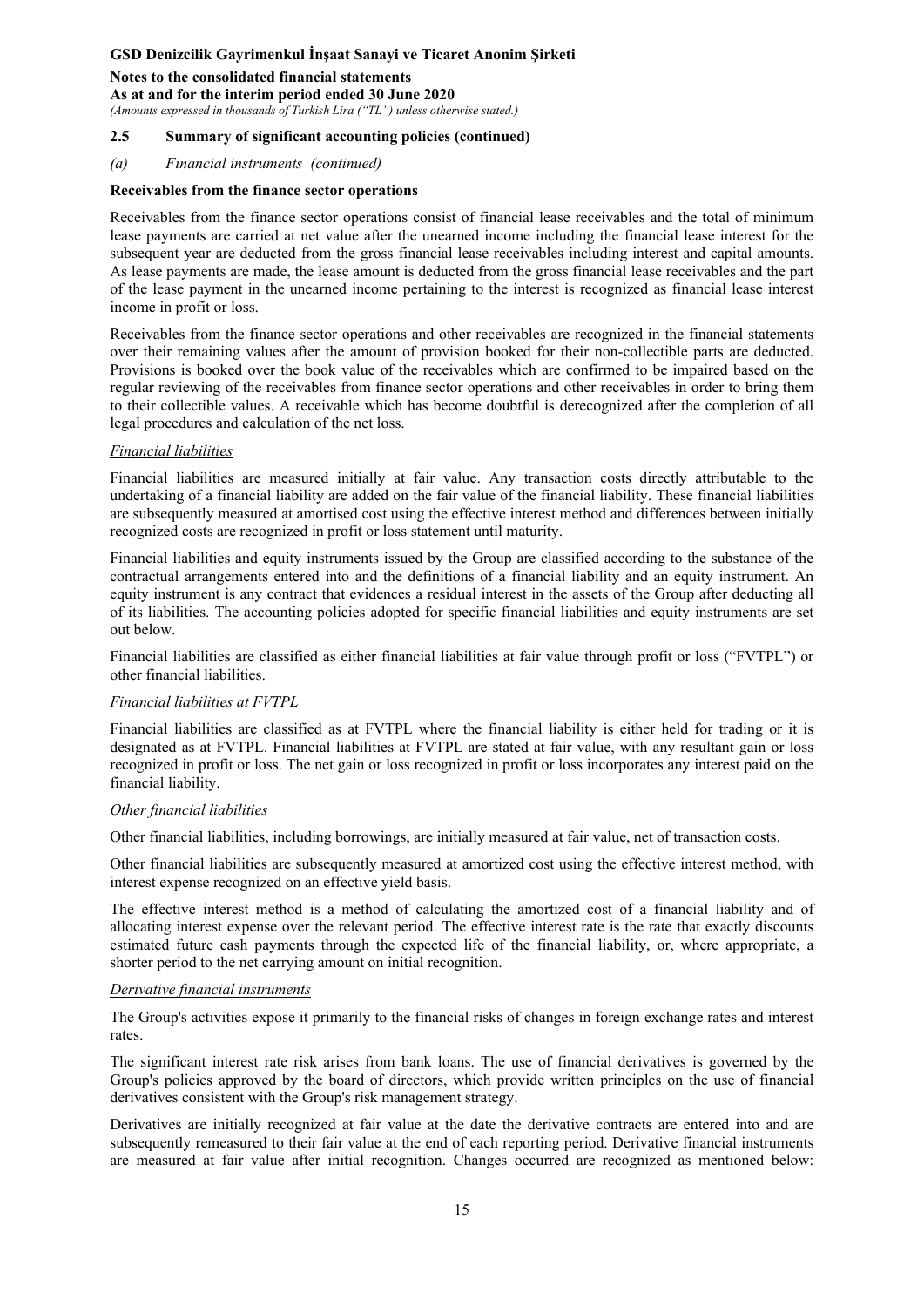### **Notes to the consolidated financial statements**

**As at and for the interim period ended 30 June 2020** 

*(Amounts expressed in thousands of Turkish Lira ("TL") unless otherwise stated.)* 

#### **2.5 Summary of significant accounting policies (continued)**

#### *(a) Financial instruments (continued)*

#### **Receivables from the finance sector operations (continued)**

#### *Derivative financial instruments (continued)*

If the financial instrument is held for risk management purposes and does not carry out the requirements of hedge accounting, these financial instruments are classified as held for trading. Thus, differences due to fair value calculations are recognized within gains/losses from derivative financial transactions account.

All financial assets not classified as measured at amortized for the FVOCI as described above are measured at FVTPL. This includes all derivative financial assets. On initial recognition, the Group may irrevocably designate a financial asset that otherwise meets the requirements to be measured at amortized for the at FVOCI as at FVTPL if doing so eliminates or significantly reduces an accounting mismatch that would otherwise arise.

A financial asset (unless it is a trade receivable without a significant financing component that is initially measured at the transaction price) is initially measured at fair value plus, for an item not at FVTPL, transaction costs that are directly attributable to its acquisition.

### *(b) TFRS 16 Leasing*

TFRS 16 introduced a single, on-balance sheet accounting model for lessees. As a result, the Group, as a lessee, has recognised right-of-use assets representing its rights to use the underlying assets and lease liabilities representing its obligation to make lease payments. Lessor accounting remains similar to previous accounting policies.

### **Definition of Leasing**

Previously, the Group determined at contract inception whether an arrangement was or contained a lease under TFRIC 4 Determining Whether an Arrangement contains a Lease. The Group now assesses whether a contract is or contains a lease based on the new definition of a lease. Under TFRS 16, a contract is, or contains, a lease if the contract conveys a right to control the use of an identified asset for a period of time in exchange for consideration.

At inception or on reassessment of a contract that contains a lease component, the Group allocates the consideration in the contract to each lease and non-lease component on the basis of their relative stand-alone prices. However, for leases of properties in which it is a lessee, the Group has elected not to separate non-lease components and will instead account for the lease and non- lease components as a single lease component.

#### **As a lessee**

The Group leases properties and vehicles. As a lessee, the Group previously classified leases as operating or finance leases based on its assessment of whether the lease transferred substantially all of the risks and rewards of ownership. Under TFRS 16, the Group recognises right-of-use assets and lease liabilities for most leases – i.e. these leases are on-balance sheet. The Group presents lease liabilities in "Borrowings" in the statement of financial position.

The Group recognises a right-of-use asset and a lease liability at the lease commencement date. The right-of-use asset is initially measured at cost, and subsequently at cost less any accumulated depreciation and impairment losses, and adjusted for certain remeasurements of the lease liability. The right-of-use asset is initially measured at cost, and subsequently measured at fair value, in accordance with the Group's accounting policies.

The lease liability is initially measured at the present value of the lease payments that are not paid at the commencement date, discounted using the interest rate implicit in the lease or, if that rate cannot be readily determined, the Group's incremental borrowing rate. Generally, the Group uses its incremental borrowing rate as the discount rate.

The lease liability is subsequently increased by the interest cost on the lease liability and decreased by lease payment made. It is remeasured when there is a change in future lease payments arising from a change in an index or rate, a change in the estimate of the amount expected to be payable under a residual value guarantee, or as appropriate, changes in the assessment of whether a purchase or extension option is reasonably certain to be exercised or a termination option is reasonably certain not to be exercised.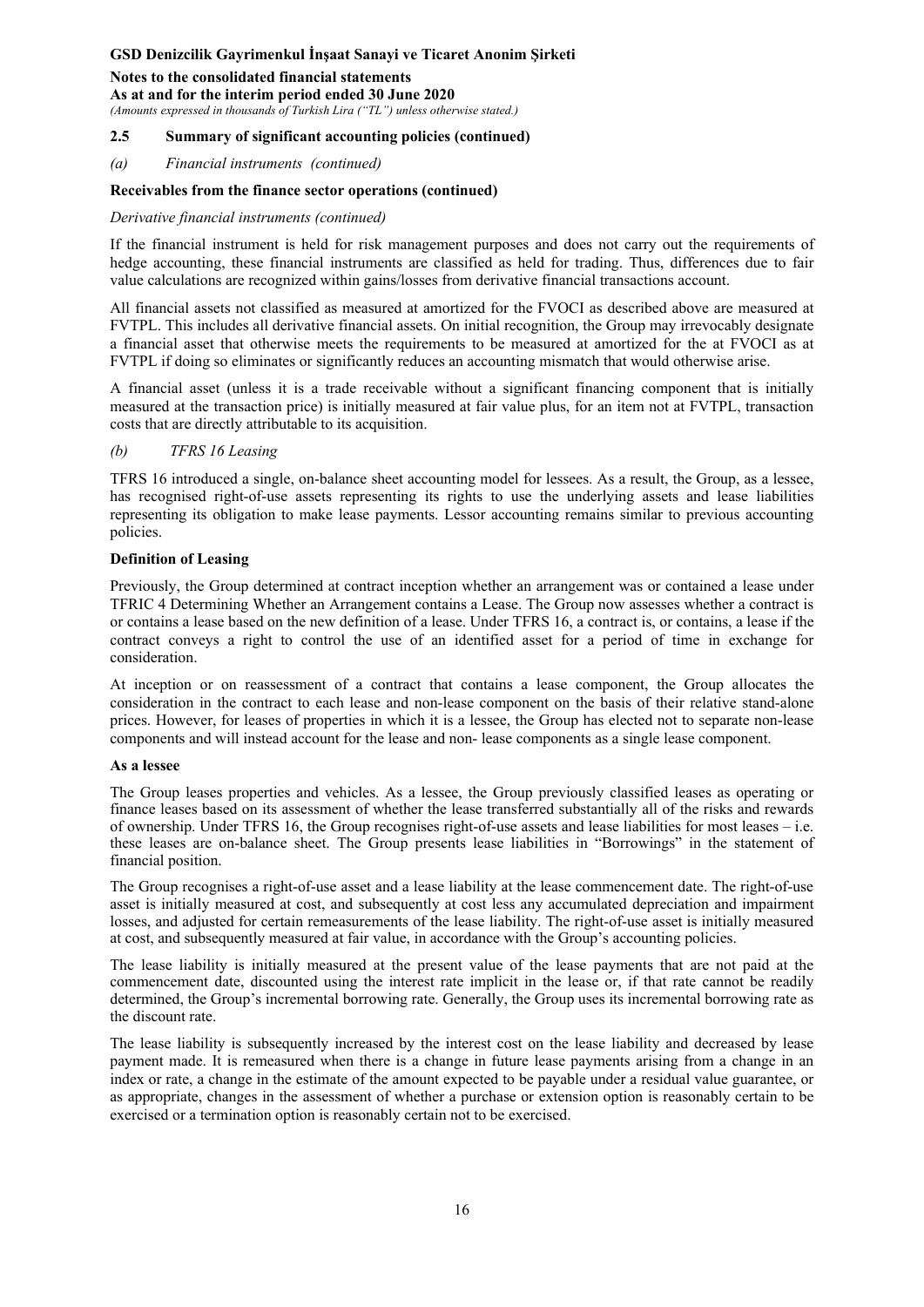#### **Notes to the consolidated financial statements As at and for the interim period ended 30 June 2020**

*(Amounts expressed in thousands of Turkish Lira ("TL") unless otherwise stated.)* 

### **2.5 Summary of significant accounting policies (continued)**

### *(b) TFRS 16 Leasing (continued)*

### **As a lessee (continued)**

The Group has applied judgement to determine the lease term for some lease contracts in which it is a lessee that include renewal options. The assessment of whether the Group is reasonably certain to exercise such options impacts the lease term, which significantly affects the amount of lease liabilities and right-of-use assets recognised.

### **As a lessor**

The accounting policies applicable to the Group as a lessor are not different from those under TAS 17. The Group is not required to make any adjustments on transition to TFRS 16 for leases in which it acts as a lessor.

### *(c) Tangible Assets and Depreciation*

Tangible assets acquired prior to 1 January 2005 are carried with restated cost for the effects of inflation as at 31 December 2004 less accumulated depreciation and any accumulated impairment losses. Tangible assets acquired after 31 December 2004 are carried at cost less accumulated depreciation and any accumulated impairment losses.

### *Subsequent costs*

Subsequent costs, such as repairs and maintenance or part replacement of tangible assets, are included in the asset's carrying amount or recognized as a separate asset, as appropriate, only when it is probable that future economic benefits with the item will flow to the company. All other costs are charged to the statements of profit or loss during the financial year in which they are incurred.

### *Depreciation*

Depreciation for tangible assets is provided on a straight-line basis over their estimated useful lives. Depreciation is provided for leasehold improvements on a straight-line basis over the related lease period. Depreciation corresponding to the period is calculated by dividing costs incurred for tangible assets after deducting the salvage value by the asset's useful life. Salvage value represents value of the related tangible asset at the end of its useful life.

### *(c) Tangible Assets and Depreciation*

The Group management makes important assumptions about determination of ships' useful lives in direction of technical team experiences. Besides, market data is used for determination of salvage value.

Upon the purchase of a ship, parts of the ship that need to be replaced during the next dry-dock are identified and their costs are capitalized and depreciated until the next estimated dry-dock date. When a significant replacement cost occurs prior to the expiry of the depreciation period, the remaining costs of the previous dry-dock are expensed immediately. Repair and maintenance costs are recognized in the financial statements in the period in which they are incurred. Significantly, the renewal or replacement cost is included in the carrying amount of the asset, if the future economic benefits exceed the standard performance of the asset. Major renewal is depreciated over the remaining useful life of the asset.

The estimated useful lives for the current and comparative periods are as follows:

|                         | Years   |
|-------------------------|---------|
| Ships                   | 18      |
| Drydock                 |         |
| Machinery and equipment | $3-4$   |
| Vehicles                |         |
| Furnitures and fixtures | $4 - 5$ |
| Computer softwares      |         |

Gains or losses on disposals of tangible and intangible assets are classified under "other operating income" and "other operating expense" accounts, respectively.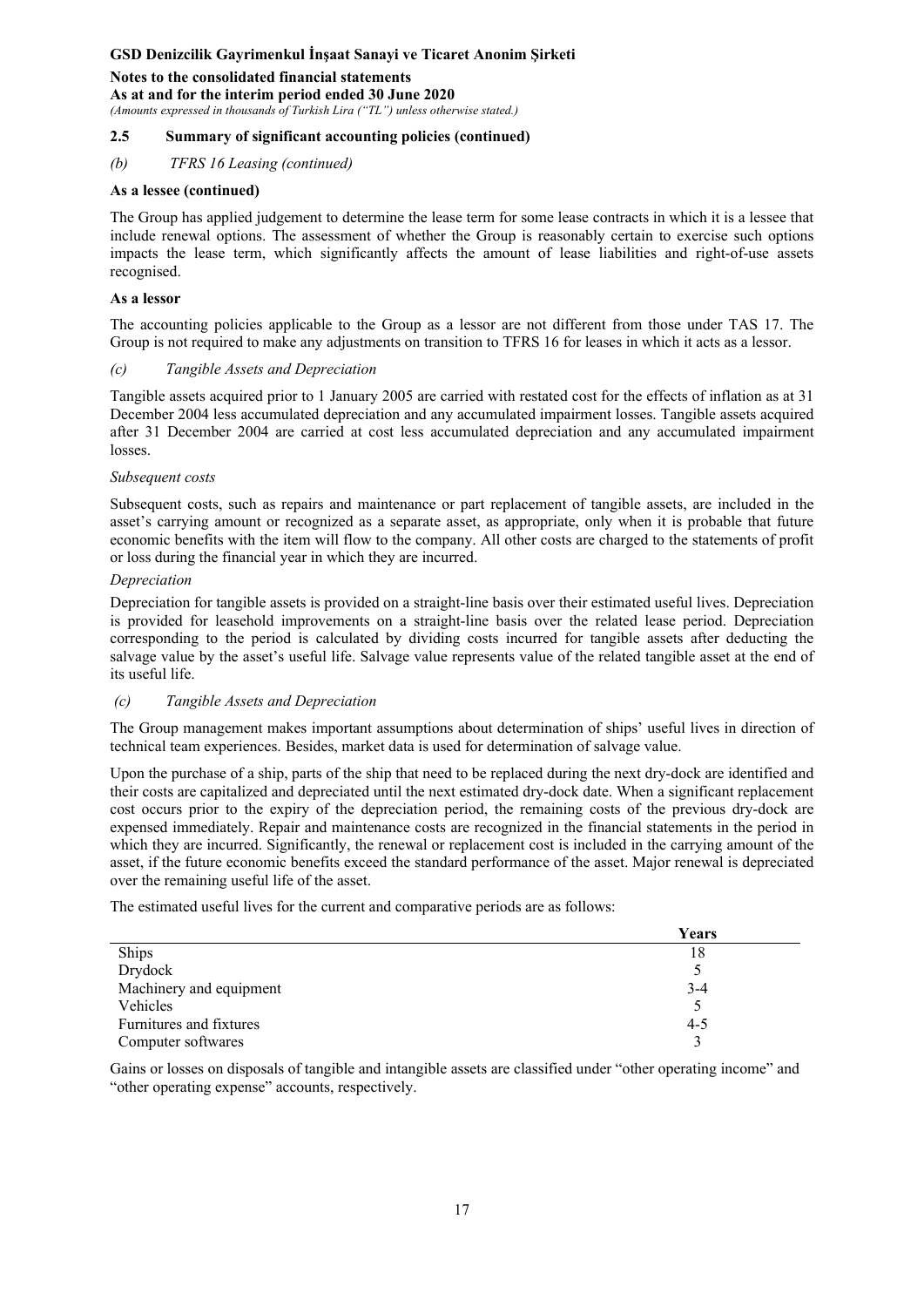**Notes to the consolidated financial statements As at and for the interim period ended 30 June 2020**  *(Amounts expressed in thousands of Turkish Lira ("TL") unless otherwise stated.)*  **2.5 Summary of significant accounting policies (continued)** 

### *(c) Tangible Assets and Depreciation (continued)*

### *Impairment of Assets*

For assets that are subject to amortization, impairment test is applied if there is a situation or events in which it is not possible to recover the book value. An impairment loss is recognized if the carrying amount of the asset exceeds its recoverable amount.

For the purposes of assessing impairment, assets are grouped at the lowest level of separately identifiable cash flows (cash-generating units). Tangible assets are reviewed for possible reversal of impairment at each reporting date.

### *(d) Assets held for sale*

Non-current assets or asset groups that meet the criteria of asset held for sale are measured at the lower of its carrying amount and fair value less cost to sell. These assets are not depreciated.

### *(e) Share capital increases*

Share capital increased pro-rata to existing shareholders is accounted for at par value as approved by the Board of Directors.

### *(f) Provision for employee severance payments*

In accordance with the existing social legislation in Turkey, the Company is required to make certain lump-sum payments to employees whose employment is terminated due to retirement or for reasons other than resignation or misconduct. Such payments are calculated on the basis of an agreed formula, are subject to certain upper limits and are recognised in the accompanying financial statements as accrued. Since there is no funding requirement in Turkey, no funds were created for these benefit plans.

Costs of employees' services in the current or prior periods are calculated by annual liability method in the framework of defined benefit plans. Even though the Employee Benefits (TAS 19) standard was published on the official gazette on 12 March 2013, no. 28585, states recognizing actuarial gain/(loss) under equity, the Group recognized actuarial gain/(loss) under profit and loss and other comprehensive income since the amount is immaterial.

The reserve has been calculated by estimating the present value of the future obligation of the Group that may arise from the retirement of the employees in accordance with TAS 19.

|                                                         |            | 30 June 2020 31 December 2019 |
|---------------------------------------------------------|------------|-------------------------------|
| Net discount rate                                       | $11.56\%$  | $11.56\%$                     |
| Expected rate of salary / limit increase                | 7.00%      | 7.00%                         |
| Turnover rate to estimate the probability of retirement | $100.00\%$ | $100.00\%$                    |

The principal assumption is that the maximum liability for each year of service will increase in line with inflation. As the maximum liability is revised semi-annually, amount of full TL 6,730.15 (31 December 2019: full TL 6,379.86) which is effective as at 30 June 2020 has been taken into consideration in calculating the reserve for employment termination benefits of the Company.

### *(g) Provisions, contingent assets and liabilities*

As specified in TAS 37, provisions are recognised when the Group has a present legal or constructive obligation as a result of past events, it is probable that an outflow of resources will be required to settle the obligation and a reliable estimate of the amount can be made. If these criteria are not occured the Group discloses the related issues in the explanatory notes related to the financial statements. Where the effect of the time value of money is material, the amount of provision shall be the present value of the expenditures expected to be required to settle the obligation. The discount rate reflects current market assessments of the time value of money and the risks specific to the liability.

Contingent assets are not recognized unless they are realized and are only disclosed in the notes.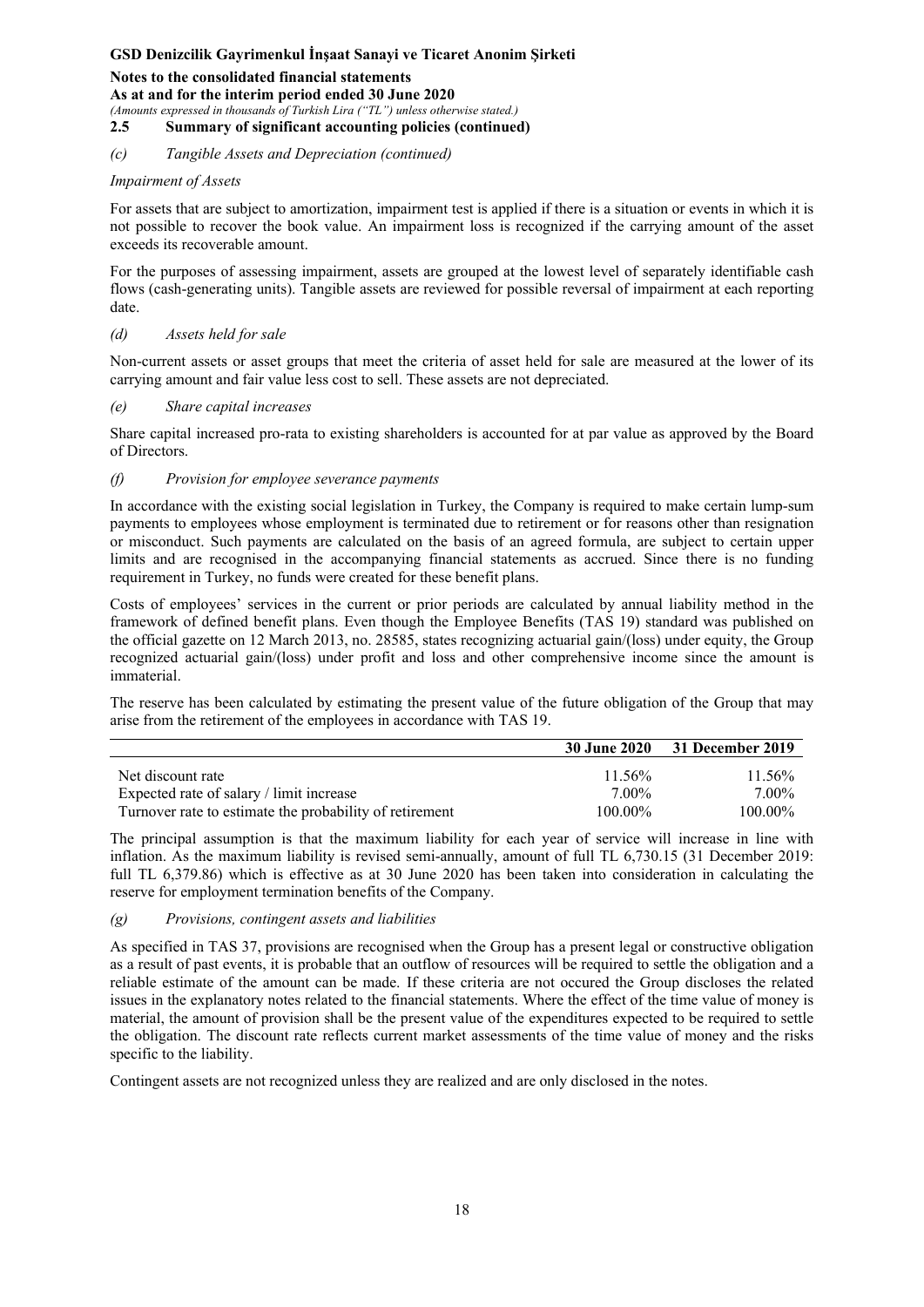## **Notes to the consolidated financial statements As at and for the interim period ended 30 June 2020**

*(Amounts expressed in thousands of Turkish Lira ("TL") unless otherwise stated.)* 

### **2.5 Summary of significant accounting policies (continued)**

### *(h) Revenue recognition*

### **General model for accounting of revenue**

In accordance with TFRS 15, a five-step model is followed in recognizing revenue for all contacts with customers.

### *Step 1: Identify the contract*

A contract with a customer is in the scope of the new standard when the contract is legally enforceable and certain criteria are met. If the criteria are not met, then the contract does not exist for purposes of applying the general model of the new standard, and any consideration received from the customer is generally recognized as a deposit (liability). Contracts entered into at or near the same time with the same customer (or a related party of the customer) are combined and treated as a single contract when certain criteria are met.

### *Step 2: Identify the performance obligations*

The Group defines the "performance obligations" as a unit of account for revenue recognition. The company assesses the goods or services it has committed in a contract with the customer and determines each commitment to the customer as one of the performan obligations as a performans obligation:

(a) good or service (or a bundle of goods or services) that is distinct; or

(b) series of distinct goods or services that are substantially the same and that have the same pattern of transfer to the customer.

An entity may define a contract or a service separately from other contractual obligations and define it as a different commodity or service if the customer makes use of such goods or services alone or in combination with other resources available for use. A single contract may contain promises to deliver to the customer more than one good or service. At contract inception, an entity evaluates the promised goods or services to determine which goods or services (or bundle of goods or services) are distinct and therefore constitute performance obligations.

### *Step 3: Determine the transaction price*

When determining the transaction price, an entity assumes that the goods or services will be transferred to the customer based on the terms of the existing contract. In determining the transaction price, an entity considers variables considerations and significant financing components.

### **Significant financing component**

To estimate the transaction price in a contract, the Group adjusts the promised amount of consideration to reflect the time value of money if the contract contains a significant financing component. Significant financing component exists if the timing of payments agreed to by the parties to the contract (either explicitly or implicitly) provides the customer or the Group with a significant benefit of financing the transfer of goods or services to the customer. The Group does not have a sales transaction with a significant financiang component.

### **Variable consideration**

The Group identifies items such as price concessions, incentives, performance bonuses, completion bonuses, price adjustment clauses, penalties, discounts, credits, or similar items may result in variable consideration if there is any in a customer contract.

### *Step 4: Allocate the transaction price*

The transaction price is allocated to each performance obligation – generally each distinct good or service – to depict the amount of consideration to which an entity expects to be entitled in exchange for transferring the promised goods or services to the customer.

### *Step 5: Recognize revenue*

An entity recognizes revenue over time when one of the following criterias are met:

Customer simultaneously receives and consumes the benefits as the entity performs, or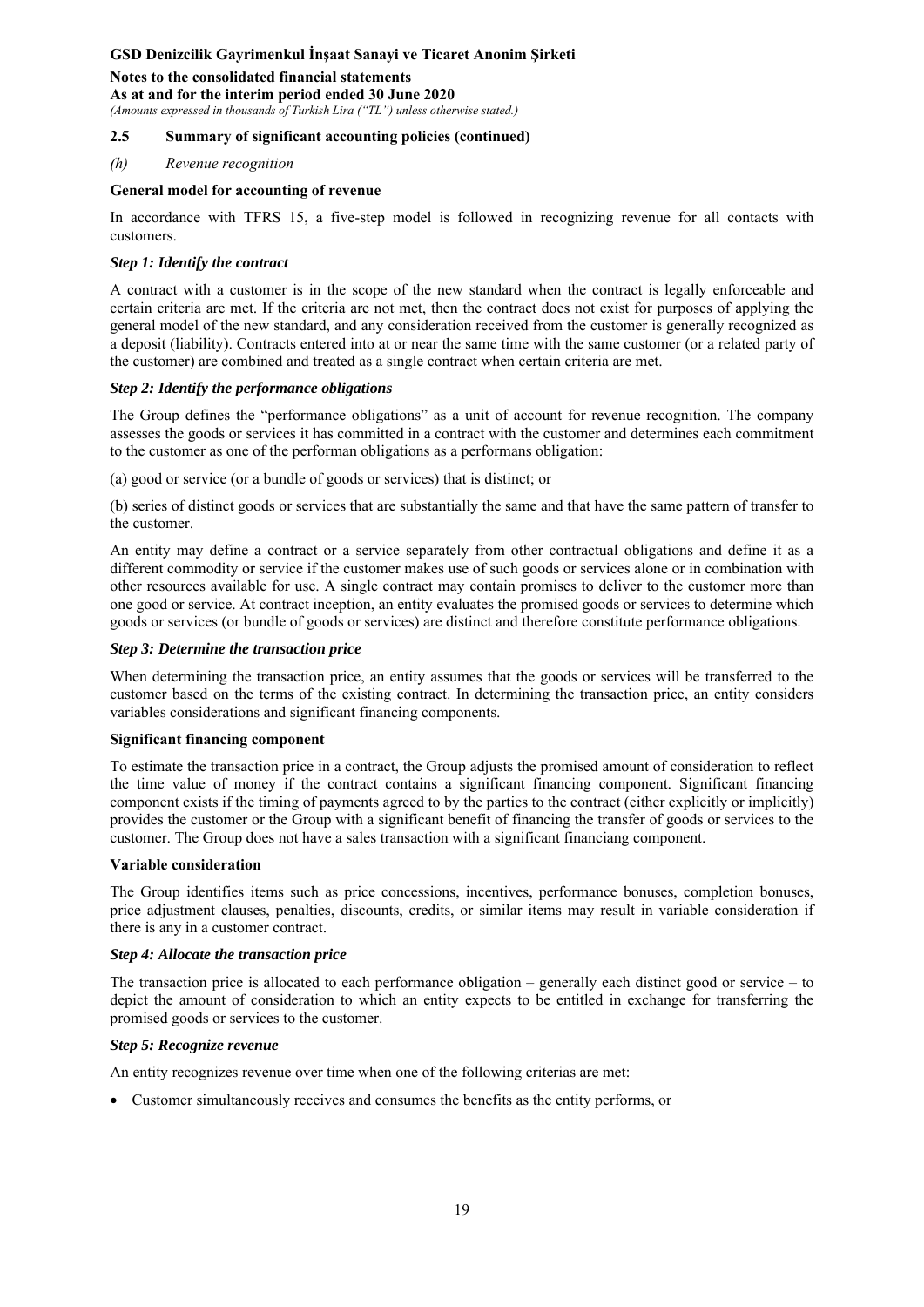**Notes to the consolidated financial statements As at and for the interim period ended 30 June 2020**  *(Amounts expressed in thousands of Turkish Lira ("TL") unless otherwise stated.)*  **2.5 Summary of significant accounting policies (continued)** 

*(h) Revenue recognition (continued)* 

#### **General model for accounting of revenue (continued)**

#### *Step 5: Recognize revenue (continued)*

- The entity's performance creates or enhances an asset that the customer controls as the asset is created or enhanced, or
- The entity's performance does not create an asset with an alternative use to the entity and the entity has an enforceable right to payment for performance completed to date

For each performance obligation that is satisfied over time, an entity applies a single method of measuring progress toward complete satisfaction of the obligation. The objective is to depict the transfer of control of the goods or services to the customer. To do this, an entity selects an appropriate output or input method. It then applies that method consistently to similar performance obligations and in similar circumstances.

If a performance obligation is not fulfilled in time, then the Company recognizes revenue when the control of goods or services is transferred to the customer.

#### **Contract changes**

If the Group commits to offer additional goods or services, it accepts the contract change as a separate contract. In case of the termination of the existing contract and the creation of a new contract, if the goods or services offered are different, they shall recognize the related changes. If the amendment to the contract does not create separate goods or services, the entity shall, with the first contract, recognize by combining additional goods or services as if it were a part of the initial contract.

The Company transfers revenue to a customer and recognizes the revenue in its financial statements as per it fulfills or when it fulfills the performans obligation.

*(i) Marine sector revenues and expenses* 

Marine sector revenues and expenses are recognized on accrual basis.

The rent revenue is earned by leasing the vessels within time charter. Rental incomes are collected at the beginning of the agreement for each 15 day periods within the scope of agreement.

 *(ii) Interest income and other income from finance sector operations* 

Interest income and other income from finance sector operations are recognized on accrual basis using the effective interest method.

*(iii) Dividend Income* 

Dividend income is recognized in profit or loss in the period they are declared.

*(iv) Other Income / Expense* 

Other income and expenses are recognized on accrual basis.

 *(v) Financial Income / Expense* 

Financial income and expenses are recognized on accrual basis by using the effective interest rate method over the period.

 *(i) Taxes on income* 

Income taxes include current period income tax liabilities and deferred tax liabilities. Current tax payable includes adjustments related to tax on the taxable profit for the reporting period and the end of the tax liability is calculated using the prevailing tax rates and tax payable in respect of previous years.

Deferred tax is recognized in respect of temporary differences between the carrying amounts of assets and liabilities for financial reporting purposes and the amounts used for taxation purposes. Deferred tax is measured at the tax rates that are expected to be applied to temporary differences when they reverse, based on the laws that have been enacted or substantively enacted by the reporting date and tax effect of fair value change of financial assets available for sale is recognized in equity.

A deferred tax asset is recognized for unused tax losses and deductible temporary differences, to the extent that it is probable that future taxable profits will be available against which the temporary difference can be utilized.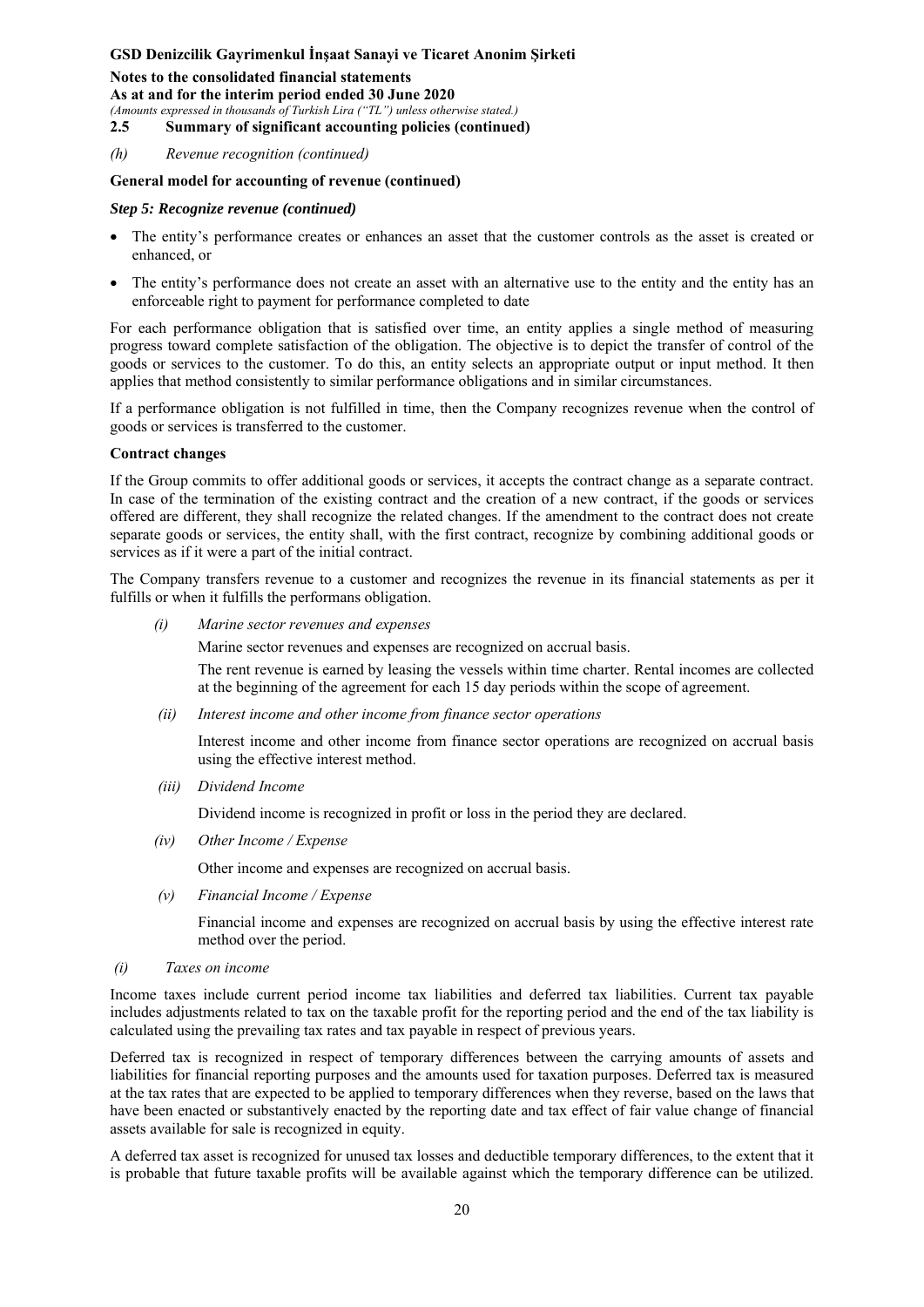**Notes to the consolidated financial statements As at and for the interim period ended 30 June 2020**  *(Amounts expressed in thousands of Turkish Lira ("TL") unless otherwise stated.)* 

**2.5 Summary of significant accounting policies (continued)** 

### *(i) Taxes on income(continued)*

Deferred tax assets are reviewed at each reporting date and are reduced to the extent that it is no longer probable that the related tax benefit will be realized. Deferred tax assets and liabilities are offset if there is a legally enforceable right to offset current tax liabilities and assets, and they relate to income taxes levied by the same tax authority on the same taxable entity

### *(j) Related Parties*

For the purpose of these consolidated financial statements, shareholders and associated companies and other companies within the GSD Holding group, key management personnel and Board members, in each case together with their families and companies controlled by/or affiliated with them, are considered and referred to as related parties. Transactions with related parties are priced according to market conditions.

Related party, is an individual or entity related to the entity preparing the financial statements ('reporting entity').

- (a) A person or a close member of that person's family is related to a reporting entity if that person:
	- (i) has control or joint control over the reporting entity;
	- (ii) has significant influence over the reporting entity; or
	- (iii) is a member of the key management personnel of the reporting entity or of a parent of the reporting entity.
- (b) The entity and the reporting entity are members of the same group (which means that each parent, subsidiary and fellow subsidiary is related to the others).
	- (i) The entity and the company are members of the same group.
	- (ii) One entity is an associate or joint venture of the other entity (or an associate or joint venture of a member of a group of which the other entity is a member).
	- (iii) Both entities are joint ventures of the same third party.
	- (iv) One entity is a joint venture of a third entity and the other entity is an associate of the third entity.
	- (v) The entity is a post-employment benefit plan for the benefit of employees of either the reporting entity or an entity related to the reporting entity. If the reporting entity is itself such a plan, the sponsoring employers are also related to the reporting entity.
	- (vi) The entity is controlled or jointly controlled by a person identified in (a).
	- (vii) A person identified in (a)(i) has significant influence over the entity or is a member of the key management personnel of the entity (or of a parent of the entity).

A related party transaction is a transfer of resources, services or obligations between related parties regardless of whether a price is charged.

### *(k) Earning/Loss per share*

Earnings per share is calculated by dividing the net income by the weighted average number of common stock shares. The weighted average number of shares is the number calculated by multiplying and aggregating the number of ordinary shares outstanding at the beginning of the period and the number of shares withdrawn or issued during the period by a time-weighting factor. A time-weighting factor is the rate of the number of the days for which a specific number of shares have been outstanding to the total number of days in the period.

In Turkey, companies can increase their share capital through a pro-rata distribution of shares ("bonus shares") to existing shareholders from retained earnings and inflation adjustment to equity. For the purpose of earnings per share computations, the weighted average number of shares in existence during the period has been adjusted in respect of bonus share issues without a corresponding change in resources, by giving them retroactive effect for the period in which they were issued and each earlier period as if the event had occurred at the beginning of the earliest period reported.

### *(l) Borrowing costs*

Investment in a tangible asset that can not be associated with all borrowing costs are recognized in profit or loss in the period they occur. Investment in a tangible asset that can be associated with all borrowing costs are capitalised as part of the cost of that asset in the period in which the asset is prepared for its intended use or sale in accordance with "TAS 23 Borrowing Costs".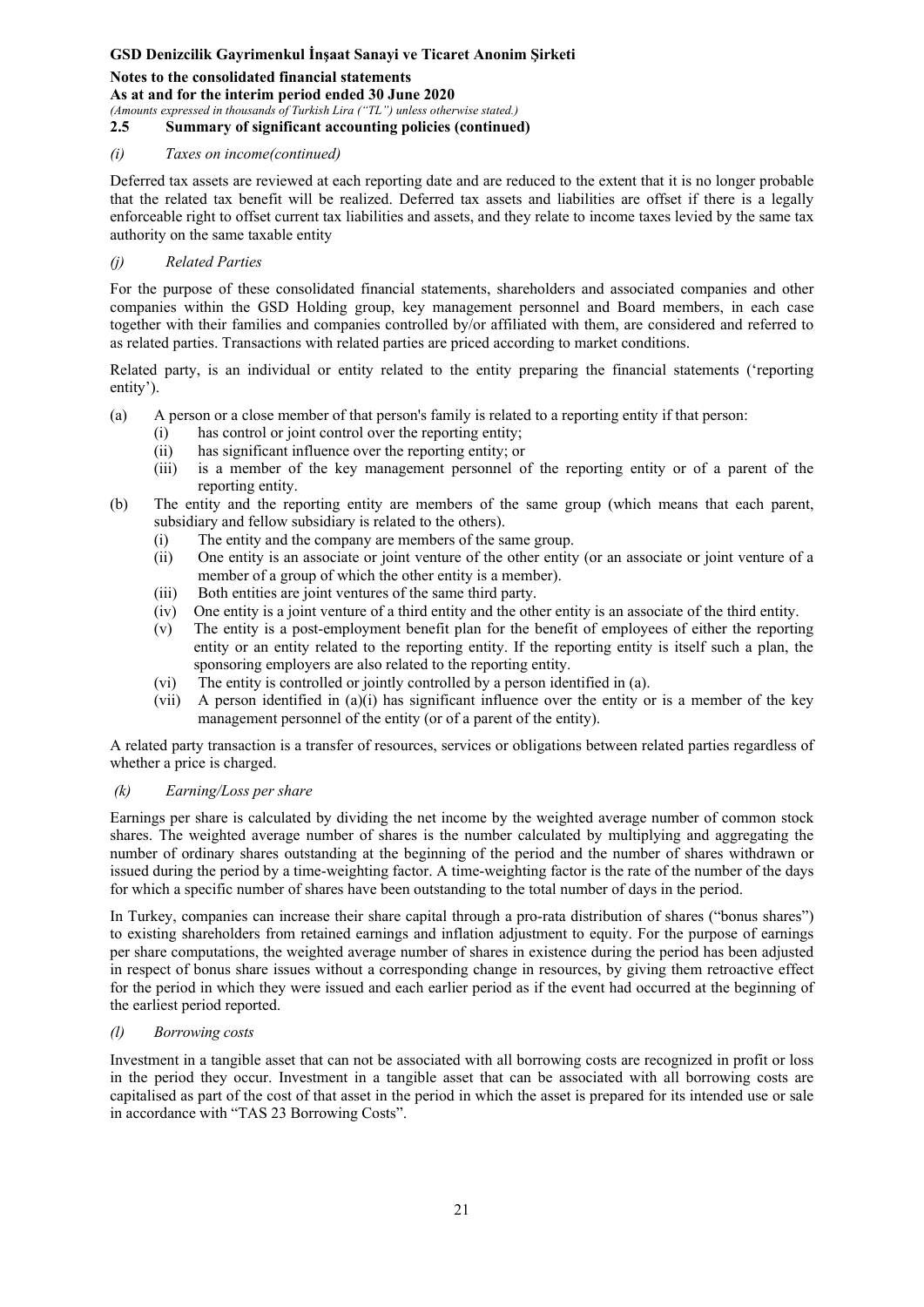**Notes to the consolidated financial statements As at and for the interim period ended 30 June 2020**  *(Amounts expressed in thousands of Turkish Lira ("TL") unless otherwise stated.)* 

## **2.5 Summary of significant accounting policies (continued)**

- *(m) Leases*
- (i) Operating leases

Leases of tangible assets where the Group substantially assumes all the risks and rewards of ownership are classified as finance leases. The finance charge is allocated to each period during the lease term so as to produce a constant periodic rate.

Rental income from operating leases, based on straight-line basis over the term of the relevant lease, is recognized when it is reliably measured and the economic benefits associated with the transaction are probable to be acquired by the Group.

(ii) Finance leases

Explained Note 2.5(a)

*(n) Events after the reporting period* 

Events after the reporting period refer to events that in favor or against to company and occur between the end of the reporting period and the balance sheet's date of authorization for the publication. In accordance with TAS 10 "Events after the reporting period", as at ending reporting period, in terms of occurring new evidences about related events or in terms of occurring related events after reporting period and if these events require correction of financial statements, the Group adjusts consolidated financial statements in accordance with new state. If related events do not require correction of consolidated financial statements, the Group explains related matters in footnotes.

### *(o) Segment reporting*

Operating segments are reported in a manner consistent with the reporting provided to the chief operating decision-maker. The chief operating decision-maker is responsible for allocating resources and assessing performance of the operating segments. Since the Group has no material activity besides marine activities, segment reporting is not reported.

### *(p) Statement of cash flows*

The Group prepares statement of cash flows to inform users of the financial statements about changes in net assets, financial structure and the amount and timing of cash flows' guidance ability in terms of changing circumstances.

Cash flows during the period are classified and reported by operating, investing and financing activities in the cash flow statements. Cash flows from operating activities represent the cash flows generated from the Group's activities. Cash flows related to investing activities represent the cash flows that are used in or provided from the investing activities of the Group (fixed investments and financial investments). Cash flows arising from financing activities represent the cash proceeds from the financing activities of the Group and the repayments of these funds.

Cash and cash equivalents represent cash in hand, deposits in banks, and short-term high liquid investments with not having depreciation risk.

As at 30 June 2020 and 2019, cash and cash equivalents excluding the interest income accruals and blocked amounts are as follows:

|                      | <b>30 June 2020</b> | <b>30 June 2019</b> |
|----------------------|---------------------|---------------------|
| Cash<br><b>Banks</b> | 9,912               | 27,060              |
|                      | 9.914               | 27,062              |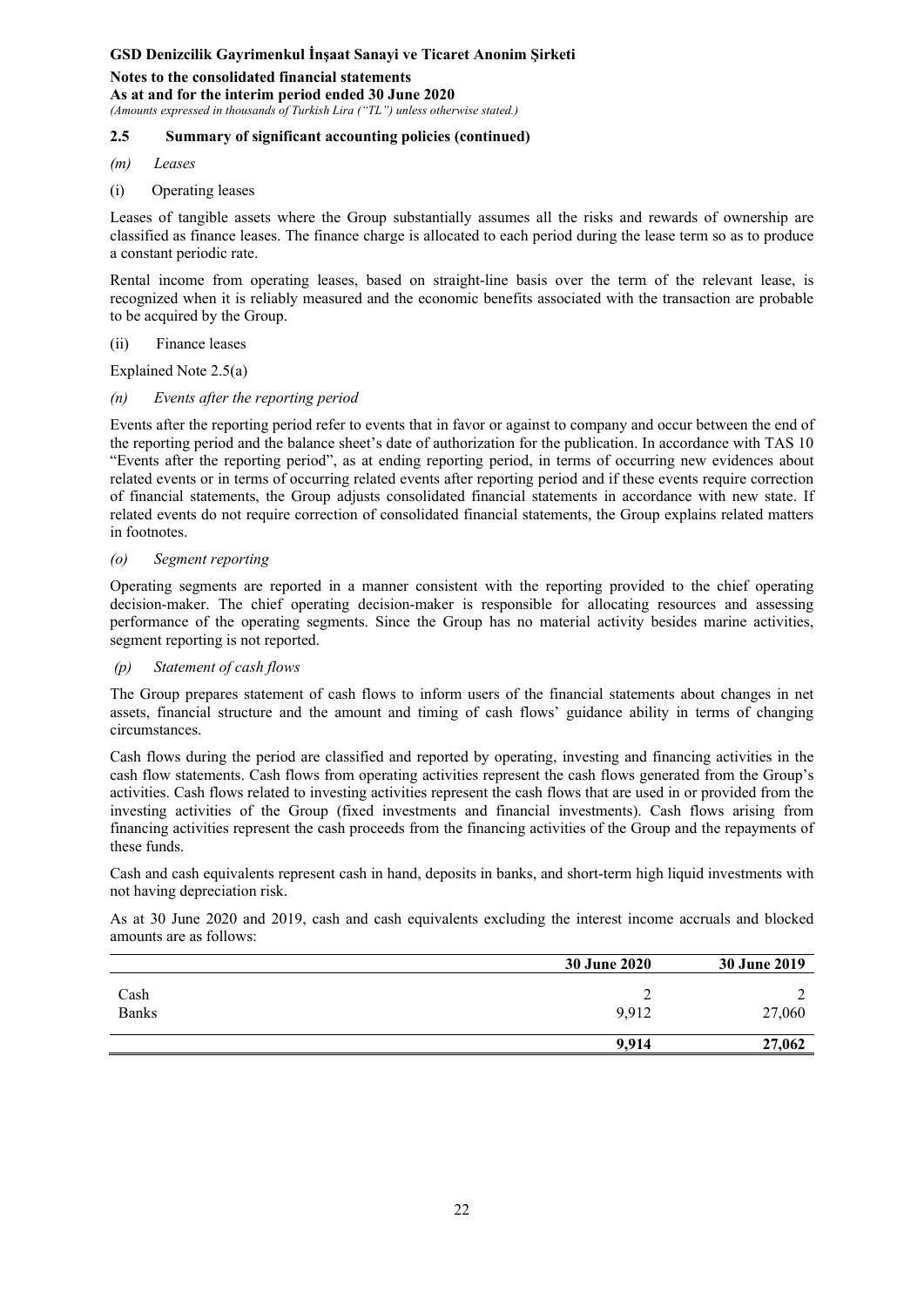#### **Notes to the consolidated financial statements**

**As at and for the interim period ended 30 June 2020** 

*(Amounts expressed in thousands of Turkish Lira ("TL") unless otherwise stated.)* 

**2.5 Summary of significant accounting policies (continued)** 

#### *(r) Foreign currency transactions and balances*

Foreign currency transactions are translated using the exchange rates prevailing at the dates of the transactions. Monetary assets and liabilities denominated in foreign currencies are translated using the exchange rates at the balance sheet date. Foreign exchange gains and losses resulting from trading activities (trade receivables and payables) denominated in foreign currencies of the Group companies operating in the non-finance sectors, have been accounted for under "other operating income/expenses" whereas foreign exchange gains and losses resulting from the translation of other monetary assets and liabilities denominated in foreign currencies have been accounted for under "financial income/expenses" in the consolidated statement of profit or loss.

Non-monetary items that are measured in terms of historical cost in a foreign currency are translated to functional currency using the exchange rates as at the dates of the initial transactions. Non-monetary items measured at fair value in a foreign currency are translated using the exchange rates at the date when the fair value was determined.

#### *Financial statements of foreign subsidiaries*

The assets and liabilities, presented in the financial statements of the foreign subsidiaries prepared in accordance with the Group's accounting policies, are translated into TL at the exchange rate at the date of the balance sheet whereas income and expenses are translated at the average exchange rates for the respective periods. Exchange differences resulting from using the exchange rates at the balance sheet date and the average exchange rates are recognised in the currency translation differences under the equity.

Foreign currency translation differences are recorded in other comprehensive income and are shown in foreign currency translation differences reserve under equity. When the control, significant effect or joint control is lost as a result of the sale of foreign activity, the amount accumulated in the foreign currency translation differences related to this foreign activity is reclassified to profit or loss as part of sales profit or loss.

Exchange rates as at 30 June 2020 and 31 December 2019 that were used by the Company are as follows;

|             | <b>30 June 2020</b> | 31 December 2019 |
|-------------|---------------------|------------------|
| USD         | 6.8422              | 5.9402           |
| <b>EURO</b> | 7.7082              | 6.6506           |

#### *(s) Inventories*

Inventories are valued at the lower of cost or net realizable value. The cost of inventories is determined on the weighted average basis for each purchase. The Group's inventories consist of ship oil and fuel remaining at the end of time charter. Costs of inventories comprise purchase cost and those overheads that have been incurred in bringing the inventories to their present location and condition.

#### **3. Cash and cash equivalents**

As at 30 June 2020 and 31 December 2019, cash and cash equivalents are as follows;

|                                                           | <b>30 June 2020</b> | 31 December 2019 |
|-----------------------------------------------------------|---------------------|------------------|
|                                                           |                     |                  |
| Cash at banks                                             | 11,635              | 5,061            |
| Demand deposit                                            | 2,181               | 2,982            |
| Time deposit                                              | 9.454               | 2,079            |
| Cash on hands                                             | 2                   |                  |
|                                                           |                     |                  |
| Total cash and cash equivalents included in the balance   |                     |                  |
| sheet                                                     | 11,637              | 5,063            |
|                                                           |                     |                  |
| Accrued interest income on cash and cash equivalents      | (12)                | (4)              |
| Blocked deposits                                          | (1,711)             | (1,486)          |
| Total cash and cash equivalents included in the statement |                     |                  |
| of cash flows                                             | 9.914               | 3,573            |

As at 31 December 2019, the time deposits comprised of bank placements in USD. As at 30 June 2020 interest rate is 1.90% for USD denominated bank accounts (31 December 2019: %2.35 for USD). The blocked deposits consist of principal installment and interest of the bank loan used to finance the ship purchase of Hako Maritime Limited.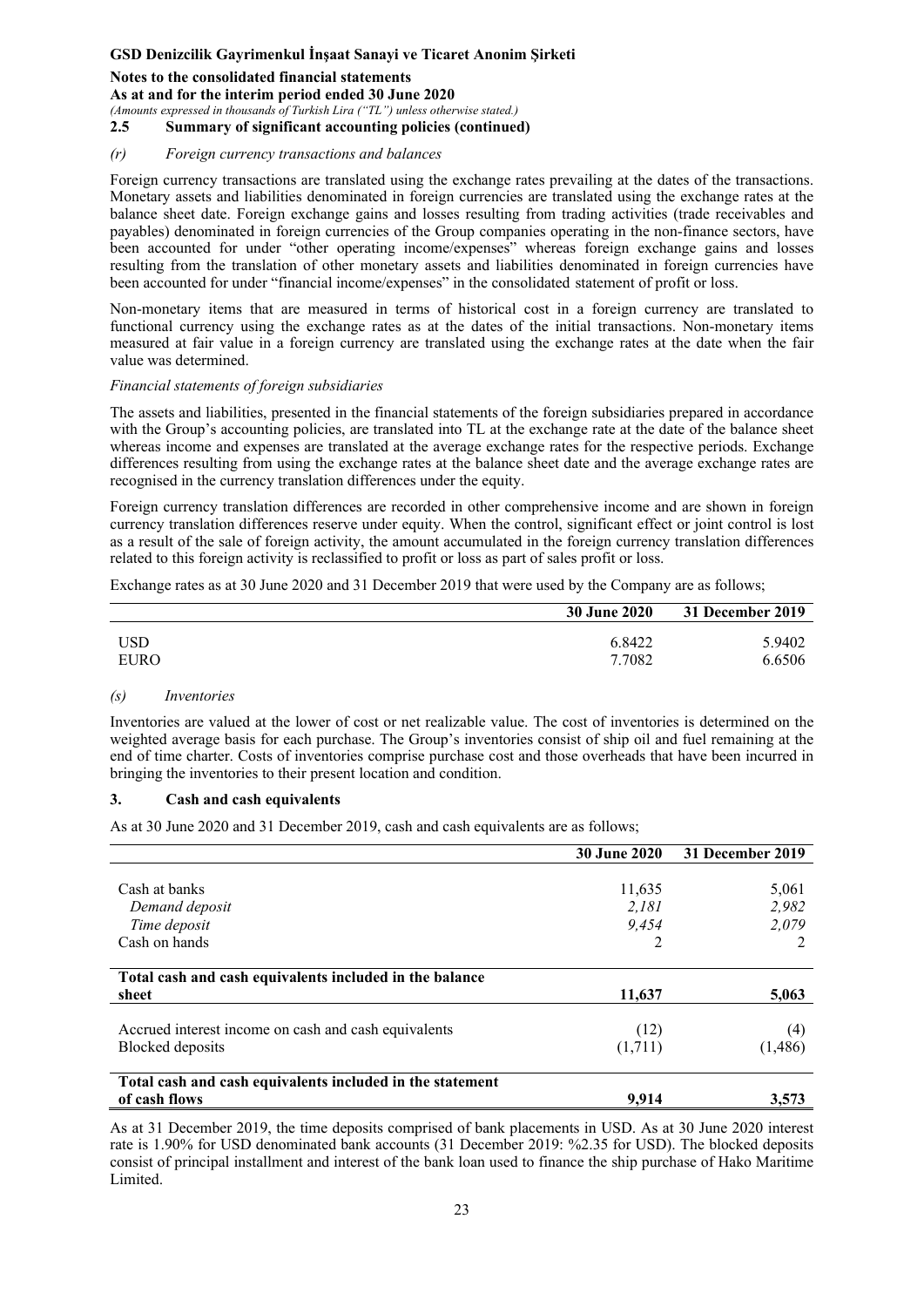**Notes to the consolidated financial statements** 

#### **As at and for the interim period ended 30 June 2020**

*(Amounts expressed in thousands of Turkish Lira ("TL") unless otherwise stated.)* 

**4. Financial assets-fair value through profit or loss** 

As at 30 June 2020 and 31 December 2019, there is no financial asset at fair value through profit or loss.

#### **5. Investments in subsidiaries, business partnerships and subsidiaries**

*Investments in subsidiaries, business partnerships and subsidiaries* 

As at 30 June 2020 and 31 December 2019, investments in subsidiaries, business partnerships and subsidiaries consist of unlisted equity investments. As at 30 June 2020 and 31 December 2019, the details of investments in subsidiaries, business partnerships and subsidiaries are as follows:

|                                  | <b>30 June 2020</b> |                | 31 December 2019 |                            |
|----------------------------------|---------------------|----------------|------------------|----------------------------|
|                                  | % of shares         | Carrving value |                  | % of shares Carrying value |
| Not Listed<br>GSD Faktoring A.Ş. | 1.98                | 1.457          | 1.98             | 1.457                      |
|                                  |                     | 1,457          |                  | 1,457                      |

#### **6. Related party disclosures**

A company is defined as a related party of the Company, if one of the companies has control power on the other company or has a significant impact on financial and administrative decisions of the other company. The Company is ultimately controlled by GSD Holding that owns the 77.96% (31 December 2019: 77.96%) of its shares and that is the principal shareholder of the Company. The ultimate parent of the Company is GSD Holding and in the accompanying financial statements GSD Holding and its related companies are disclosed as related parties. In addition, related parties include the Company's principal owners, management, Board of Directors and their families.

### **(a) Banks**

|                                              | <b>30 June 2020</b> | 31 December 2019 |
|----------------------------------------------|---------------------|------------------|
| Deposit at banks<br>GSD Yatırım Bankası A.Ş. | -<br>-              |                  |
| Lease liabilities<br>M. Turgut Yılmaz        | 549<br>549          | 695<br>695       |

### **b) Other balances and transactions with related parties**

As at 30 June 2020 and 31 December 2019, other receivables due to related parties are as follows;

|                        | <b>30 June 2020</b> | 31 December 2019 |
|------------------------|---------------------|------------------|
|                        |                     |                  |
| Mila Maritime Limited  | 44                  | 48               |
| Neco Maritime Limited  | 33                  | 89               |
| Zeyno Maritime Limited | 44                  | $4^{\circ}$      |
| Dodo Maritime Limited  | 40                  | 46               |
|                        |                     |                  |
| <b>Total</b>           |                     | 230              |

Other receivables from related parties consist of the receivables arising from the services rendered by the Company to maritime companies that are the group companies.

As at 30 June 2020 and 31 December 2019, trade payables due to related parties are as follows;

|                  | <b>30 June 2020</b> | 31 December 2019 |
|------------------|---------------------|------------------|
| GSD Holding A.Ş. |                     |                  |
| <b>Total</b>     |                     |                  |

Trade payables due to related parties comprised of representation services that are provided by GSD Holding.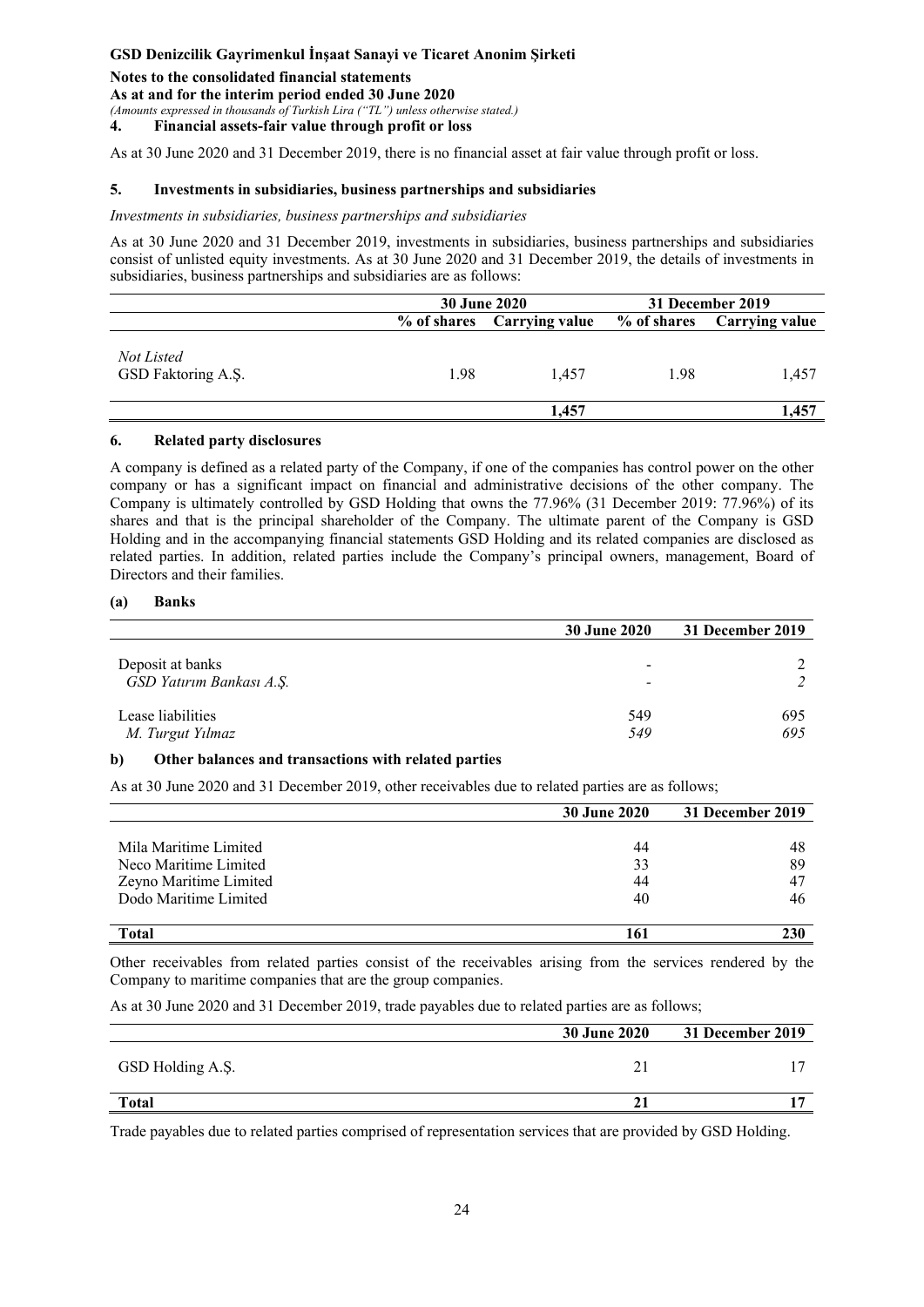### **Notes to the consolidated financial statements**

#### **As at and for the interim period ended 30 June 2020**

*(Amounts expressed in thousands of Turkish Lira ("TL") unless otherwise stated.)* 

**6. Related party disclosures (continued)** 

### **b) Other balances and transactions with related parties (continued)**

Transactions with related parties as at 30 June 2020 and 31 December 2019 are as follows;

| Group companies of the parent                                                                                                                                                                                                                                                                                                                             | <b>30 June 2020</b> | 31 December 2019 |
|-----------------------------------------------------------------------------------------------------------------------------------------------------------------------------------------------------------------------------------------------------------------------------------------------------------------------------------------------------------|---------------------|------------------|
|                                                                                                                                                                                                                                                                                                                                                           |                     |                  |
| Mila Maritime Ltd.-Commercial management commission                                                                                                                                                                                                                                                                                                       | 262                 | 306              |
| Zeyno Maritime Ltd.- Commercial management commission                                                                                                                                                                                                                                                                                                     | 259                 | 240              |
| Neco Maritime Ltd.- Commercial management commission                                                                                                                                                                                                                                                                                                      | 214                 | 224              |
| Dodo Maritime Ltd.- Commercial management commission                                                                                                                                                                                                                                                                                                      | 249                 | 214              |
| GSD Yatırım Bankası A.Ş. - Expense contribution payments                                                                                                                                                                                                                                                                                                  | (196)               | (67)             |
| GSD Holding - Expense contribution payments                                                                                                                                                                                                                                                                                                               | (97)                | (79)             |
| M. Turgut Yilmaz – Rental interest expense as part of TFRS                                                                                                                                                                                                                                                                                                |                     |                  |
| 16                                                                                                                                                                                                                                                                                                                                                        | (72)                | (87)             |
| M. Turgut Yilmaz - Rental depreciation expense as part of                                                                                                                                                                                                                                                                                                 |                     |                  |
| TFRS 16                                                                                                                                                                                                                                                                                                                                                   | (158)               | (135)            |
| $\lambda$ and $\lambda$ and $\lambda$ and $\lambda$ and $\lambda$ and $\lambda$ and $\lambda$ and $\lambda$ and $\lambda$ and $\lambda$ and $\lambda$ and $\lambda$ and $\lambda$ and $\lambda$ and $\lambda$ and $\lambda$ and $\lambda$ and $\lambda$ and $\lambda$ and $\lambda$ and $\lambda$ and $\lambda$ and $\lambda$ and $\lambda$ and $\lambda$ |                     |                  |

#### **(c) Derivative financial transactions**

As at 30 June 2020, the Group does not have any derivative transactions with related parties (31 December 2019: None).

#### **(d) Key management benefits**

Total benefit of key management for the period ended 30 June 2020 is TL 754 (31 December 2019: TL 691).

#### **(e) Other related party transactions**

As at 30 June 2020, GSD Holding has provided surety amounting to TL 171,055 to credit institutions as a guarantee against its open lines of credit (31 December 2019: TL 408,449).

## **7. Trade receivables and payables**

#### **7.1 Trade receivables**

As at 30 June 2020 and 31 December 2019, details of trade receivables are as follows;

|                                          | <b>30 June 2020</b> | 31 December 2019 |
|------------------------------------------|---------------------|------------------|
|                                          |                     |                  |
| Trade receivables from marine activities | 1,162               | 2,248            |
| Doubtful trade receivables               | 1,980               | 1,980            |
| Provision for doubtful trade receivables | (1,980)             | (1,980)          |
|                                          | 1.162               | 2.248            |

As at 30 June 2020 and 31 December 2019, movements in the provision for doubtful trade receivables:

|                                        | <b>30 June 2020</b> | 31 December 2019 |
|----------------------------------------|---------------------|------------------|
| Provision at the beginning of the year | 1.980               | l.980            |
| Provision at the end of period         | 1.980               | .980             |

#### **7.2 Trade payables**

As at 30 June 2020 and 31 December 2019, details of trade payables are as follows;

|                                            | <b>30 June 2020</b> | 31 December 2019 |
|--------------------------------------------|---------------------|------------------|
|                                            |                     |                  |
| Trade payables from marine activities      | 595                 |                  |
| Trade payables from VAT refund receivables | 78                  |                  |
| Trade payables                             | 81                  |                  |
| Other trade payables <sup>(*)</sup>        | 21                  |                  |
|                                            |                     |                  |
|                                            | 775                 |                  |

(\*) Other trade payables comprised of representation services that are provided by GSD Holding.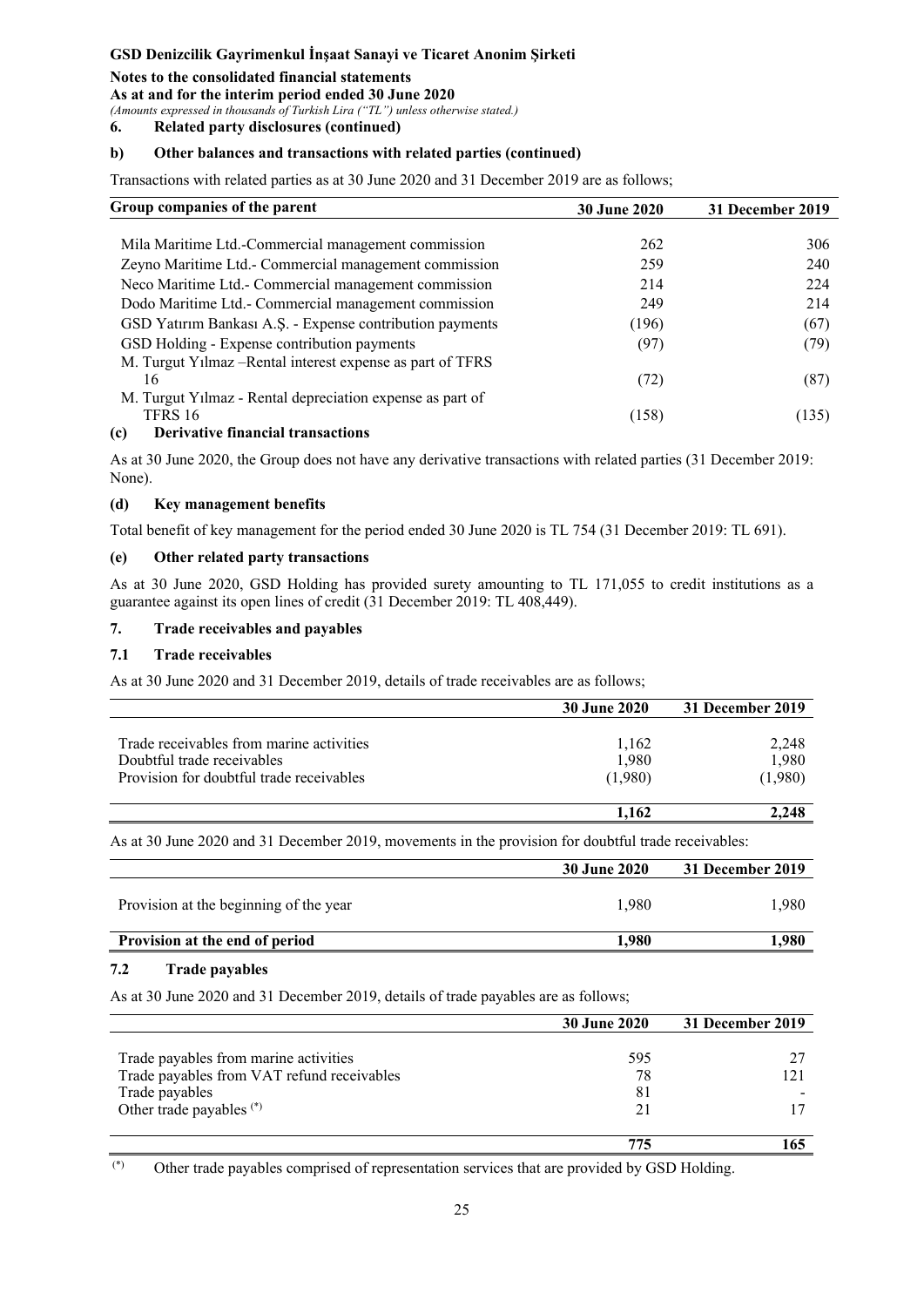### **Notes to the consolidated financial statements**

**As at and for the interim period ended 30 June 2020** 

*(Amounts expressed in thousands of Turkish Lira ("TL") unless otherwise stated.)* 

#### **8. Receivables and payables from finance sector operations**

#### **8.1 Receivables from finance sector operations**

As at 30 June 2020 and 31 December 2019, details of short-term receivables from finance sector operations are as follows;

|                                    | <b>30 June 2020</b> | 31 December 2019 |
|------------------------------------|---------------------|------------------|
|                                    |                     |                  |
| Finance lease receivables (net)    | 13                  |                  |
| Doubtful receivables               | 4,568               | 4,113            |
| Provision for doubtful receivables | (4,568)             | (4,113)          |
|                                    |                     |                  |

The Group does not have long-term receivables from finance sector operations as at 30 June 2020 (31 December 2019: None). The Group's credit, liquidity and market risk exposures resulting from financial sector receivables are disclosed in Note 33.

#### *8.1.1 Finance lease receivables*

As at 30 June 2020 and 31 December 2019, details of finance lease receivables are as follows;

| <b>30 June 2020</b> | 31 December 2019 |
|---------------------|------------------|
|                     |                  |
|                     |                  |
| 19                  | 16               |
| (6)                 |                  |
| 13                  |                  |
|                     |                  |
| 13                  |                  |
|                     |                  |

#### *8.1.2 Doubtful receivables*

The Company books provisions for doubtful leasing receivables on a customer basis. Provision amounts consist of receiavables from uncollectable repayments and uncollectable guarantees acquired for those receivables.

The movement of the provisions which are booked for doubtful receivables are as follows;

|                                                                                                      | <b>30 June 2020</b> | 31 December 2019    |
|------------------------------------------------------------------------------------------------------|---------------------|---------------------|
| <b>Balance at January 1</b><br>Current period provisions (Note 25)<br>Current period collections (-) | 4,113<br>455        | 3,822<br>292<br>(1) |
| <b>Provision net of recoveries</b>                                                                   | 455                 | 291                 |
| <b>Balance at 31 December</b>                                                                        | 4.568               |                     |

The doubtful receivables provision expenses that are booked within the period are accounted in cost of finance sector operations.

### **8.2 Payables from finance sector operations**

As at 30 June 2020 and 31 December 2019, details of payables from finance sector operations are as follows;

|                   | <b>30 June 2020</b> | <b>31 December 2019</b> |
|-------------------|---------------------|-------------------------|
| Advances received | 4 <sup>7</sup>      |                         |
|                   | д                   |                         |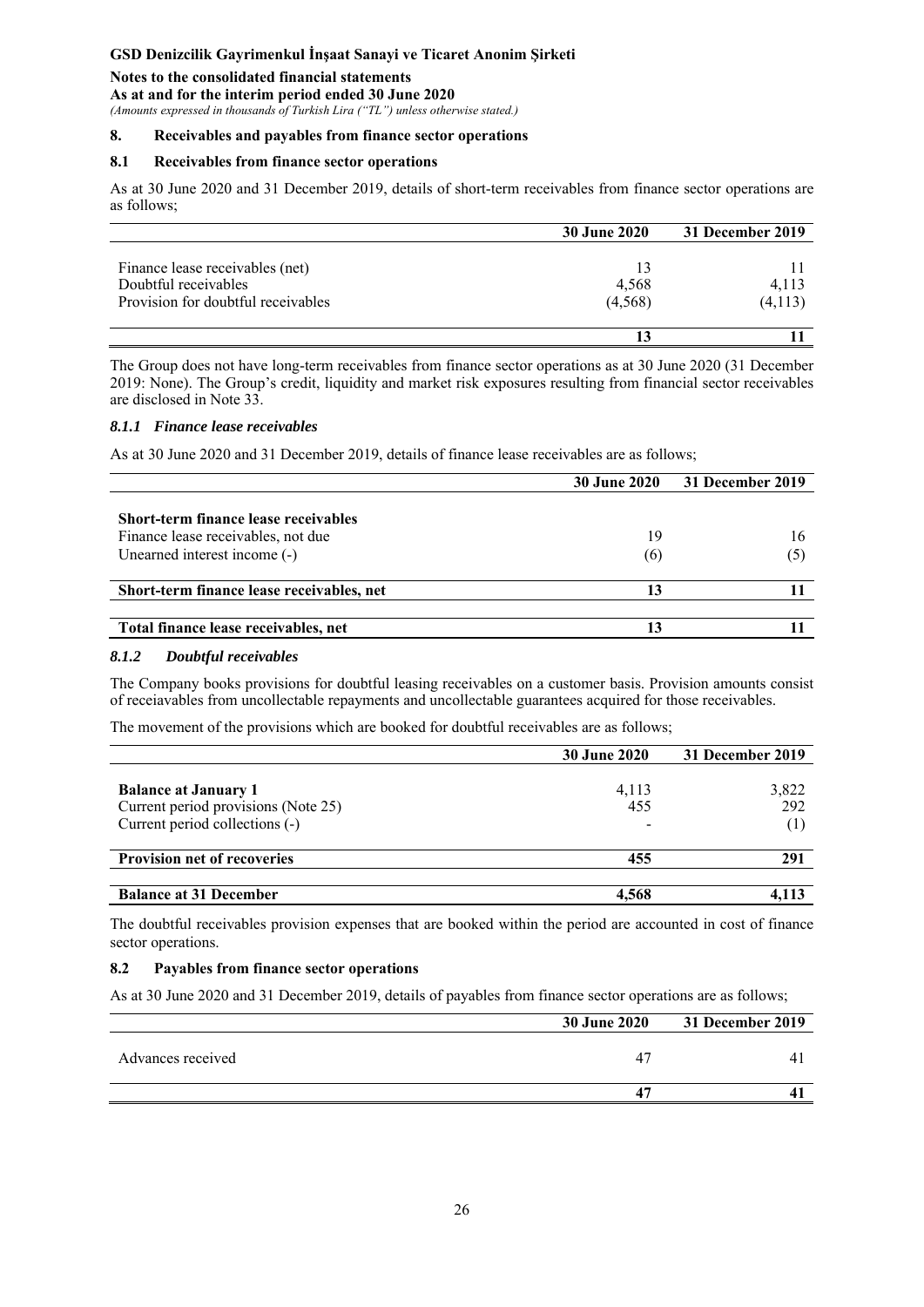## **Notes to the consolidated financial statements**

#### **As at and for the interim period ended 30 June 2020**

*(Amounts expressed in thousands of Turkish Lira ("TL") unless otherwise stated.)* 

**9. Other receivables and payables** 

### **9.1 Other receivables**

As at 30 June 2020 and 31 December 2019, details of other receivables are as follows;

|                                                                     | <b>30 June 2020</b> | 31 December 2019 |
|---------------------------------------------------------------------|---------------------|------------------|
| Other receivables due to related parties<br>Other receivables $(*)$ | 161<br>805          | 230              |
|                                                                     | 966                 |                  |

(\*)As of 30 June 2020, TL 803 of other receivables consists of insurance receivables.

### **9.2 Other payables**

As at 30 June 2020 and 31 December 2019, details of other payables are as follows;

|                                                                 | <b>30 June 2020</b> | <b>31 December 2019</b> |
|-----------------------------------------------------------------|---------------------|-------------------------|
| Other tax payables<br>Social security premium payables<br>Other | 89<br>52<br>-       | 88<br>$\overline{4}$    |
|                                                                 |                     |                         |

### **10. Inventories**

As at 30 June 2020 and 31 December 2019, details of inventories are as follows;

|          | <b>30 June 2020</b> | <b>31 December 2019</b> |
|----------|---------------------|-------------------------|
| Ship oil | 704                 | 664                     |
|          | 704                 | 664                     |

### **11. Prepaid expenses**

As at 30 June 2020 and 31 December 2019, details of prepaid expenses that are classified in current assets are as follows;

|                                       | <b>30 June 2020</b> | 31 December 2019 |
|---------------------------------------|---------------------|------------------|
|                                       |                     |                  |
| Insurance expenses                    | 1,306               | 406              |
| Ship annual tonnage tax expenses      | 48                  |                  |
| Prepaid miscellaneous expenses        | 97                  |                  |
| Ship annual registration fee expenses | 19                  |                  |
|                                       |                     |                  |
|                                       | 1.470               |                  |

As at 30 June 2020 and 31 December 2019, there are no prepaid expenses classified in non-current assets.

### **12. Current income tax assets**

As at 30 June 2020, the current income tax assets amounting to TL 7 consist of tax deductions from interest income derived from bank deposits which are not yet deducted (31 December 2019: TL 195).

### **13. Assets held for sale**

As at 30 June 2020, assets held for sale amounting to TL 76 comprised of a land which were acquired from certain customers in exchange for finance lease receivables (31 December 2019: TL 76).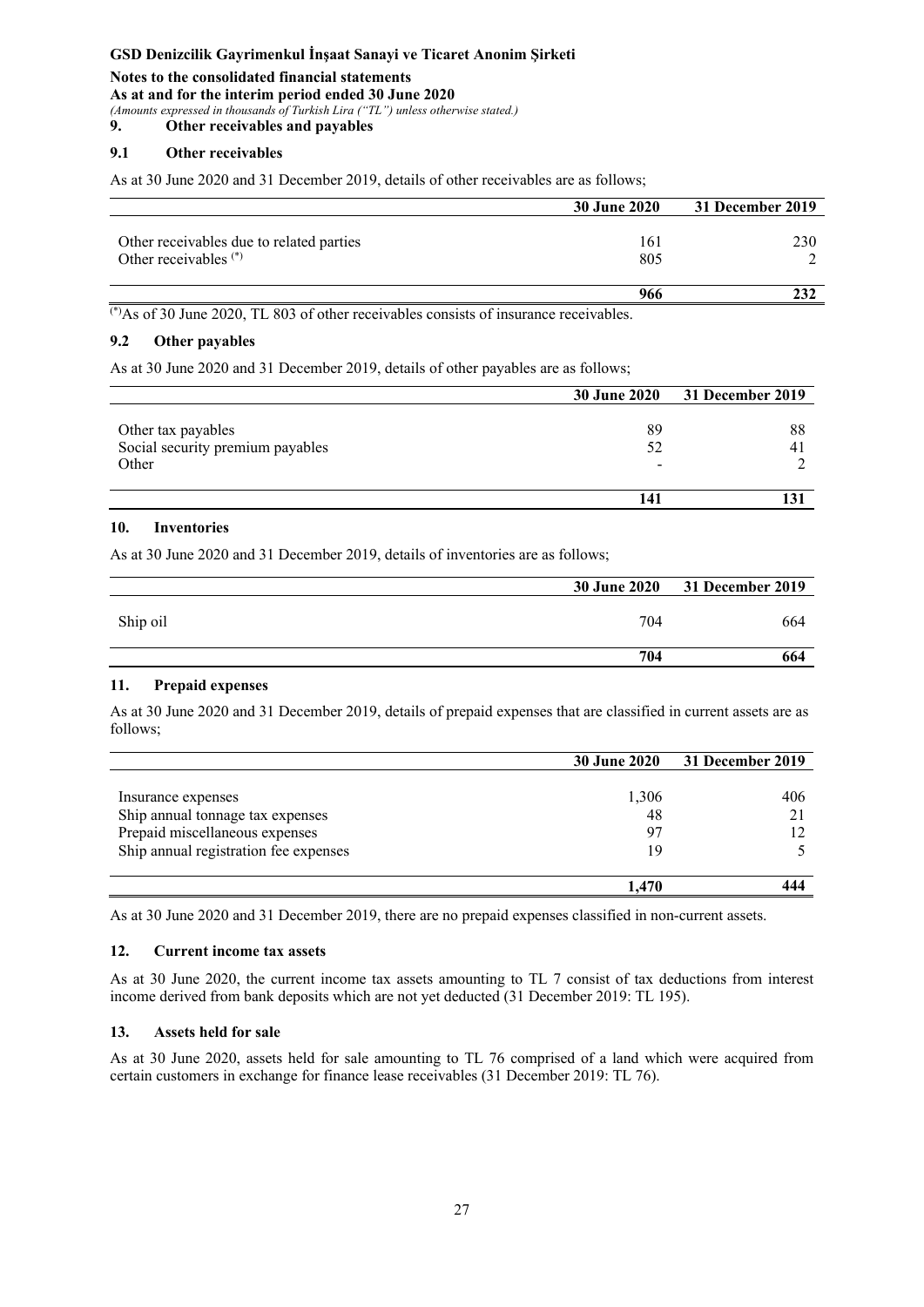## **Notes to the consolidated financial statements**

**As at and for the interim period ended 30 June 2020** 

*(Amounts expressed in thousands of Turkish Lira ("TL") unless otherwise stated.)* 

### **14. Tangible Assets**

Movement of tangible assets for the period ended 30 June 2020 are as follows;

|                         |                |                          |                  | <b>Currency translation</b>                |                     |
|-------------------------|----------------|--------------------------|------------------|--------------------------------------------|---------------------|
|                         | 1 January 2020 | <b>Additions</b>         | <b>Disposals</b> | differences                                | <b>30 June 2020</b> |
| Cost                    |                |                          |                  |                                            |                     |
| Ships                   | 307,684        | $\overline{\phantom{a}}$ |                  | 46,741                                     | 354,425             |
| Drydock                 | 12,248         | 293                      |                  | 1,839                                      | 14,380              |
| Machinery and equipment | 26             |                          |                  |                                            | 26                  |
| <b>Vehicles</b>         | 509            | 4                        |                  |                                            | 513                 |
| Furnitures and fixtures | 1,568          | 35                       |                  |                                            | 1,603               |
|                         | 322,035        | 332                      |                  | 48,580                                     | 370,947             |
|                         | 1 January 2020 | Current<br>period charge | <b>Disposals</b> | <b>Currency translation</b><br>differences | <b>30 June 2020</b> |

|                                 | 1 January 2020                                      | period charge            | <b>Disposals</b>         | differences | 30 June 2020         |
|---------------------------------|-----------------------------------------------------|--------------------------|--------------------------|-------------|----------------------|
| <b>Accumulated depreciation</b> |                                                     |                          |                          |             |                      |
| Ships                           | 82,386                                              | 7,697                    |                          | 12,511      | 102,594              |
| Drydock                         | 2,346                                               | 1,427                    |                          | 339         | 4,112                |
| Machinery and equipment         | 26                                                  | $\overline{\phantom{a}}$ | $\overline{\phantom{a}}$ | -           | 26                   |
| Vehicles                        | 223                                                 | 51                       | -                        |             | 274                  |
| Furnitures and fixtures         | 1,434                                               | 18                       |                          |             | 1,452                |
|                                 | 86,415                                              | 9,193                    |                          | 12.850      | 108,458              |
|                                 | $\bullet\bullet\bullet\bullet\bullet\bullet\bullet$ |                          |                          |             | $\sim$ $\sim$ $\sim$ |

| Net book value | $\Omega$<br>$\cdots$ | 400<br>$\epsilon$ .<br>-4X. |
|----------------|----------------------|-----------------------------|
|                |                      |                             |

Movement of tangible assets for the year ended 31 December 2019 are as follows;

|                         | 1 January 2019 | <b>Additions</b> | <b>Disposals</b> | <b>Currency translation</b><br>differences | 31 December<br>2019 |
|-------------------------|----------------|------------------|------------------|--------------------------------------------|---------------------|
| Cost                    |                |                  |                  |                                            |                     |
|                         |                |                  |                  |                                            |                     |
| Ships                   | 270,126        | 2,679            |                  | 34,879                                     | 307,684             |
| Drydock                 | 3,812          | 7,430            |                  | 1,006                                      | 12,248              |
| Machinery and equipment | 26             |                  |                  |                                            | 26                  |
| Vehicles                | 509            | -                | -                |                                            | 509                 |
| Furnitures and fixtures | 1,492          | 110              | (34)             |                                            | 1,568               |
|                         | 275,965        | 10,219           | (34)             | 35,885                                     | 322,035             |

|                                 | <b>1 January 2019</b> | Current<br>periodcharge | <b>Disposals</b> | <b>Currency translation 31 December</b><br>differences | 2019    |
|---------------------------------|-----------------------|-------------------------|------------------|--------------------------------------------------------|---------|
|                                 |                       |                         |                  |                                                        |         |
| <b>Accumulated depreciation</b> |                       |                         |                  |                                                        |         |
| Ships                           | 61,647                | 12,781                  |                  | 7,958                                                  | 82,386  |
| Drydock                         | 508                   | 1,772                   |                  | 66                                                     | 2,346   |
| Machinery and equipment         | 26                    |                         |                  |                                                        | 26      |
| Vehicles                        | 120                   | 103                     |                  |                                                        | 223     |
| Furnitures and fixtures         | 1,448                 | 19                      | (33)             |                                                        | 1,434   |
|                                 | 63,749                | 14,675                  | (33)             | 8,024                                                  | 86,415  |
| Net book value                  | 212,216               |                         |                  |                                                        | 235,620 |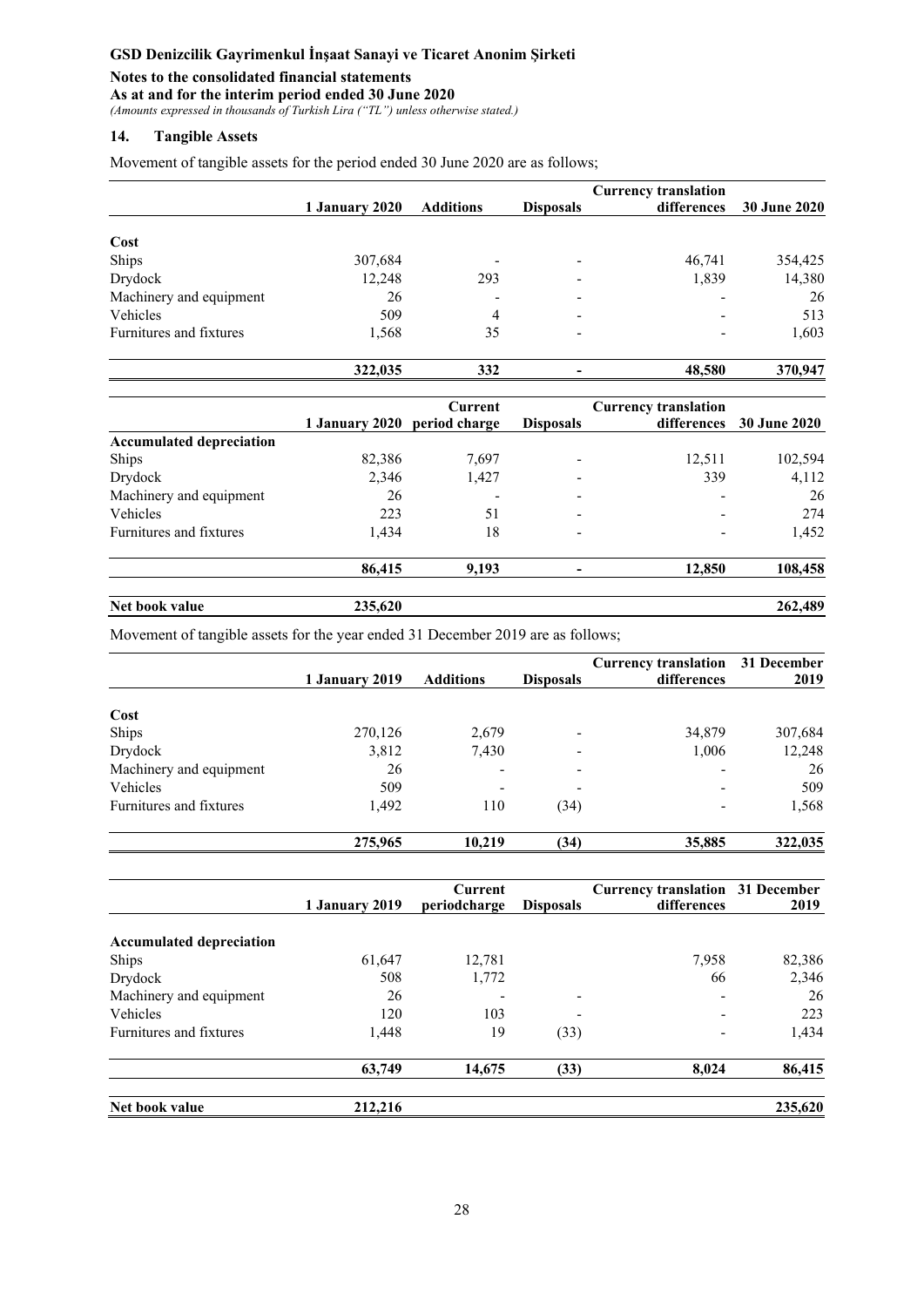#### **Notes to the consolidated financial statements**

#### **As at and for the interim period ended 30 June 2020**

*(Amounts expressed in thousands of Turkish Lira ("TL") unless otherwise stated.)* 

### **14. Tangible Assets (continued)**

As at 30 June 2020 and 31 December 2019, the ships were pledged to banks in return for the borrowings used for financing the ships (Note 18).

GSD Denizcilik Gayrimenkul İnşaat Sanayi ve Ticaret A.Ş. has taken the higher value of use determined through fair value whose sales expenses are deducted as amount recoverable and discounted cash flow methods in the impairment calculation made taking each of the dry cargo ships, owned by its two maritime affiliates located in Malta, into account as cash generating units as basis as at 30 June 2020 in accordance with TAS 36 and has not booked a provision for impairment as at 30 June 2020 since the value of use are higher than carrying amounts for each of the five ships. Discounted cash flow calculations, used to determine amount recoverable, have been started based on final budgeting of technical management company made for leasing contracts which are considered to be concluded in near future in the framework of current market conditions through examining current ship leasing agreements and realisations in previous periods for income. Cash flows which can occur in depreciation period have been tried to be anticipated using expectations and assumptions generated by Group management on direction, level and timing of market based on recent condition of freight market and impacts related to its development and it is deducted to reporting date with a discount rate appropriate to structure of the Group and market. Amounts deducted from cost while determining amount subject to depreciation have been used as cash inflow in value of use calculation. Selection of periods in which fixed or variable based leasing are applied or locations of ships on the expiration of leasing period are main factors which can cause different realizations from those which have been anticipated under assumptions in calculations. On the other hand, the realization of assumptions are bounded to variable factors directing global dry cargo ship transportation market. The Group management believes that any changes reasonably occurring in any of aforementioned main assumptions shall not cause total carrying amounts of aforementioned cash generation units being higher than the total recoverable amounts.

#### **15. Right of use assets**

As at 30 June 2020 and 31 December 2019, details of right of use assets are as follows;

|                                 |                              |                  |                          | Currency<br>translation |              |
|---------------------------------|------------------------------|------------------|--------------------------|-------------------------|--------------|
|                                 | 1 January 2020               | <b>Additions</b> | <b>Disposals</b>         | differences             | 30 June 2020 |
| Cost                            |                              |                  |                          |                         |              |
| <b>Buildings</b>                | 924                          |                  |                          |                         | 924          |
| Vehicles                        | 399                          |                  |                          |                         | 399          |
|                                 | 1,323                        |                  |                          |                         | 1,323        |
|                                 |                              | <b>Current</b>   |                          | Currency<br>translation |              |
|                                 | 1 January 2020 period charge |                  | <b>Disposals</b>         | differences             | 30 June 2020 |
| <b>Accumulated depreciation</b> |                              |                  |                          |                         |              |
| <b>Buildings</b>                | 290                          | 158              |                          |                         | 448          |
| Vehicles                        | 107                          | 66               |                          |                         | 173          |
|                                 | 397                          | 224              | $\qquad \qquad -$        |                         | 621          |
| Net book value                  | 926                          |                  |                          |                         | 702          |
|                                 |                              |                  |                          | Currency                |              |
|                                 |                              |                  |                          | translation             | 31 December  |
|                                 | 1 January 2019               | <b>Additions</b> | <b>Disposals</b>         | differences             | 2019         |
| Cost                            |                              |                  |                          |                         |              |
| <b>Buildings</b>                | 813                          | 111              |                          |                         | 924          |
| Vehicles                        | 69                           | 330              |                          |                         | 399          |
|                                 | 882                          | 441              | $\overline{\phantom{a}}$ |                         | 1,323        |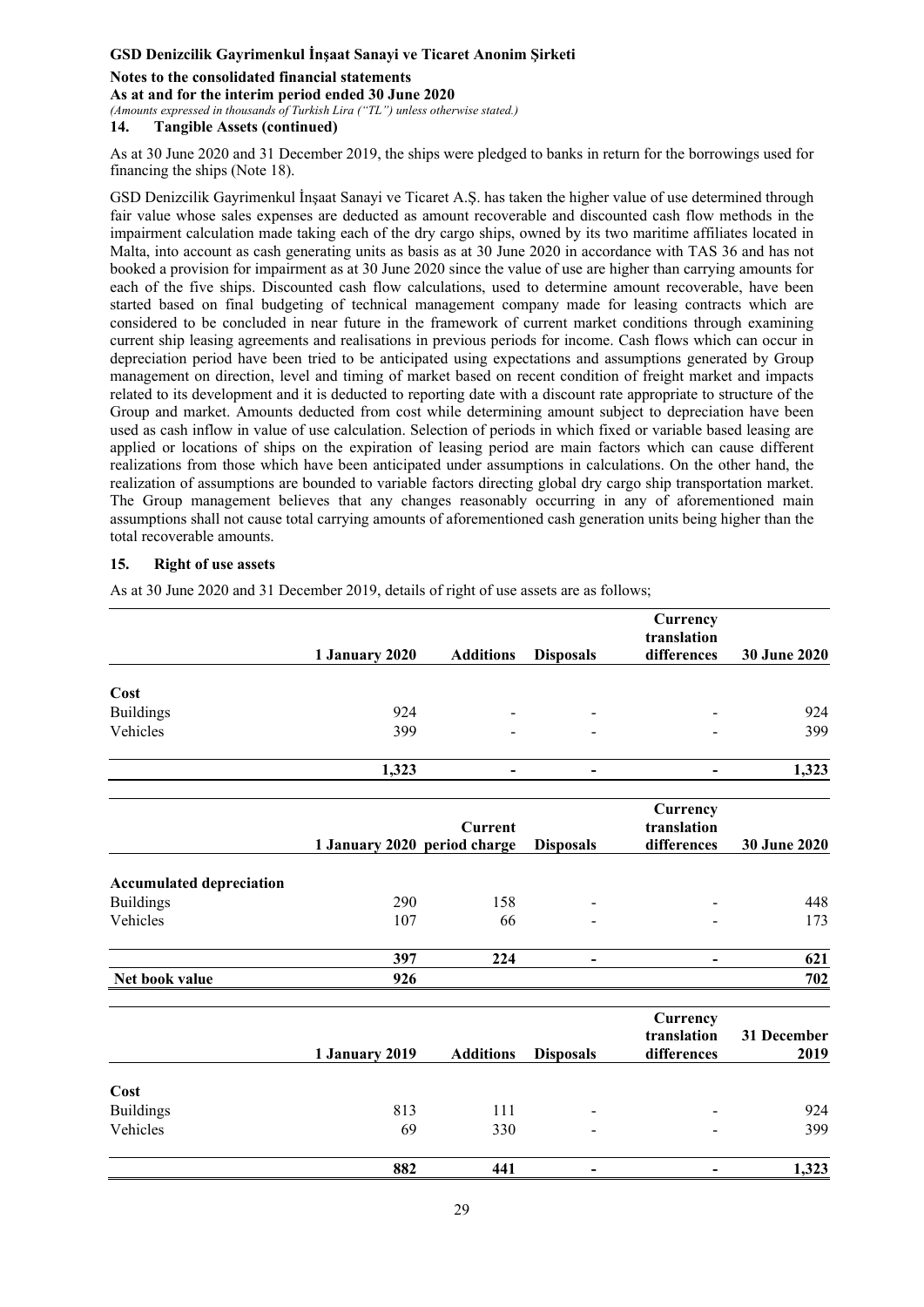## **Notes to the consolidated financial statements As at 30 June 2020**

*(Amounts expressed in thousands of Turkish Lira ("TL") unless otherwise stated.)* 

## **15. Right of use assets(continued)**

|                                 | 1 January 2019 period charge | Current | <b>Disposals</b>         | Currency<br>translation<br>differences | 31 December<br>2019 |
|---------------------------------|------------------------------|---------|--------------------------|----------------------------------------|---------------------|
| <b>Accumulated depreciation</b> |                              |         |                          |                                        |                     |
| <b>Buildings</b>                | $\overline{\phantom{a}}$     | 290     | $\overline{\phantom{a}}$ | $\overline{\phantom{a}}$               | 290                 |
| Vehicles                        |                              | 107     | $\overline{\phantom{a}}$ | -                                      | 107                 |
|                                 | $\overline{\phantom{a}}$     | 397     | $\overline{\phantom{0}}$ |                                        | 397                 |
| Net book value                  | 882                          |         |                          |                                        | 926                 |

## **16. Intangible assets**

As at 30 June 2020 and 31 December 2019, details of intangible assets of the Group are as follows:

|                                               | <b>30 June 2020</b> | 31 December 2019 |
|-----------------------------------------------|---------------------|------------------|
|                                               |                     |                  |
| Net book value at the beginning of the period | 203                 | 165              |
| Addition to software rights                   |                     | 133              |
| Current period amortization                   | (55)                | (95)             |
|                                               |                     |                  |
| Net book value                                | 150                 | 203              |

### **17. Financial liabilities**

### **17.1 Borrowing costs**

In the consolidated financial statements of the Group dated 30 June 2020, there is no capitalized borrowing cost (31 December 2019: None).

### **17.2 Bank borrowings**

As at 30 June 2020 and 31 December 2019 borrowings consist of bank borrowings and details of bank borrowings are as follows:

|                                                    |            |                              | 30 June 2020                 |                        | 31 December 2019   |                    |                                              |
|----------------------------------------------------|------------|------------------------------|------------------------------|------------------------|--------------------|--------------------|----------------------------------------------|
|                                                    | Currency   | Original<br>amount           | Carrying<br>amount           | Interest rate %        | Original<br>amount | Carrying<br>amount | Interest rate %                              |
| Fixed interest                                     | <b>USD</b> | 7,905                        | 54,087                       | $\frac{9}{63.5}$ -4.25 | 2,414              | 14,339             | %4.25                                        |
| <b>Short-term borrowings</b>                       |            |                              | 54,087                       |                        |                    | 14,339             |                                              |
| Floating interest                                  | <b>USD</b> | 9,042                        | 61,866                       | Libor $3M + \%3.15$    | 6,383              | 37,918             | Libor $3M + \%2.80$ ,<br>Libor $3M + \%3.15$ |
| Short-term portion of long-term<br>bank borrowings |            |                              | 61,866                       |                        |                    | 37,918             |                                              |
| Floating interest                                  | <b>USD</b> | $\qquad \qquad \blacksquare$ | $\qquad \qquad \blacksquare$ | ٠                      | 8,735              | 51,887             | Libor $3M + \%3.15$                          |
| Long-term portion of long-term<br>bank borrowings  |            |                              | ٠                            |                        |                    | 51,887             |                                              |
| <b>Total long-term borrowings</b>                  |            |                              | 61,866                       |                        |                    | 89,805             |                                              |
| Total                                              |            |                              | 115,953                      |                        |                    | 104,144            |                                              |

The Group's credit, liquidity and market risk exposures resulting from its financial liabilities are disclosed in Note 33.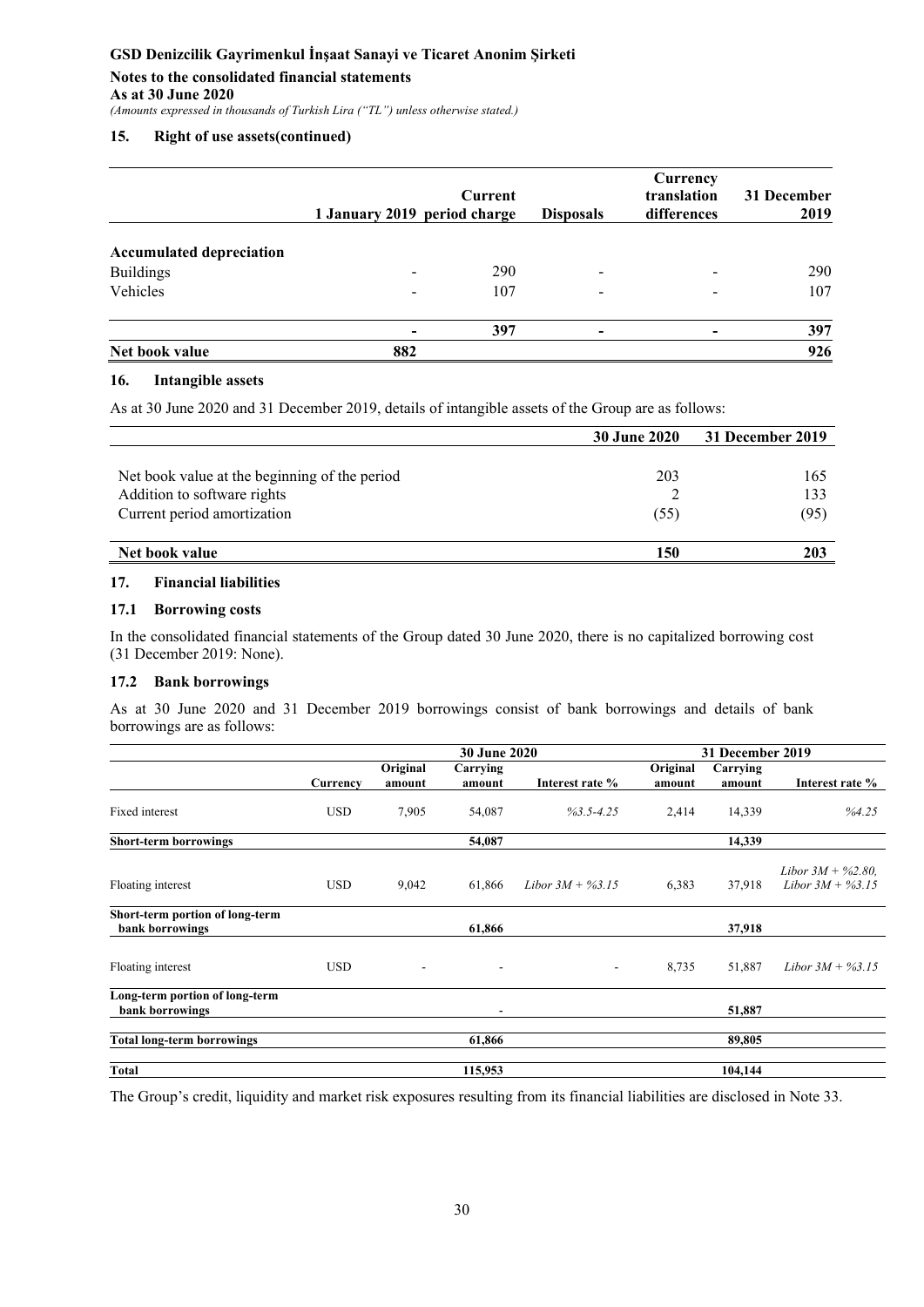#### **Notes to the consolidated financial statements As at 30 June 2020**

*(Amounts expressed in thousands of Turkish Lira ("TL") unless otherwise stated.)* 

**17. Financial liabilities (continued)** 

### **17.2 Bank borrowings (continued)**

Repayment schedule of the borrowings that are originally medium term and long term loans are as follows;

|                 | <b>30 June 2020</b>      |                          | 31 December 2019         |                          |
|-----------------|--------------------------|--------------------------|--------------------------|--------------------------|
|                 | <b>Fixed interest</b>    | <b>Floating interest</b> | <b>Fixed interest</b>    | <b>Floating interest</b> |
|                 |                          |                          |                          |                          |
| Up to 1 year    | 54,087                   | 61,866                   | 14,339                   | 37,918                   |
| Up to 2 years   | $\overline{\phantom{0}}$ | $\overline{\phantom{a}}$ | $\overline{\phantom{a}}$ | 51,887                   |
| Up to $3$ years | $\overline{\phantom{0}}$ | $\overline{\phantom{0}}$ | $\overline{\phantom{a}}$ |                          |
|                 | 54,087                   | 61,866                   | 14.339                   | 89,805                   |

### **18. Commitments**

#### **18.1 Guarantees given**

The Guarantees, Pledges and Mortgages ("GPMs") that the Company gave as at 30 June 2020 and 31 December 2019 are as follows:

|                                                                                                                                                                                                                         |                               | 30 June 2020             |                               |                               | 31 December 2019 |                               |
|-------------------------------------------------------------------------------------------------------------------------------------------------------------------------------------------------------------------------|-------------------------------|--------------------------|-------------------------------|-------------------------------|------------------|-------------------------------|
| <b>GPMs given by the Company</b>                                                                                                                                                                                        | <b>Total TL</b><br>Equivalent | TL                       | <b>USD (TL</b><br>Equivalent) | <b>Total TL</b><br>Equivalent | TL               | <b>USD</b> (TL<br>Equivalent) |
| A. Total Amount of GPMs that were Given on Behalf of Its Own<br><b>Legal Entity</b>                                                                                                                                     | 1,844                         | 133                      | 1,711                         | 35,911                        | 133              | 35,778                        |
| 1. Letters of guarantee that were given by the Group bank as cash<br>collateral surety<br>2. Letters of guarantee that were given by the non-group bank as                                                              |                               |                          |                               |                               |                  |                               |
| cash collateral surety                                                                                                                                                                                                  | 133                           | 133                      |                               | 133                           | 133              |                               |
| 3. Cash                                                                                                                                                                                                                 | 1,711                         | -                        | 1,711                         | 1,486                         |                  | 1,486                         |
| 4. Tangible asset mortgage given as cash collateral surety (*)<br>5. Participation share given                                                                                                                          |                               |                          |                               |                               |                  |                               |
| as cash collateral surety (*)<br>B. Total Amount of GPMs that was Given in Favor of the                                                                                                                                 |                               |                          | $\overline{\phantom{a}}$      | 34,292                        |                  | 34,292                        |
| Partnerships that were Included in the Scope of Full<br>Consolidation                                                                                                                                                   | 123,732                       |                          | 123,732                       | 162,464                       |                  | 162,464                       |
| 1. Bails given as cash collateral surety (*)                                                                                                                                                                            | 61,866                        |                          | 61,866                        | 89,805                        |                  | 89,805                        |
| 2. Tangible asset mortgage given as cash collateral surety (*)                                                                                                                                                          | 61,866                        |                          | 61,866                        | 72,659                        |                  | 72,659                        |
| 3. Bank deposit pledge given as cash collateral<br>C. Total Amount of GPMs that Other Third Parties give With The<br><b>Purpose of Assuring Debts for Conducting Ordinary</b><br><b>Commercial Activities</b>           |                               |                          |                               |                               |                  |                               |
| D. GPMs that were Given the Scope of the Article 12/2 of the<br>Corporate Governance Communiqué                                                                                                                         |                               |                          |                               |                               |                  |                               |
| E. Total Amount of the Other GPMs Given<br>i. Total Amount of GPMs that were Given In Favor of the ultimate                                                                                                             | 37,667                        |                          | 37,667                        | 32,705                        |                  | 32,705                        |
| shareholder                                                                                                                                                                                                             |                               |                          |                               |                               |                  |                               |
| ii. Total Amount of GPMs that were Given In Favor of Other Group<br>Companies that are not Included in the Scope of Articles B and C <sup>(**)</sup><br>iii. Total Amount of GPMs that were Given In Favor of the Third | 37,667                        | $\overline{\phantom{a}}$ | 37.667                        | 32,705                        |                  | 32,705                        |
| Parties that are not Included in the Scope of Article C                                                                                                                                                                 |                               |                          |                               |                               |                  |                               |
| <b>Total</b>                                                                                                                                                                                                            | 163,243                       | 133                      | 163,110                       | 231,080                       | 133              | 230,947                       |

(\*) M/V Cano and M/V Hako owned by Cano Maritime Limited and Hako Maritime Limited respectively, and certain parts of subsidiaries shares owned by GSD Denizcilik Gayrimenkul İnşaat Sanayi ve Ticaret A.Ş. are entirely pledged to banks respectively in return to bank loans borrowed for the acquisition of ships.

 (\*\*) On 6 June 2018, 100% shares of Zeyno Maritime Limited owned by the Company were transferred to GSD Shipping B.V. On 6 December 2018, 100% shares of Dodo Maritime Limited owned by the Company were transferred to GSD Shipping B.V. Companies have been consolidated until the date of transfer and foreign translation differences, which are followed under equity, have been transferred to gain on sale of subsidiaries. The amount arises from the guarantee given by the Company for the loans that have not been matured yet.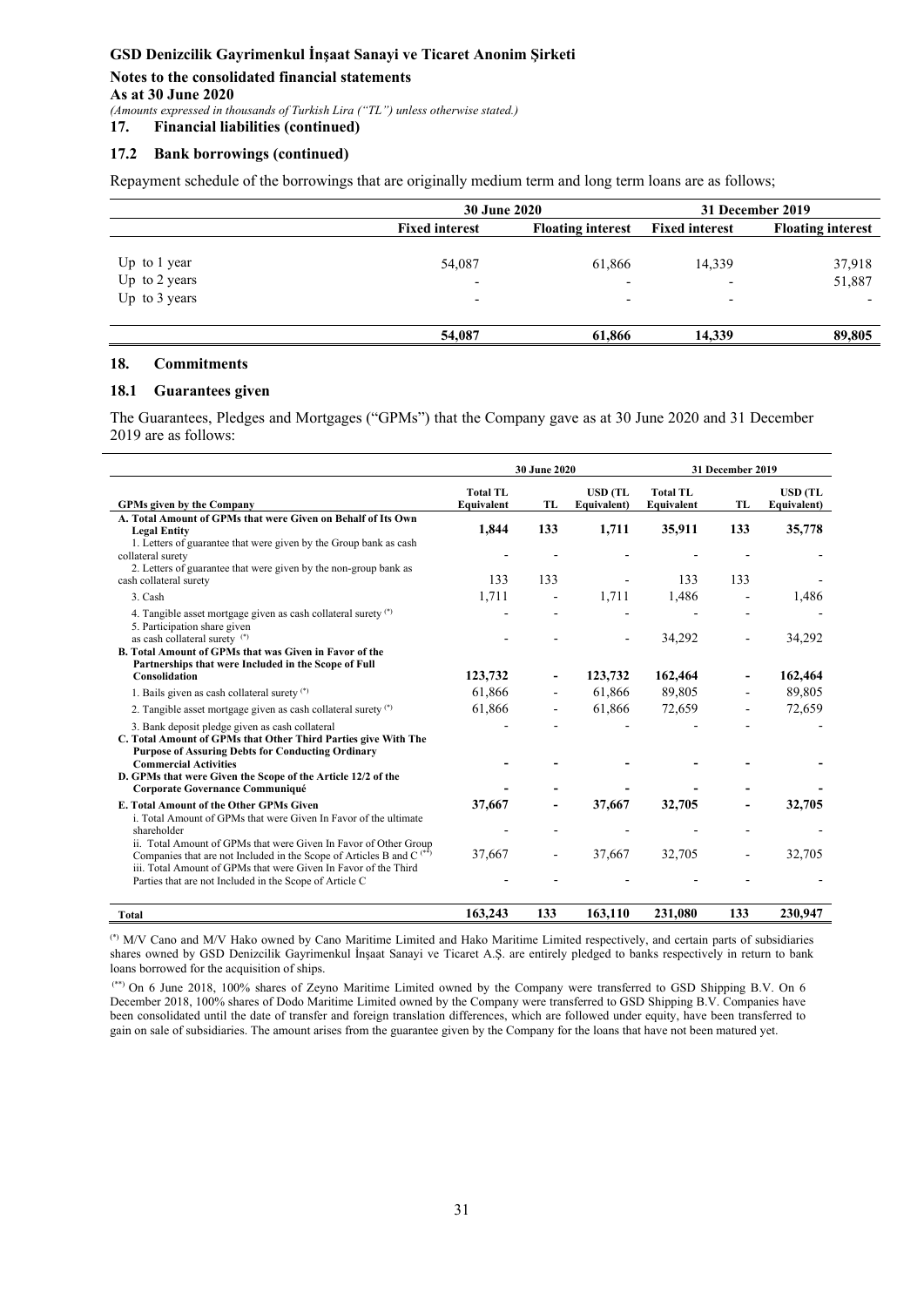## **Notes to the consolidated financial statements As at 30 June 2020**

*(Amounts expressed in thousands of Turkish Lira ("TL") unless otherwise stated.)* 

#### **18. Commitments (continued)**

### **18.1 Guarantees given (continued)**

As at 30 June 2020 and 31 December 2019, Guarantees/Pledges/Mortgages (GPM) consist of letters of guarantee, guarantees, ship mortgage, pledge of share and bails that are given to the following institutions:

|              | <b>30 June 2020</b> | 31 December 2019 |
|--------------|---------------------|------------------|
| <b>Banks</b> | 163,243             | 231,080          |
|              | 163,243             | 231,080          |

As at 30 June 2020 and 31 December 2019, the Company has no guarantees, pledges or mortgages except the letters of guarantee – presented above – given on behalf of its own legal entity.

As at 30 June 2020, the rate of the other GPMs the Company have given to the Company's shareholders' equity is 23% (31 December 2019: 23%).

#### **18.2 Guarantees taken**

As at 30 June 2020 and 31 December 2019, the details of the guarantees that were obtained in return for the Group's receivables from finance sector operations are as follows:

|           | <b>30 June 2020</b> | 31 December 2019 |
|-----------|---------------------|------------------|
| Mortgages | 3,721               | 3.721            |
|           | 3.721               | J,               |

## **18.3 Other**

As at 30 June 2020, GSD Holding has provided surety amounting to TL 171,055 to credit institutions as a guarantee against its open lines of credit (31 December 2019: TL 408,499).

#### **19. Employee benefit obligations**

The Company does not have any employee benefit obligations as at 30 June 2020 (31 December 2019: None).

#### **20. Deferred income**

As at 30 June 2020, the amount of deferred income amounting to TL 498 stems from early collection of monthly rents of ships (31 December 2019: TL 820).

### **21. Provision for employee benefits**

#### **21.1 Provision for short-term employee benefits**

As at 30 June 2020 and 31 December 2019, details of provision for short-term employee benefits are as follows:

|                          | <b>30 June 2020</b> | 31 December 2019 |
|--------------------------|---------------------|------------------|
| Employee bonus provision | 105                 | າາ ເ             |
|                          | 105                 | 225              |

For the periods ended 30 June 2020 and 31 December 2019, the movements of employee bonus provision are as follows:

|                                       | <b>30 June 2020</b> | 31 December 2019 |
|---------------------------------------|---------------------|------------------|
|                                       |                     |                  |
| Balance at the beginning of the year  | 225                 | 179              |
| Paid provision for the current period | (194)               | (179)            |
| Provision for the current period      | 105                 | 225              |
| Reversal of provision                 | (31)                |                  |
| Balance at the end of the period      | 105                 | 225              |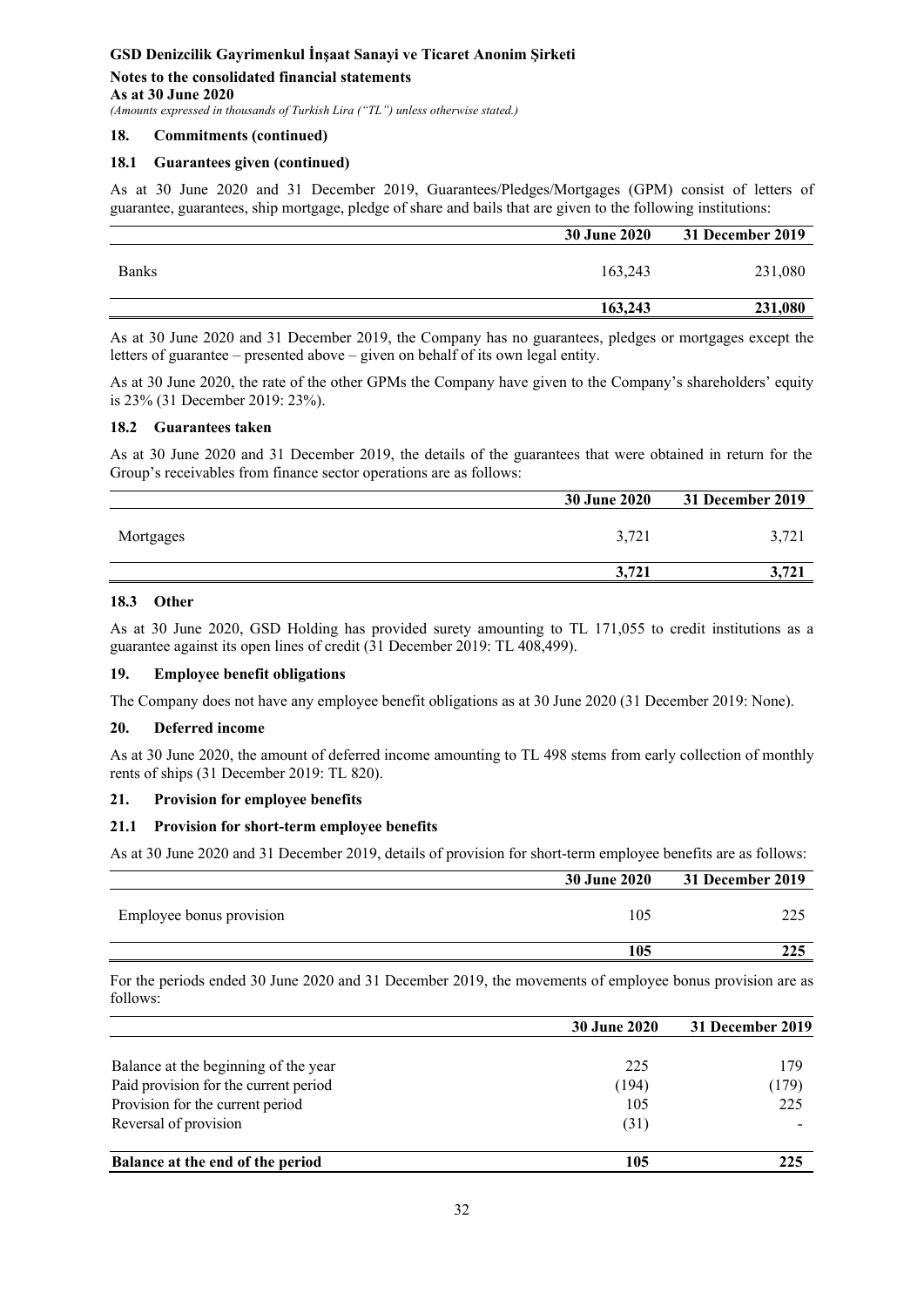**Notes to the consolidated financial statements As at 30 June 2020** 

*(Amounts expressed in thousands of Turkish Lira ("TL") unless otherwise stated.)* 

**21. Provision for employee benefits (continued)** 

#### **21.2 Provision for long-term employee benefits**

As at 30 June 2020 and 31 December 2019, details of provision for long-term employee benefits are as follows;

|                                        | <b>30 June 2020</b> | 31 December 2019 |
|----------------------------------------|---------------------|------------------|
|                                        |                     |                  |
| Provision for employee benefits        | 617                 | 909              |
| Employee termination benefit provision | 239                 | 414              |
| Unused vacation provision              | 378                 | 495              |
|                                        |                     |                  |
|                                        | 617                 | 909              |

#### *Employee termination benefit provision*

According to the Turkish Labor Law, there is an obligation to pay the severance pay to the employees whose employment contract is terminated to be entitled to severance pay. The severance payment equals to the monthly wage for every service year and this amount is limited to full TL 6,730.15 as at 30 June 2020 (31 December 2019: full TL 6,379.86). The Group recognized actuarial gain/(loss) under profit and loss and other comprehensive income according to the Employee Benefits (TAS 19) standard published on the official gazette on 12 March 2013, no. 28585.

For the periods ended 30 June 2020 and 31 December 2019, movements of provision for employee termination benefits are as follows:

|                                          | <b>30 June 2020</b> | 31 December 2019 |
|------------------------------------------|---------------------|------------------|
|                                          |                     |                  |
| Balance at the beginning of the year     | 414                 | 272              |
| Actuarial gain/loss                      |                     | 89               |
| Interest cost                            | 4                   |                  |
| Provision for the current period         | 66                  | 36               |
| Provision payment for the current period | (252)               |                  |
| Balance at the end of the period         | 239                 |                  |

#### *Unused vacation provision*

According to the governing labor law in Turkey, in case the labor contract ends for some reason, the Company is obliged to pay the earning that the employees are entitled but did not use to that person or beneficiaries as at that person's earning on the contract ending date. According to TAS 19 unused vacation provisions identified as "Benefits to employees" are accrued in the earned periods and are not discounted. The provision for the unused leaves as at 30 June 2020 and 31 December 2019 is the total undiscounted liability amount that all the employees are entitled which corresponds to the days of their unused leaves.

For the periods ended 30 June 2020 and 31 December 2019, movements of provision for unused vacations are as follows:

|                                       | <b>30 June 2020</b> | 31 December 2019 |
|---------------------------------------|---------------------|------------------|
| Balance at the beginning of the year  | 495                 | 400              |
| Paid provision for the current period | 79                  | 95               |
| Provision for the current period      | (94)                |                  |
| Reversal of provision                 | (102)               |                  |
| Balance at the end of the period      | 378                 | 495              |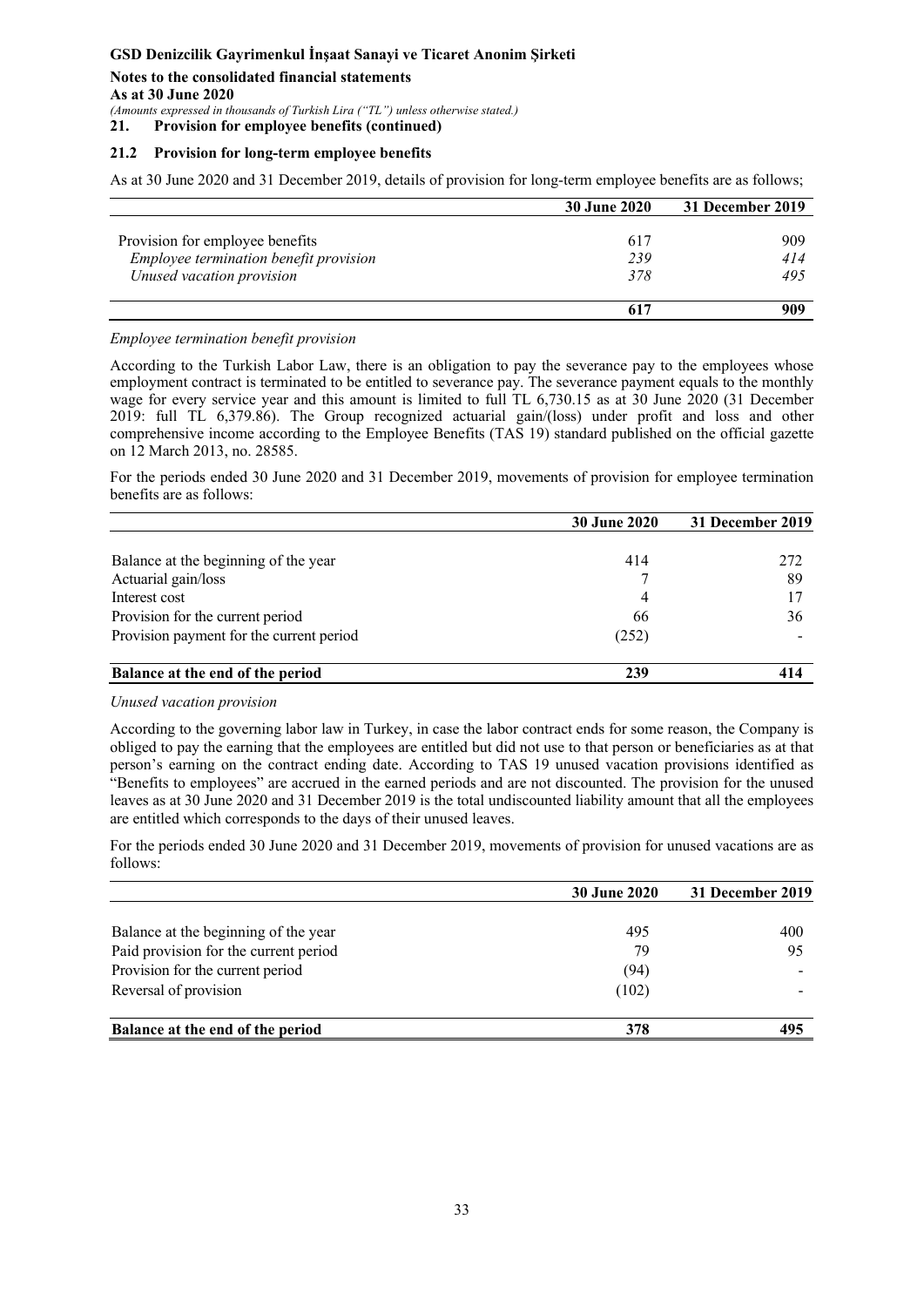# **Notes to the consolidated financial statements As at 30 June 2020**

*(Amounts expressed in thousands of Turkish Lira ("TL") unless otherwise stated.)* 

## **22. Other current and non-current assets**

As at 30 June 2020 and 31 December 2019, details of other current assets are as follows:

|                                                     | <b>30 June 2020</b> | 31 December 2019 |
|-----------------------------------------------------|---------------------|------------------|
| Deferred VAT<br>Advances given to personnel and job | 972                 | 896              |
|                                                     | 973                 | 896              |

As at 30 June 2020 and 31 December 2019, the Company does not have other non-current assets.

### **23. Equity**

### **23.1 Paid-in share capital**

As at 30 June 2020, the Company's nominal value of authorized share capital amounts to TL 52,181 (31 December 2019: TL 52,181 ) comprising 5,218,085,564 registered shares of par value of 1 Kuruş ("Kr") each. (One TL is equivalent to a hundred Kr). As at 30 June 2020 and 31 December 2019, the shareholding structure of the Company is disclosed in Note 1.

### **23.2 Adjustment to share capital**

As at 30 June 2020, the Company's inflation-adjustment differences amount to TL 24,085 (31 December 2019: 24,085).

### **23.3 Repurchase of shares (-)**

By the Board of Directors Meeting dated 26 July 2016, the Company has decided to repurchase its shares up to 10 percent of paid-in share capital according to the announcements of CMB on 21 July 2016 and 25 July 2016 in order to protect investors. The Company has repurchased 3,411 of TL nominal value of Group C shares amounting to 3,223 of TL as at report date. The Company has sold its shares with a nominal value 3,411 of TL in total for a price of TL 12,552 with the material event disclosures regarding the sale of the repurchased shares dated 29 January 2020, 5 February 2020, 20 May 2020 and 29 May 2020. The Company does not have any repurchased shares as of 30 June 2020 (31 December 2019: TL 3,223).

### **23.4 Share premium**

Premiums concerning shares consist of issuance premiums of shares. Issuance premiums of shares denote the cash inflows received as a result of shares sold with market prices. These premiums are recognized under shareholders' equity and cannot be distributed, however can be used for future capital increases. Losses of the Company sourcing from sales of repurchased shares at an amount of TL 140 have been tracked in premiums related to shares account.

As at 30 June 2020, share premium of the Company is TL 1 and sales profits of repurchased shares is TL 9,189 (31 December 2019: share premium is TL 1 and sales losses of repurchased shares is TL 141).

### **23.5 The effect of merger under common control**

The merger of these two companies through the acquisition of GSD Dış Ticaret Anonim Şirketi by GSD Denizcilik Gayrimenkul İnşaat Sanayi ve Ticaret A.Ş. as a whole with all assets, liabilities and all rights, receivables, payables and obligations, and the merger or these two companies within the body of GSD Denizcilik Gayrimenkul İnşaat Sanayi ve Ticaret A.Ş. is a merger covering jointly controlled entities and therefore is not subject to "TFRS 3 Business Combinations". In accordance with the decree of the Public Oversight, Accounting and Auditing Standards Authority dated 21 July 2013 *"in order to eliminate the differences which may occur in the implementation of the accounting policies; since recognition of jointly controlled entities using the pooling of interest method and therefore the exclusion of goodwill in the financial statements, when using the pooling of interests method, the adjustment of financial statements as if the merger was made as at the beginning of the reporting period in which joint control occurred and the comparative presentation as at the beginning of the reporting period in which joint control occurred and seeing from the parent company's point in reflecting the jointly controlled business combinations in the financial statements will be appropriate, it is necessary to restate the financial statement in the consolidation process in accordance with the provisions of TAS on the date on which the company controlling the group acquired the control of the companies with joint control power and after as if preparing financial statements in accordance with TAS including business combination accounting and to use an account of "Effect of Mergers Covering Jointly Controlled Initiatives or Entities " under equity in order to eliminate the possible asset-liability inconsistency to occur due to the merger of jointly controlled entities."*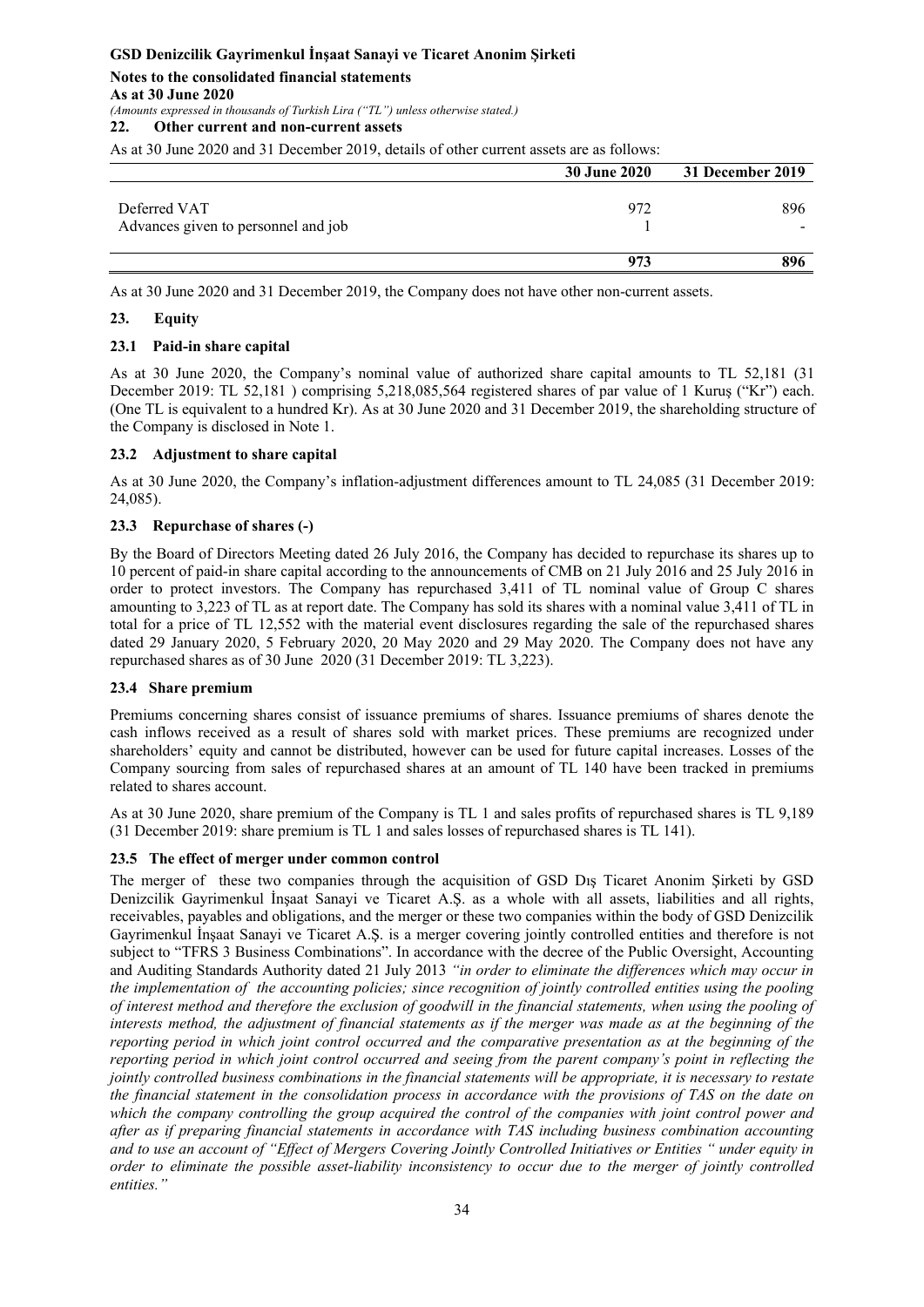**Notes to the consolidated financial statements As at 30 June 2020**  *(Amounts expressed in thousands of Turkish Lira ("TL") unless otherwise stated.)* 

**23. Equity (continued)** 

#### **23.5 The effect of under common control business merger (continued)**

As at 30 June 2020, the Company has merger effects covering jointly controlled initiatives or entities amounting to TL (12,181) (31 December 2019: TL (12,181)).

#### **23.6 Other comprehensive income or expenses not to be reclassified to profit or loss**

The Company's accumulated other comprehensive income and expenses arising from the reclassification to profit or loss measurement losses on defined benefit plans are summarized below.

Provision for employment termination benefits is calculated by estimating the present value of the future probable obligation arising from the retirement of the employees of the Group. The Group has adopted the amendments to TAS 19 which were applicable as at 1 January 2014 and recognized all actuarial gains and losses in other comprehensive income. Actuarial loss recognized under equity in the balance sheet amounts to TL 6 as at 30 June 2020 (31 December 2019: TL 71).

### **23.7 Other comprehensive income or expenses to be reclassified to profit or loss**

#### *Foreign currency translation differences*

Assets and liabilities denominated in foreign currencies at the reporting date are retranslated to the functional currency at the exchange rate at that date. Foreign currency differences arising on translation of foreign currency transactions are recognised in the income statement. As at 30 June 2020, foreign currency translation differences of the Group amount to TL 123,830 (31 December 2019: TL 98,537).

#### **23.8 Restricted reserves**

According to the Turkish Commercial Code, legal retained earnings are composed of primary and secondary legal reserves. Until the primary legal reserves reach 20% of the Company's capital, they are reserved at the rate of 5% of the profit for the period. The secondary legal reserves are reserved at the rate of 10% of all the dividend distributions that exceed 5% of the Company capital. Primary and secondary legal reserves cannot be distributed unless they exceed 50% of the total capital however they can be used for covering the losses in case the voluntary reserves are consumed.

As at 30 June 2020 and 31 December 2019, restricted reserves movement is as follows:

|                                                      | <b>30 June 2020</b> | 31 December 2019 |
|------------------------------------------------------|---------------------|------------------|
|                                                      |                     |                  |
| Primary legal reserves                               | 10,098              | 6,875            |
| Special funds                                        | 6,747               | 6,747            |
| Repurchased share provision / (classification) $(*)$ |                     | 3,223            |
| Legal reserves inflation differences                 | 2,313               | 2,313            |
| Balance at the end of the period                     | 19,158              | 19,158           |

 (\*) Arises from the context of press announcements related to the repurchased shares by CMB dated 21 July 2016 and 25 July 2016.

#### **23.9 Prior years' profits/(losses)**

For the periods ended 30 June 2020 and 31 December 2019, movements of prior years' profits/(losses) are as follows:

|                                                 | <b>30 June 2020</b> | 31 December 2019 |
|-------------------------------------------------|---------------------|------------------|
| Balance at 1 January                            | (32, 139)           | (67, 675)        |
| Profits/(losses) for the prior period           | (5,745)             | 35,543           |
| Gains/losses from defined benefits plan         | (71)                | (7)              |
| Repurchase of shares (provision)/classification |                     |                  |
| <b>Balance at end of period</b>                 | (37,955)            | (32, 139)        |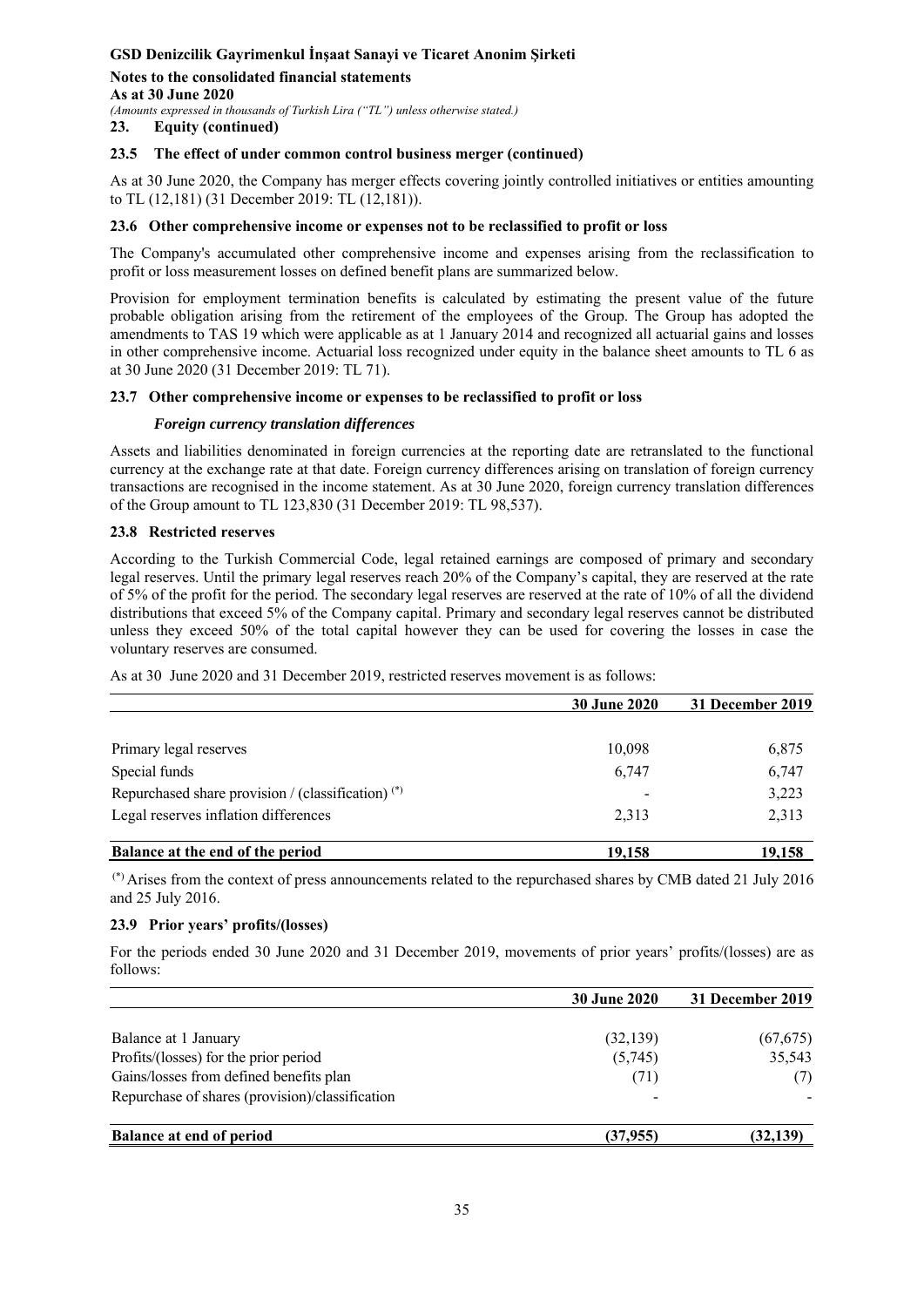**Notes to the consolidated financial statements As at 30 June 2020**  *(Amounts expressed in thousands of Turkish Lira ("TL") unless otherwise stated.)*  **23. Equity (continued)** 

### **23.10 Distribution on earnings**

Listed companies distribute dividends as required by the Turkish Commercial Code ("TCC") and the CMB as follows:

According to the Turkish Commercial Code ("TCC"), legal retained earnings are composed of primary and secondary legal reserves. Until the primary legal reserves reach 20% of the Company's capital, they are reserved at the rate of 5% of the profit for the period. The secondary legal reserves are reserved at the rate of 10% of all the dividend distributions that exceed 5% of the company capital. Primary and secondary legal reserves cannot be distributed unless they exceed 50% of the total capital however they can be used for covering the losses in case the voluntary reserves are consumed.

The inflation adjustment differences arising at the initial application of inflation accounting which are recorded under "accumulated losses" could be netted off from the profit to be distributed based on CMB profit distribution regulations. In addition, the aforementioned amount recorded under "accumulated losses" could be netted off with net income for the period, if any, undistributed prior period profits, and inflation adjustment differences of extraordinary reserves, legal reserves and capital, respectively.

According to the regulations of Capital Markets Board (CMB) of Turkey, there is no minimum required profit distribution for the exchange-traded companies and the net distributable profit of an exchange-traded company preparing consolidated financial statements is calculated by taking into regard its net profit arising from its financial statements in accordance with Turkish Financial Reporting Standards as much as the total of the items that may be distributed as dividend arising from its statutory financial statements based on its books of account.

The exchange-traded companies in Turkey distribute their profits by the resolution of their general assemblies in accordance with the relevant legislations and within the guidelines stated in their profit distribution policies determined by their general assemblies. The profit distribution policies of the exchange-traded companies must contain at least whether any profit will be distributed or not and if it will be distributed, the profit distribution rate determined for shareholders and other profit-sharing persons; method of payment of the dividend; time of payment of the dividend providing that the dividend distribution process will start latest by the end of the accounting period during which the general assembly meeting was held; whether advance dividend will be distributed or not and, if it will be distributed, the related principles in respect of this.

The Company adopted a policy of not distributing cash or bonus dividend and distributing retained earnings by way of share capital increases through bonus issue by capitalization of internal resources within the regulatory framework of CMB and re-evaluating this policy every year, pursuant to its profit distribution policy explained below.

Dividends are distributed to all outstanding shares as at the distribution date equally in proportion to their ownership percentage in share capital regardless of the issue and acquisition dates of these shares. The rights arising from the dividend privilege are reserved. In the capital increases of public companies, bonus shares are distributed to outstanding shares as at the date of share capital increase.

### *Profit distribution policy*

The Ordinary General Assembly of the Company has resolved on 23 May 2019 that the profit distribution policy of Company for the year 2019 and the subsequent years pursuant to the Corporate Governance Principles is the distribution of profits as bonus shares by means of share capital increases from internal resources through the capitalisation of profits, to the extent that the criteria stipulated by the regulatory framework of CMB in relation to share capital increases through bonus issue are met, in order to finance the growth by way of retention of earnings in equity through the accumulation of profits in extraordinary reserves by considering the growth plans, investing activities and existing financial structures of the associated companies and subsidiaries and this policy is to be re-evaluated every year by taking into account the regulations of the Capital Markets Board regarding profit distribution and the liquidity position of the Company.

Pursuant to the article 16/8 of the Communiqué on Shares (VII-128.1) promulgated by the Capital Markets Board of Turkey (the CMB), without prejudice to statutory obligations with respect to share capital increase, the applications of publicly traded companies to the CMB for share capital increases by capitalisation of internal resources excluding period profit which will result in the adjusted share price dropping below full TL 2, the share price being calculated as the average of the weighted average trading prices in stock exchange within 30 days prior to the disclosure of share capital increase to the public, are not put into process by the CMB.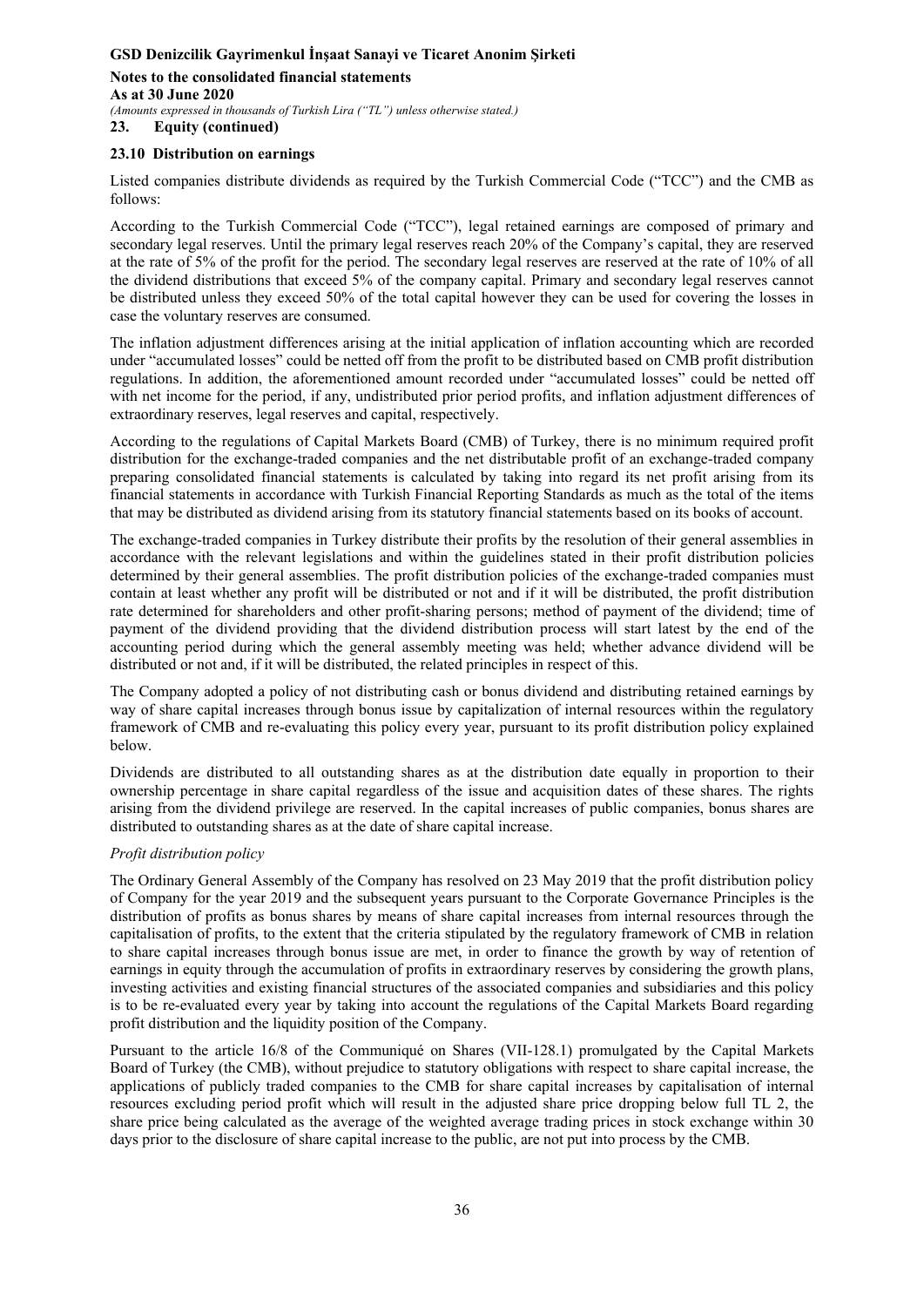#### **Notes to the consolidated financial statements As at 30 June 2020**  *(Amounts expressed in thousands of Turkish Lira ("TL") unless otherwise stated.)*

**23. Equity (continued)** 

### **23.10 Distribution on earnings (continued)**

#### *Decision on distribution*

By the General Assembly Meeting of the year 2019 dated 14 May 2020, it has been decided to offset the net loss of TL 5,745 in the financial statements of the Company to the prior year's losses.

#### **24. Marine sector revenues and expenses**

The details of marine sector revenues and expenses for the periods ended 30 June 2020 and 30 June 2019 are as follows:

|                                                   | 1 January-<br><b>30 June 2020</b> | 1 January-<br><b>30 June 2019</b> |
|---------------------------------------------------|-----------------------------------|-----------------------------------|
|                                                   |                                   |                                   |
| Ship lease income                                 | 14,305                            | 16,077                            |
| Revenues from intra-group service activities      | 984                               | 1,016                             |
| Other income                                      | 314                               | 150                               |
| <b>Marine sector income</b>                       | 15,603                            | 17,243                            |
| Ship depreciation expense                         | (9,124)                           | (6,654)                           |
| Personnel expenses                                | (6,248)                           | (5,579)                           |
| Various ship equipment, oil and fuel expenses     | (3, 443)                          | (2,923)                           |
| Technical management fees                         | (754)                             | (629)                             |
| Ship insurance expenses                           | (834)                             | (615)                             |
| Expenses from intra-group service activities      | (408)                             | (297)                             |
| Rent expense paid back                            | (55)                              | (39)                              |
| Maintanence and repair expenses                   |                                   | (27)                              |
| Other expenses                                    | (45)                              | (57)                              |
| <b>Marine sector expenses</b>                     | (20,911)                          | (16, 820)                         |
| Gross profit/(loss) from marine sector activities | (5,308)                           | 423                               |

Each of the subsidiaries of the Company registered in Malta with 100% shareholding, owns a ship. All ships generate revenue by time charter agreements.

### **25. Interest and other income/interest, commission and other expenses**

The details of interest and other income and interest, commission and other expenses for the periods ended 30 June 2020 and 30 June 2019 are as follows:

|                                                        | 1 January-<br><b>30 June 2020</b>                                                                                                                               | 1 January-<br><b>30 June 2019</b> |
|--------------------------------------------------------|-----------------------------------------------------------------------------------------------------------------------------------------------------------------|-----------------------------------|
|                                                        |                                                                                                                                                                 |                                   |
| Finance lease receivables foreign exchange gains       |                                                                                                                                                                 |                                   |
| Finance lease interest income                          | $\mathcal{D}_{\mathcal{L}}^{\mathcal{L}}(\mathcal{L})=\mathcal{L}_{\mathcal{L}}^{\mathcal{L}}(\mathcal{L})\mathcal{L}_{\mathcal{L}}^{\mathcal{L}}(\mathcal{L})$ |                                   |
| Finance lease receivables default income               |                                                                                                                                                                 |                                   |
| Total interest and other income                        |                                                                                                                                                                 |                                   |
| Provision for finance sector operations                | (455)                                                                                                                                                           | (233)                             |
| Total finance sector operations income/(expenses), net | (455)                                                                                                                                                           | (233)                             |
| Gross profit/(loss) from finance sector operations     | (451)                                                                                                                                                           | (232)                             |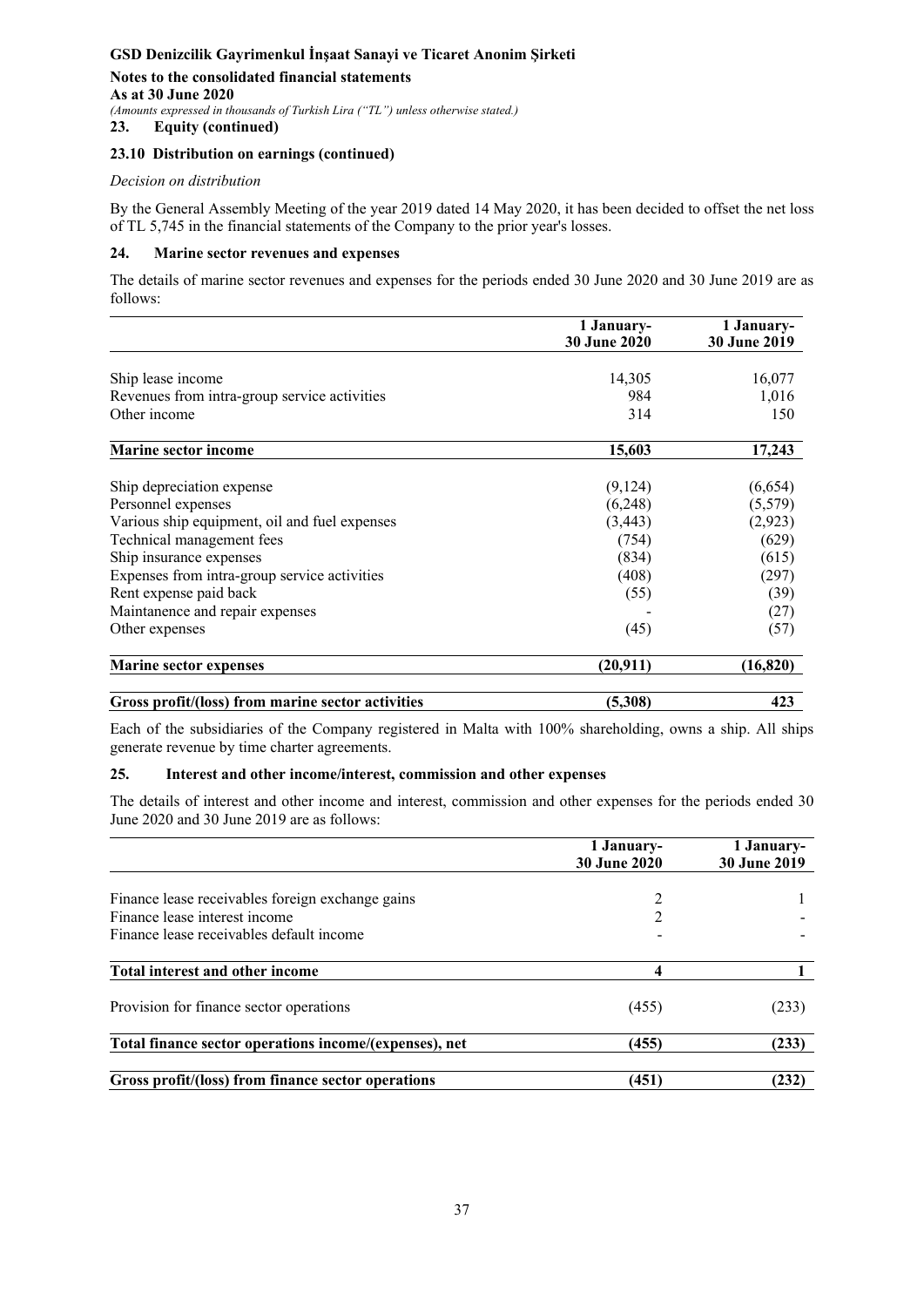#### **Notes to the consolidated financial statements As at 30 June 2020**  *(Amounts expressed in thousands of Turkish Lira ("TL") unless otherwise stated.)*

**26. General administrative expenses** 

The details of general administrative expenses for the periods ended 30 June 2020 and 30 June 2019 are as follows:

|                                                     | 1 January-<br><b>30 June 2020</b> | 1 January-<br>30 June 2019 |
|-----------------------------------------------------|-----------------------------------|----------------------------|
|                                                     |                                   |                            |
| Personnel expenses                                  | 2,016                             | 1,964                      |
| Depreciation expenses                               | 348                               | 274                        |
| Vehicle and travel expenses                         | 19                                | 157                        |
| Purchases of services from related parties expenses | 293                               | 150                        |
| Audit expenses                                      | 108                               | 82                         |
| Tax, duty and charge expenses                       | 9                                 | h                          |
| Quotation expenses                                  | 4                                 |                            |
| Other                                               | 185                               | 64                         |
| <b>Total</b>                                        | 2,982                             | 2,701                      |

The details personnel expenses that are included in general administrative expenses for the periods ended 30 June 2020 and 30 June 2019 are as follows:

|                                                         | 1 January-<br><b>30 June 2020</b> | 1 January-<br>30 June 2019 |
|---------------------------------------------------------|-----------------------------------|----------------------------|
|                                                         |                                   |                            |
| Wages and salaries                                      | 1,558                             | 1,590                      |
| Social security premium expenses – employer's share     | 108                               | 140                        |
| Employee termination benefit, unused vacation and bonus |                                   |                            |
| provision expenses                                      | 250                               | 131                        |
| Other                                                   | 100                               | 103                        |
| <b>Total</b>                                            | 2.016                             | 1.964                      |

## **27. Other operating income**

The details of other operating income for the periods ended 30 June 2020 and 30 June 2019 are as follows:

|                                                  | 1 January-<br><b>30 June 2020</b> | 1 January-<br>30 June 2019 |
|--------------------------------------------------|-----------------------------------|----------------------------|
| Foreign currency exchange income from operations | 1,120                             | 5,405                      |
| Interest received from banks                     | 51                                | 714                        |
| Employee termination benefit cancellation income | 489                               | 67                         |
| Other                                            | 36                                | 213                        |
| Total                                            | 1.696                             | 6.399                      |

### **28. Other operating expenses**

The details of other operating expenses for the periods ended 30 June 2020 and 30 June 2019 are as follows:

|                                                  | 1 January-<br><b>30 June 2020</b> | 1 January-<br>30 June 2019 |
|--------------------------------------------------|-----------------------------------|----------------------------|
| Foreign currency exchange losses from operations | 129                               | 1,030                      |
| <b>Total</b>                                     | 129                               | .030                       |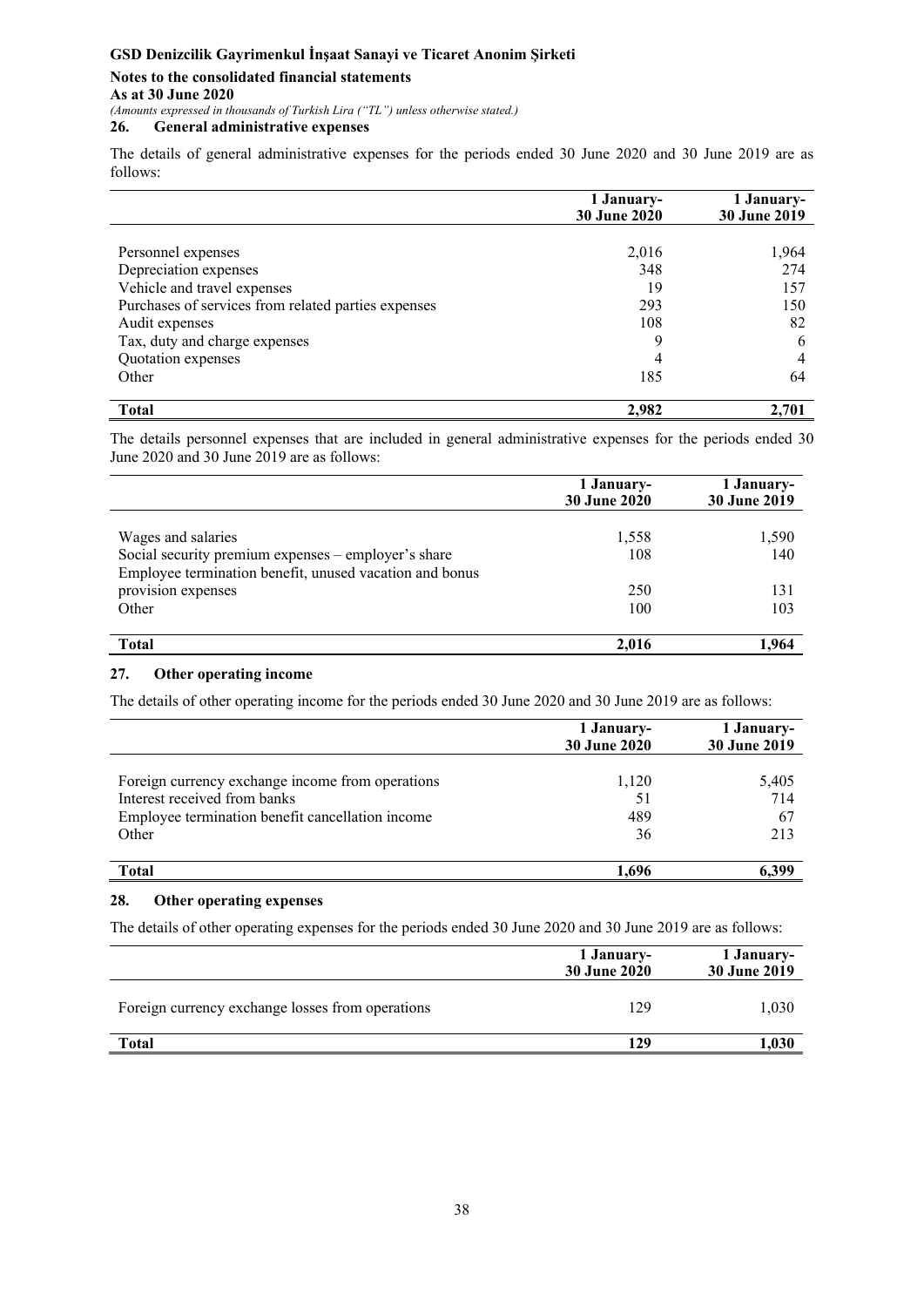**Notes to the consolidated financial statements As at 30 June 2020**  *(Amounts expressed in thousands of Turkish Lira ("TL") unless otherwise stated.)* 

**29. Income/expenses from investment activities**

The Group does not have any expenses related to the investment activities for the periods ended 30 June 2020 and 30 June 2019.

#### **30. Financial income and expenses**

The Group does not have any financial income for the periods ended 30 June 2020 and 30 June 2019.

The details of financial expenses for the periods ended 30 June 2020 and 30 June 2019 are as follows:

|                                                  | 1 January-<br><b>30 June 2020</b> | 1 January-<br>30 June 2019 |
|--------------------------------------------------|-----------------------------------|----------------------------|
| Foreign currency exchange losses from borrowings | 5,766                             | 3,672                      |
| Interest expense                                 | 2,617                             | 3,963                      |
| Other financial expenses                         | 131                               | 31                         |
| <b>Total</b>                                     | 8,514                             | 7,666                      |

#### **31. Tax assets and liabilities**

#### *Corporation Tax*

As at 30 June 2020, corporation tax rate is 22% (31 December 2019: 22%). According to the provisional Article 10 of the Law No. 7061 of 5 December 2017, numbered 30261, "Amendments to Certain Tax Laws and Some Other Laws" and the Law No. 5520 on Corporate Income Tax Law, it is foreseen that the corporation tax that should be paid over the profits of the tax years 2018, 2019 and 2020 will be calculated as 22%. For the Company's estimated tax liabilities related to current period activity results, necessary provisions are booked in the accompanying financial statements.

The corporation tax rate on taxable corporation income is calculated by the addition of disallowable expenses and deduction of tax exempt income. (previous years' losses and investment incentives utilized, if any).

In Turkey advance tax is calculated and accrued on quarterly basis. In the period that ended on 30 June 2020, the advance tax rate is 22%. According to the Turkish tax legislation, the tax losses can be deducted from tax basis as long as they do not exceed 5 years. However tax losses cannot offset against retained earnings.

In Turkey, tax regulations do not provide a procedure for final agreement of tax assessments. The corporation tax declarations are submitted to the tax office until the evening of the 25th day of the fourth month following the end of the accounting period. Nevertheless, the authorities authorized to perform tax and audit can examine the accounting records for retrospective of five years and the tax amounts to be paid can change if any erroneous transaction is determined.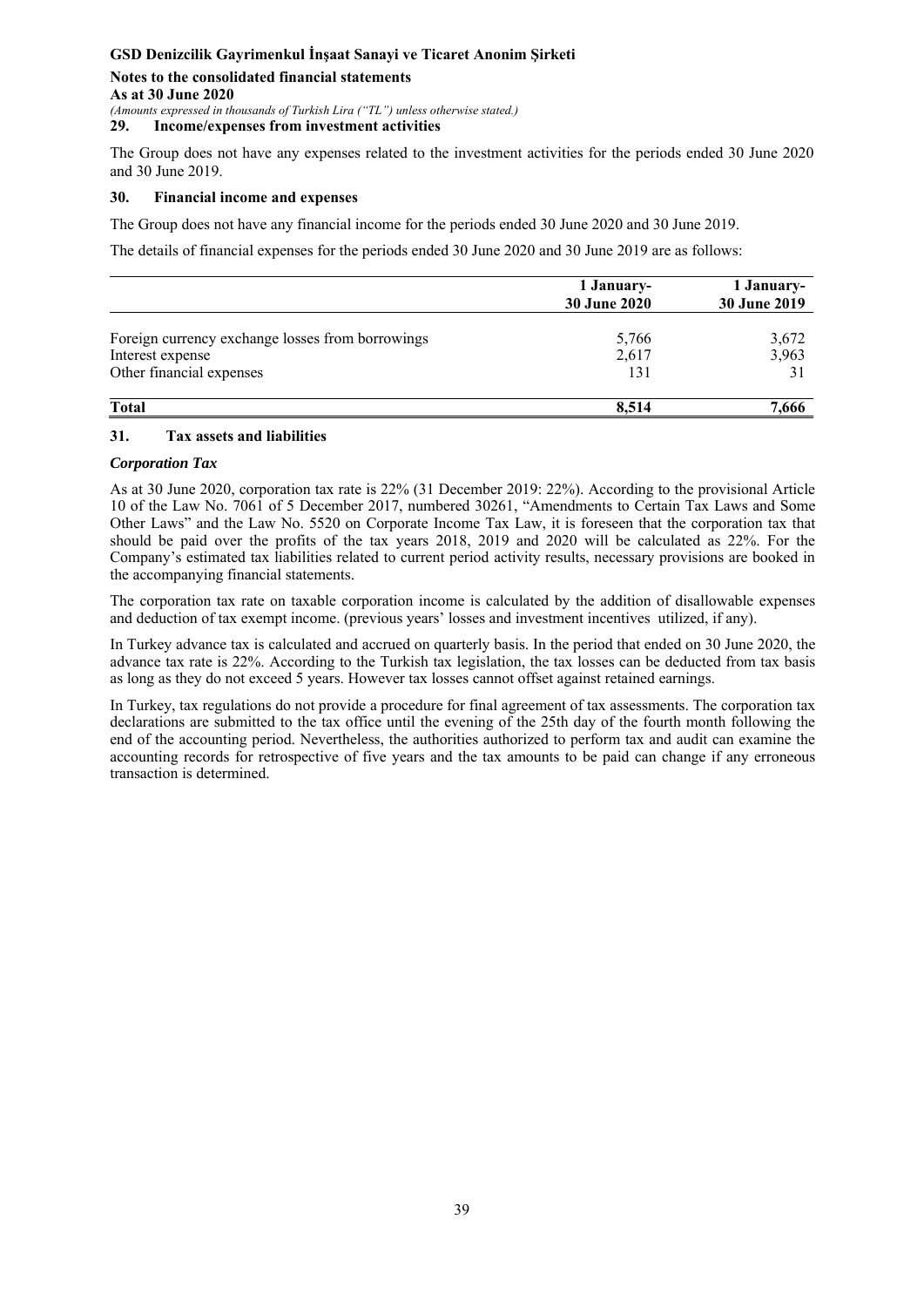**Notes to the consolidated financial statements As at 30 June 2020** 

*(Amounts expressed in thousands of Turkish Lira ("TL") unless otherwise stated.)* 

### **31. Tax assets and liabilities (continued)**

### *Withholding Tax*

In addition to the corporation tax, withholding tax should be calculated on dividends distributed except for the ones distributed to resident corporations and Turkish branches of foreign companies. The income withholding tax was applied as  $10\%$  to all companies between the dates  $24$  April  $2003 - 22$  July  $2006$ . This rate has been applied as 15% effective from 22 July 2006 based on the Decision of Council of Ministers no. 2006/10731. The dividends not distributed and added to capital are exempt from withholding tax.

For the investment incentive amount benefited in relation to investment incentive certificates obtained before 24 April 2003, withholding tax at 19.8% should be calculated. 40% of the investment expenditures incurred after such date, without investment incentive certificate, and directly relevant with companies' production activities can be deducted from the taxable income. No accrual is made for investment expenditures benefited without investment incentive certificates. The Company is obliged to accrue an Income Tax Withholding at a ratio of 19.8% as a result of using investment allowance belonging to previous period before 24 April 2003. The investment incentives used by the Company for the period before 24 April 2003 and the calculated amount of TL 1,009 of Income Witholding Tax paid on 26 June 2020 with the May 2020 period withholding statement in which the Corporate Tax Return was submitted.

### *Investment Incentives*

The Provisional article 69 was added to the Income Tax Law no. 193 with the Law no. 5479 that came into force as at the date of 1 January 2006, and that was published on the official gazette on 8 April 2006, no. 26133. This article sets forth that the taxpayers can deduct their investment incentive amounts that they will calculate only from their incomes belonging to the years 2006, 2007 and 2008 according to the legislation clauses that are in effect on 31 December 2005 (including the clauses concerning tax rate). Thus the investment discount practice was abolished as at the date of 1 January 2006.

Within this frame, the taxpayers' – who did not use all their investment incentive exception rights or some of them in the three years of time – rights were removed as at the date of 31 December 2008. On the other hand, articles 2 and 15 of the Law no. 5479 and article 19 of the Income Tax Law were abolished as at the date of 1 January 2006 therefore it was not allowed to benefit from investment incentive exception based on the investment expenditures made between the dates 1 January 2006 and 8 April 2006.

However, in accordance with the decision of Turkish Constitutional Court made in the meeting dated 15 October 2009, the abolishment decision of 1 January 2006 about the aforementioned provisional article no. 69 about investment incentive, clauses of 2006, 2007 and 2008 of the Income Tax Law, and article no. 19 was cancelled due to being unconstitutional. The time limit regarding the investment incentive has been removed as well. In accordance with the decision of the Turkish Constitutional Court, the cancellation about the investment incentive is to enter into force with its publication on the Official Gazette. Therefore the Constitutional Court decision was published on the Official Gazette on 8 January 2010, no. 27456 and entered into force.

According to this, the investment incentive amounts that are transferred to the year 2006 due to lack of income, and the investment incentive amounts that stem from the investments that started before 2006 and continued after this date within the scope of economic and technical wholeness can be used not only in 2006, 2007 and 2008 but in the following years as well. With the new regulation, it is provided to continue to benefit from the investment incentive exception that could not be deducted and transferred to the following periods without limiting the number of years. "The Income Tax Law and the Law about the Amendments of Some Laws and Decree Laws" was published on the Official Gazette on 1 August 2010, no. 27659. With the law, it is stated that the amount that will be deducted as investment incentive exception cannot exceed 25% of the current year income. With the amendment, the principle that the corporation tax rate of the institutions to be benefited from investment discount to be the current rate  $(20%)$  instead of 30% is adopted.

Constitutional Court decided – date 9 February 2012, decision no. 2012/9 (Docket No: 2010/93) – the sentence "the discount amount as the investment incentive exception in determining tax bases cannot exceed 25% of the relevant income" to be unconstitutional and to be cancelled. The aforementioned sentence was added to the article 5 of the Law no. 6009 and provisional article no. 69, sub clause no. 1 of the Income Tax Law. After the decision of the Constitutional Court, the necessary regulations were made by the Revenue Administration. According to these regulations, taxpayers can benefit from the investment incentive without considering the 25% limit in the 2011 Annual Corporation Tax Declaration they will submit.

The Company has a remaining investment allowance stock at an amount of TL 151,945 thousand, which belongs to period before 24 April 2003, as at 30 June 2020. The Company is obliged to accrue Income Tax Withholding at a ratio of 19.8 % because of its use of investment allowance belonging to period 24 April 2003.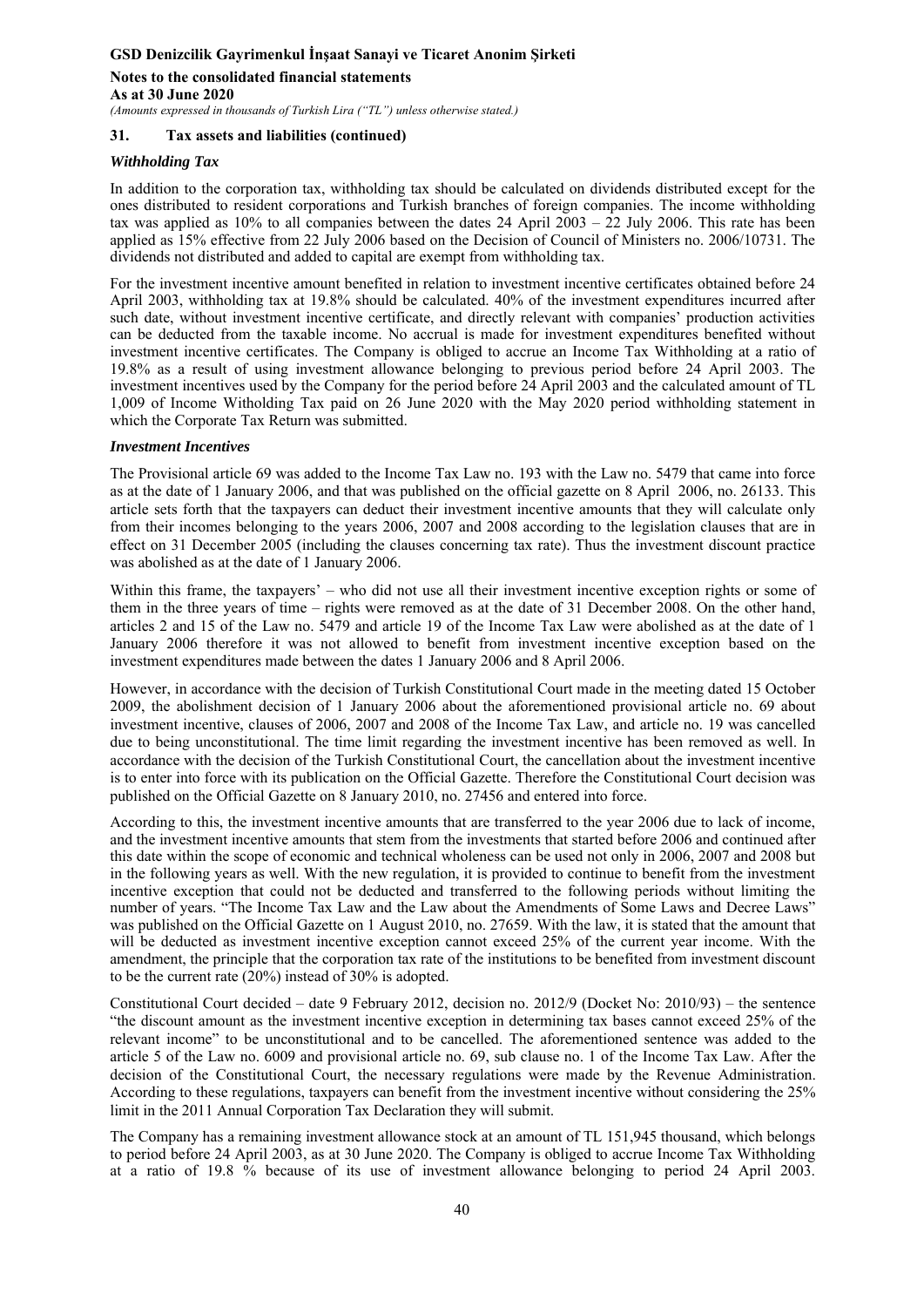**Notes to the consolidated financial statements As at 30 June 2020** 

*(Amounts expressed in thousands of Turkish Lira ("TL") unless otherwise stated.)* 

#### **31. Tax assets and liabilities (continued)**

#### *Investment Incentives (continued)*

As of 30 June 2020, the amount of the Investment Incentive used by the Company for the period before 24 April 2003 and the Income Tax Withholding amount calculated over it will be finally calculated over the tax amount accrued with the Corporate Tax Declaration.

Articles of Income Tax Law related to Investment Allowance have been amended with the Law numbered 4842 and dated 9 April 2003 and it is mentioned that investment allowance exemption shall be 40% of the investment which is made in scope of criteria included in the Law for the acquisition of investment goods. Income tax withholding is not applied in Investment Allowance Exemptions benefited in accordance with the aforementioned provision. The Company has used an investment allowance in scope of Law numbered 4842, the investment incentive allowance of the Company has ended within the scope of the Law numbered 4842.

As at 30 June 2020, the Group will be able to use the unused investment discount that amounts to TL 151,945 (31 December 2019: TL 160,707) by deducting from the future income.

#### *Transfer Pricing*

In Turkey, transfer pricing regulations are indicated in the article 13 – titled "hidden income distribution via transfer pricing" – of the Corporation Tax Law. The notification dated 18 November 2007 regarding hidden income distribution via transfer pricing regulates the details about the practice.

If the taxpayer purchases goods or services from/to its related parties at a value or price that is considered to be non arm's length, then such income is regarded fully or partially distributed in a hidden way via transfer pricing. Hidden income distribution via this kind of transfer pricing is considered non-deductable expense for corporation tax base. Buying, selling, production and construction transactions, renting and subletting transactions, borrowing and lending money, transactions that require payments like premium, wage, etc. are considered buying or selling goods or services under all circumstances.

Companies are obliged to fill out the transfer pricing form that is attached to the annual corporation tax declaration. In this form, all the amounts belonging to the transactions performed with the related companies in the accounting period and the transfer pricing methods relating to these transactions are indicated.

The tax provisions for the periods ended 30 June 2020 and 30 June 2019 consist of the following:

| Current period income tax                                                                         | 1 January-<br><b>30 June 2020</b> | 1 January-<br>30 June 2019 |
|---------------------------------------------------------------------------------------------------|-----------------------------------|----------------------------|
| Current period corporation tax income/(expenses) <sup>(*)</sup><br>Deferred tax income/(expenses) | 1,137                             | 1,048<br>(750)             |
| Total tax income/(expenses)                                                                       | 1.146                             | 298                        |

(\*) Current period corporation tax income arises from the foreign exchange differences of the due from subsidiaries and recognised in the statement of profit or loss and affect the current period taxation. There is no deferred tax effect of these receivables and current period tax.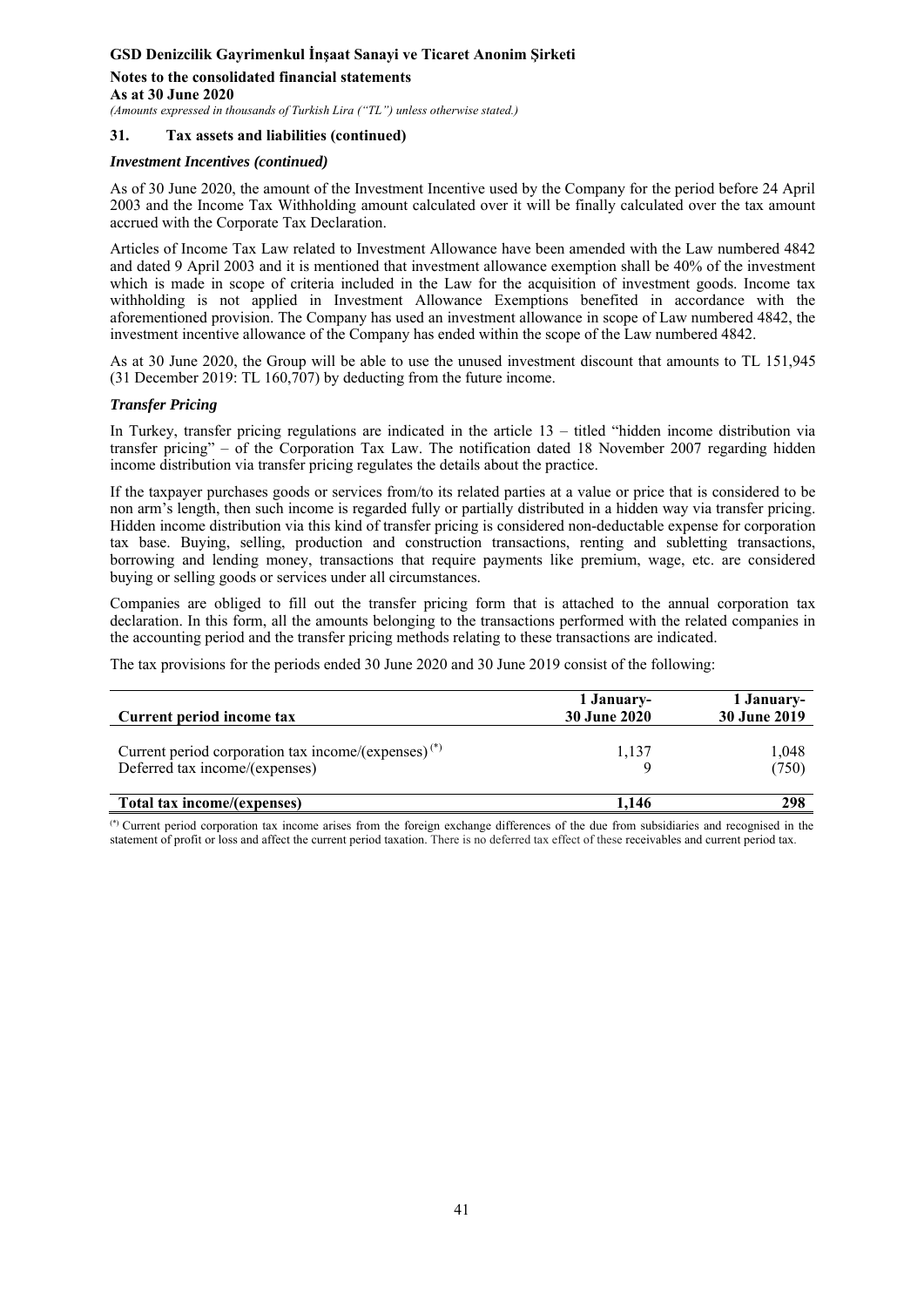### **Notes to the consolidated financial statements As at 30 June 2020**

*(Amounts expressed in thousands of Turkish Lira ("TL") unless otherwise stated.)* 

### **31. Tax assets and liabilities (continued)**

For the periods ended 30 June 2020 and 30 June 2019, the provision for income tax in the statement of profit or loss is different from the amount computed by applying the statutory tax rate of income before tax:

|                                                  | 1 January-<br>30 June 2020 | 1 January-<br>30 June 2019 |
|--------------------------------------------------|----------------------------|----------------------------|
|                                                  |                            |                            |
| Profit/(loss) before the reported tax            | (15,688)                   | (4,807)                    |
| Tax calculated based on the reported profit/loss | 3,451                      | 1,057                      |
| Amount of disallowable expenses                  | (208)                      | (346)                      |
| Amount of tax exempt income                      | 186                        | 98                         |
| Subsidiary tax effect <sup>(*)</sup>             | (2,052)                    | (1,172)                    |
| Other                                            | (231)                      | 661                        |
| Tax income/(expense)                             | 1,146                      | 298                        |

(\*) The Company's subsidiaries in Malta are exempt from tax according to the laws of the country they are registered. The current or prior period profits of subsidiaries are subject to 22% corporate tax in Turkey to be taxed in the current period profit of the Company for the years 2018, 2019 and 2020, in the period when they are recognized as profit by the Company that has 100% capital shares, having been received through dividend distribution in cash or by bonus issue or through share capital increase by bonus issue.

The Company calculates deferred tax assets and liabilities arising from the effecs of the evaluation differences between TFRS and Tax Procedural Law (TPL).

As at 30 June 2020 and 31 December 2019, the list of temporary differences and related deferred tax assets and liabilities by using current tax rates are as follows:

|                                                         | <b>30 June 2020</b> | 31 December 2019 |
|---------------------------------------------------------|---------------------|------------------|
| Provision for doubtful receivables                      | 734                 | 643              |
| Employee termination benefits and other employee rights | 147                 | 232              |
| Other                                                   | 25                  |                  |
| Deferred tax assets, net                                | 906                 | 896              |

The corporate tax rate for corporate earnings for 2019, 2020 and 2021 periods will be applied as 22%. Since this change will be effective in taxation of the periods beginning on 1 January 2019, 22% is used for the temporary differences which are likely to be recovered in 2019, 2020 and 2021, and 20% is used for the part which are likely to be recovered over three years in the calculation of deferred tax.

For the periods ended 30 June 2020 and 31 December 2019, movements of deferred tax assets are as follows;

|                                                                    | <b>30 June 2020</b> | 31 December 2019 |
|--------------------------------------------------------------------|---------------------|------------------|
| Opening balance                                                    | 896                 | 1,554            |
| Deferred tax income/(expense) that is recognized in profit or loss |                     | (676)            |
| Deferred tax that is recognized in shareholders' equity            |                     |                  |
| Balance at the end of period                                       | 906                 | 896              |

### **32. Earnings/(losses) per share**

Earnings/(losses) per share calculation for the periods ended 30 June 2020 and 30 June 2019 are as follows:

|                                                                                                   | 1 January-<br><b>30 June 2020</b> | 1 January-<br><b>30 June 2019</b> |  |
|---------------------------------------------------------------------------------------------------|-----------------------------------|-----------------------------------|--|
| Net profit $/$ (loss) for the period<br>Weighted average number of ordinary shares <sup>(*)</sup> | (14, 542)<br>49.721               | (4,509)<br>48,770                 |  |
| Basic earnings/(losses) expressed in 1 TL per share                                               | (0.292)                           | (0.092)                           |  |

(\*) The Company has sold all of the repurchased shares with a nominal value of TL 3,411 in 2020.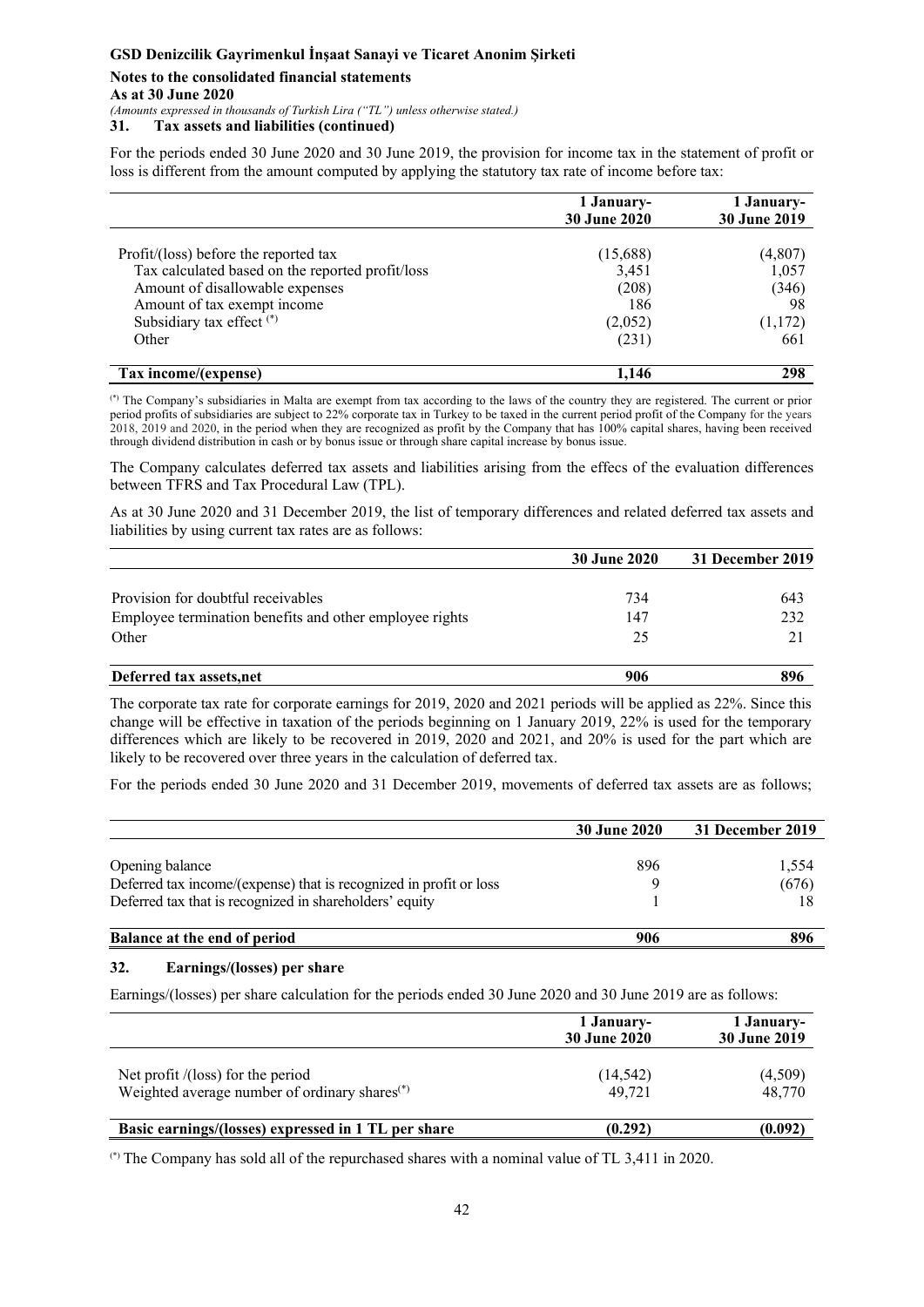**Notes to the consolidated financial statements As at 30 June 2020** 

*(Amounts expressed in thousands of Turkish Lira ("TL") unless otherwise stated.)* 

**33. The nature and level of the risks that stem from financial instruments** 

#### **33.1 Financial risk management purposes and policies**

The Group Companies are exposed to various risks during their activities:

- Credit Risk
- Liquidity Risk
- Market Risk

This note is disclosed to give information about the targets, policies and processes in the risk management of the Group companies in case the Group companies are exposed to the aforementioned risks.

The Board of Directors of the Group companies is generally responsible for the establishment and supervision of the risk management frame of the companies.

The risk management policies of the Group companies are formed to determine and analyze the risks that the companies can be exposed to. The purpose of the risk management policies is to form the appropriate risk limit controls, to supervise risks and to adhere to the limits. The Company creates a disciplined and constructive control environment and helps all the employees understand their roles and responsibilities via various training and management standards and processes.

### *33.1.1 Credit risk*

The Group is exposed to credit risk because of its dry cargo transportation. Credit risk is the risk that one party in a mutual relationship suffers a financial loss as a result of the other party not fulfilling his/her commitment regarding a financial instrument. The Company tries to manage credit risk by limiting the transactions made with certain parties and evaluating continuously the trustworthiness of the parties.

Credit risk concentration is about certain companies operating in similar lines of business or being located in the same geographical region. This concentration is also about changes – that can occur under economic, political and similar other conditions – affecting the commitments of these companies that stem from contracts. Credit risk concentration reveals the Company's sensitivity about its performance of being effective to a certain branch of industry or geographical region.

The Group tries to manage its credit risk by working with International companies which are specialized in their sectors and by doing business in terms of International law.

### *33.1.2 Liquidity risk*

Liquidity risk come in sight during the funding of the Group companies' activities. This risk includes both the risk of not being able to fund the Group companies' assets in appropriate maturities and dates and the risk of not being able to liquidate an asset with a reasonable price and in an appropriate timeframe. The Group fulfills its funding needs through banks. The Company continuously evaluates liquidity risk by determining the changes and watching the course of these changes in the fund resources that are necessary to reach the company targets.

### *33.1.3 Market Risk*

The Group protects itself with respect to changing market conditions by using instruments of purchase and sale. The market risk is managed by purchase and sale of derivative financial instruments, within the limits determined by the Company management, and by getting preventive positions.

#### *(i) Foreign currency risk*

The Group carries the foreign currency risk due to the transactions conducted in foreign currencies (such as marine operations, investment activities and bank credits). Since the financial statements of the Group are prepared based on Turkish Lira, the mentioned financial statements are affected by the floating of the foreign currencies with respect to Turkish Lira.

#### *(ii) Interest rate risk*

The activities of the Group companies are exposed to the risk of changes in interest rates when its receivables and loans on interest are redeemed or reprised on different times or amounts. Furthermore, the Group, in case it has loans involving flexible interest rates such as Libor or Eurolibor rates, may also be exposed to the risk of interest rate due to the reprising thereof. The risk management activities aim to optimize the net interest income if the market interest rates in compliance with the basic strategies of the Company are considered.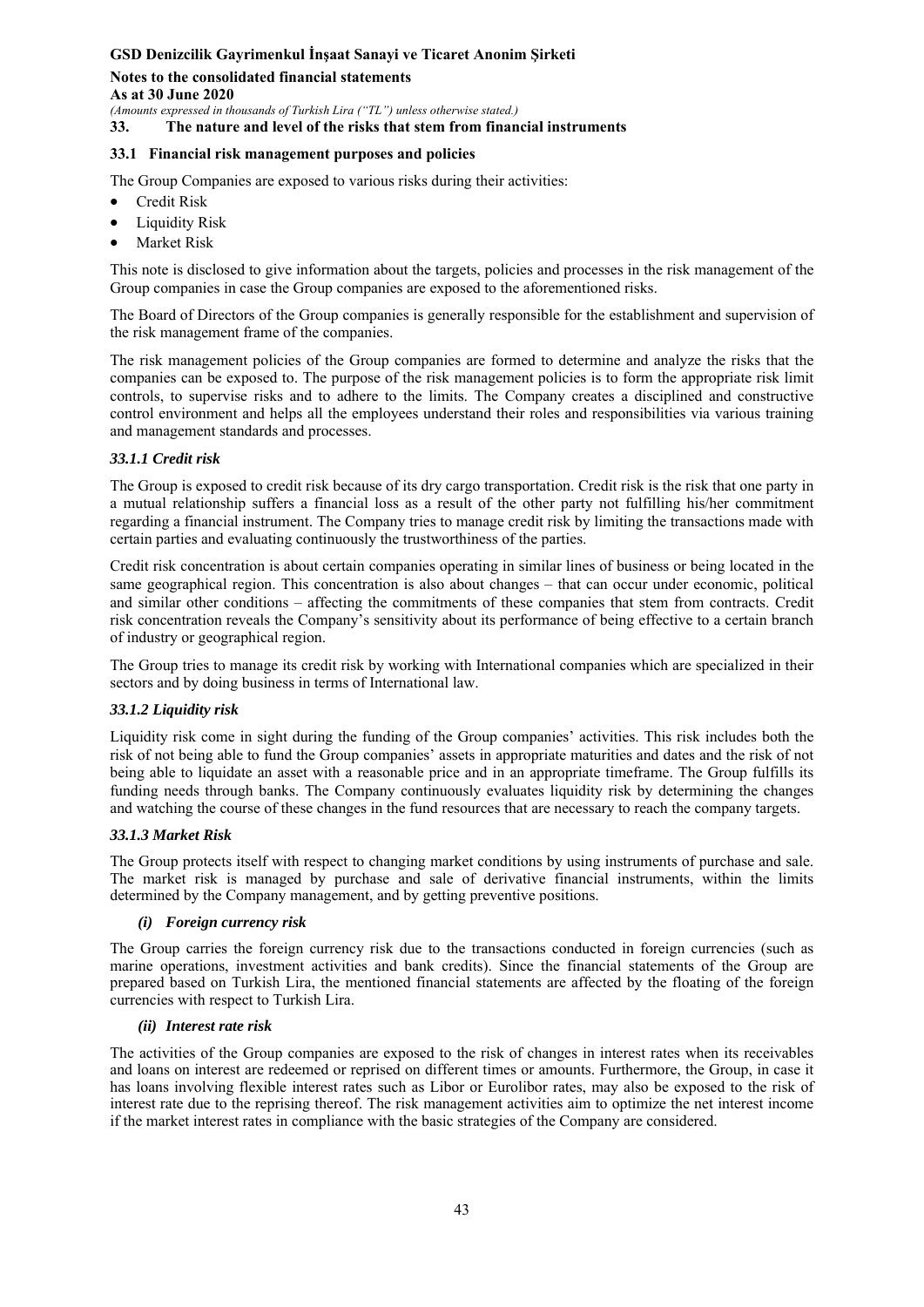**Notes to the consolidated financial statements As at 30 June 2020** 

*(Amounts expressed in thousands of Turkish Lira ("TL") unless otherwise stated.)* 

#### **33. The nature and level of the risks that stem from financial instruments** *(continued)*

#### **33.1 Financial risk management purposes and policies** *(continued)*

#### *33.1.3 Market Risk (continued)*

Sensitivity of the assets, liabilities and off-balance sheet items to interest is evaluated daily and monthly by the Company Management while also taking the developments in the market into account.

Standard method, value exposed to the risk (VaR - Method of Historical Analogy) and methods of Active-Passive risk measurement are used while measuring the risk of interest rate endured by the Group.

Measurements within the context of standard method are conducted on monthly bases via maturity ladder and those within the context of VaR measurements are conducted on daily bases. Active passive measurement model is also conducted on daily basis.

During VaR calculations conducted on daily basis, interest rate risks of securities of Turkish Lira and foreign currency in the portfolio of the Company which are allocated for sale-purchase and ready for sale and offbalance sheet positions are measured. Mentioned calculations are supported with scenario analyses and stress testings.

### *33.2.1 Credit risk*

Sectoral distribution of the receivables originating from finance sector operations is as follows;

| <b>30 June 2020</b> |     | $\frac{0}{0}$      |
|---------------------|-----|--------------------|
|                     | 100 | 100                |
| 13                  | 100 | 100                |
|                     |     | % 31 December 2019 |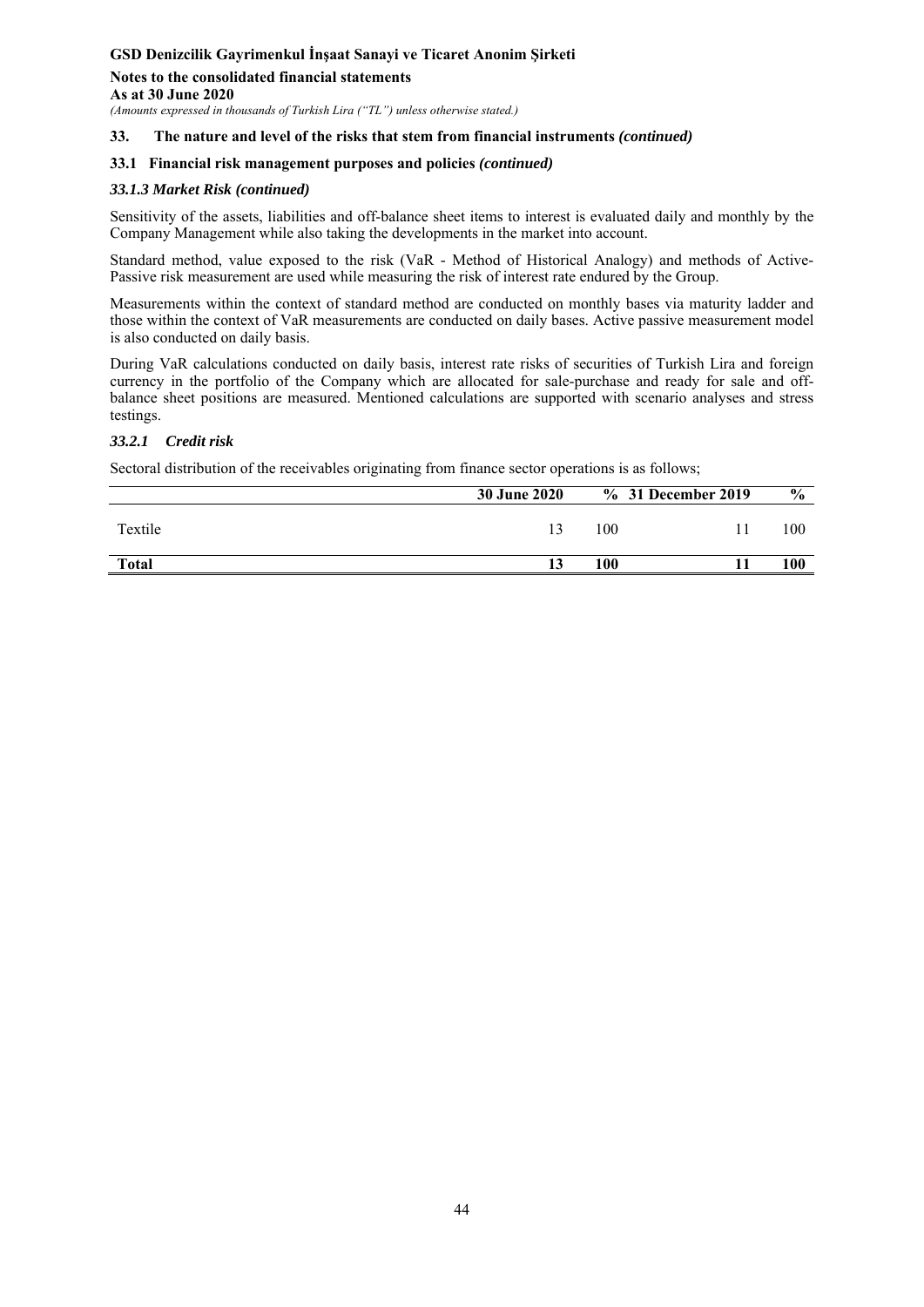#### **Notes to the consolidated financial statements**

**As at 30 June 2020** 

*(Amounts expressed in thousands of Turkish Lira ("TL") unless otherwise stated.)* 

**33. The nature and level of the risks that stem from financial instruments (continued)** 

## **33.2 Disclosures related to financial risk management (continued)**

### *33.2.1 Credit risk (continued)*

As at 30 June 2020 and 31 December 2019, the assets of the Group which are qualified as credits exposed to credit risk are as in the following table:

|                                                                                           |         | Receivables originating from |                             |               |                      |
|-------------------------------------------------------------------------------------------|---------|------------------------------|-----------------------------|---------------|----------------------|
|                                                                                           |         | finance sector operations    | Trade and other receivables |               |                      |
|                                                                                           | Related |                              | <b>Related</b>              |               |                      |
| <b>30 June 2020</b>                                                                       | parties | Third parties                | parties                     | Third parties | <b>Bank deposits</b> |
| Maximum loan risks to be endured as at the end of the reporting period                    |         |                              |                             |               |                      |
| $(A+B+C+D+E)$                                                                             |         | 13                           | 161                         | 1.967         | 11,635               |
| A. Net book value of the financial assets which are undue and have not been impaired      |         |                              | 161                         | 1,967         | 11,635               |
| B. Net book value of the financial assets conditions of which have been re-negotiated and |         |                              |                             |               |                      |
| which will otherwise be considered as due or impaired                                     |         |                              |                             |               |                      |
| C. Net book value of the assets which are due but have not been impaired                  |         | 13                           |                             |               |                      |
| - portion guaranteed by securities etc.                                                   |         | 13                           |                             |               |                      |
| D. Net book value of impaired assets                                                      |         |                              |                             |               |                      |
| - Due (gross registered value)                                                            |         | 4,568                        |                             | 1,980         |                      |
| - Impairment (-)                                                                          |         | (4,568)                      |                             | (1,980)       |                      |
| - Portion of the net value guaranteed by securities etc.                                  |         |                              |                             |               |                      |
| - Undue (gross registered value)                                                          |         |                              |                             |               |                      |
| - Impairment (-)                                                                          |         |                              |                             |               |                      |
| - Portion of the net value guaranteed by securities etc.                                  |         |                              |                             |               |                      |
| E. Elements comprising off-balance sheet loan risk                                        |         |                              |                             |               |                      |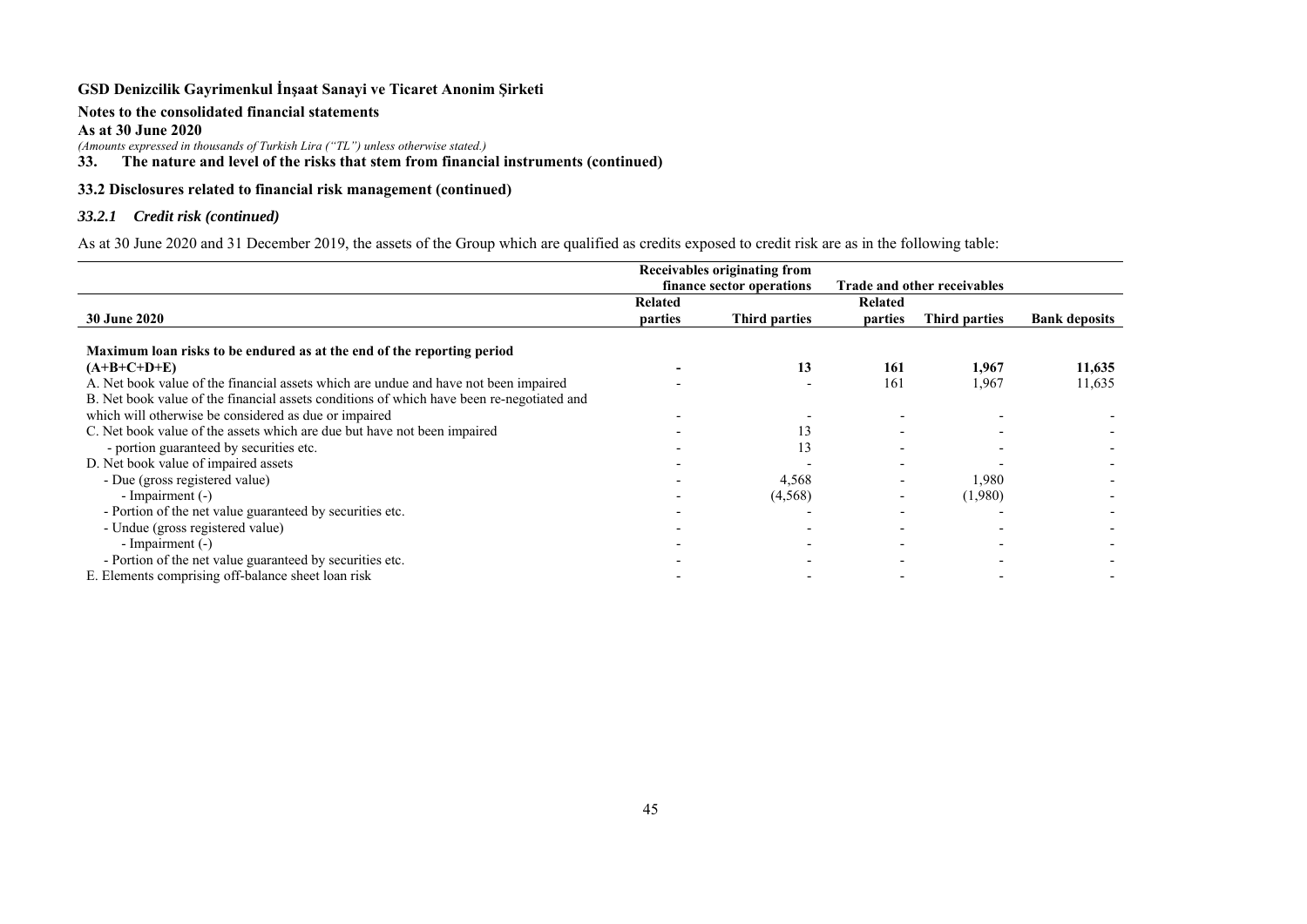#### **Notes to the consolidated financial statements**

#### **As at 30 June 2020**

*(Amounts expressed in thousands of Turkish Lira ("TL") unless otherwise stated.)*  **33. The nature and level of the risks that stem from financial instruments (continued)** 

## **33.2 Disclosures related to financial risk management (continued)**

### *33.2.1 Credit risk (continued)*

|                                                                                       |         | <b>Receivables</b>   |                                    |              |                      |
|---------------------------------------------------------------------------------------|---------|----------------------|------------------------------------|--------------|----------------------|
|                                                                                       |         | originating from     |                                    |              |                      |
|                                                                                       |         | finance sector       |                                    |              |                      |
|                                                                                       |         | operations           | <b>Trade and other receivables</b> |              |                      |
|                                                                                       | Related |                      | <b>Related</b>                     | <b>Third</b> |                      |
| 31 December 2019                                                                      | parties | <b>Third parties</b> | parties                            | parties      | <b>Bank deposits</b> |
|                                                                                       |         |                      |                                    |              |                      |
| Maximum loan risks to be endured as at the end of the reporting period                |         |                      |                                    |              |                      |
| $(A+B+C+D+E)$                                                                         |         | 11                   | 230                                | 2,250        | 5,061                |
| A. Net book value of the financial assets which are undue and have not been impaired  |         |                      | 230                                | 2,250        | 5,061                |
| B. Net book value of the financial assets conditions of which have been re-negotiated |         |                      |                                    |              |                      |
| and which will otherwise be considered as due or impaired                             |         |                      |                                    |              |                      |
| C. Net booked value of the assets which are due but have not been impaired            |         | 11                   |                                    |              |                      |
| - portion guaranteed by securities etc.                                               |         |                      |                                    |              |                      |
| D. Net book value of impaired assets                                                  |         |                      |                                    |              |                      |
| - Due (gross registered value)                                                        |         | 4,113                |                                    | 1,980        |                      |
| - Impairment (-)                                                                      |         | (4,113)              |                                    | (1,980)      |                      |
| - Portion of the net value guaranteed by securities etc.                              |         |                      |                                    |              |                      |
| - Undue (gross registered value)                                                      |         |                      |                                    |              |                      |
| - Impairment (-)                                                                      |         |                      |                                    |              |                      |
| - Portion of the net value guaranteed by securities etc.                              |         |                      |                                    |              |                      |
| E. Elements comprising off-balance sheet loan risk                                    |         |                      |                                    |              |                      |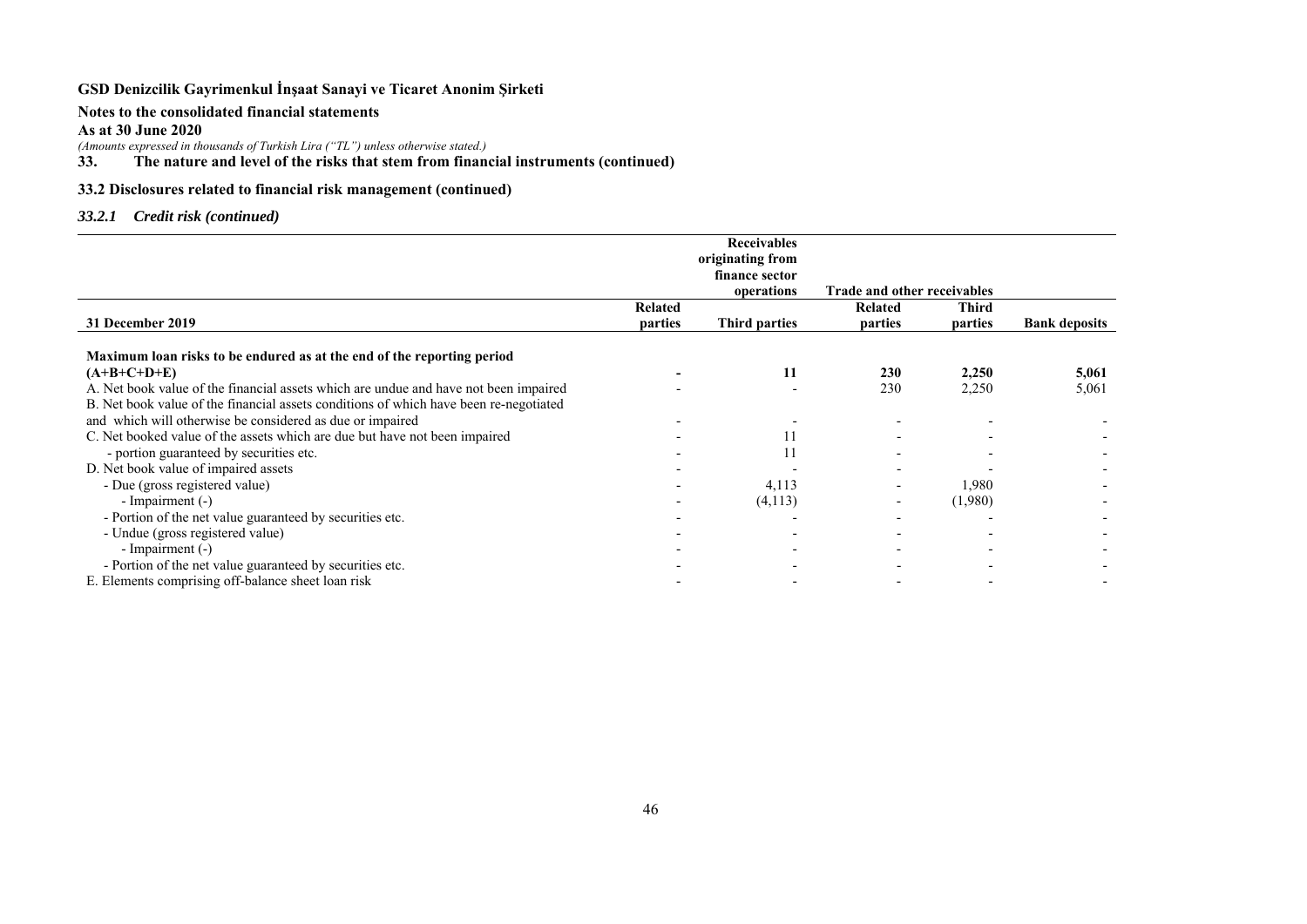#### **Notes to the consolidated financial statements As at 30 June 2020**

*(Amounts expressed in thousands of Turkish Lira ("TL") unless otherwise indicated.)* 

#### **33. The nature and level of the risks that stem from financial instruments (continued)**

#### **33.2 Disclosures related to financial risk management (continued)**

Other payables 131  $(131)$   $(131)$   $(131)$ 

#### *33.2.2 Liquidity risk*

The chart below provides the maturity analysis of the financial liabilities of the Group companies based on the remaining maturities as at balance sheet date. The amounts indicated in the chart represent undiscounted amounts based on contracts:

#### **30 June 2020**

|                                                 |                   | Sum of cash<br>outflow in   |                              |                               |                             | More            |
|-------------------------------------------------|-------------------|-----------------------------|------------------------------|-------------------------------|-----------------------------|-----------------|
| <b>Due Dates In Relation to</b><br>the Contract | Carrying<br>value | relation to the<br>contract | <b>Less than</b><br>3 months | <b>Between 3-12</b><br>months | <b>Between 1-5</b><br>vears | than 5<br>years |
|                                                 |                   |                             |                              |                               |                             |                 |
| <b>Non-derivative Financial</b>                 |                   |                             |                              |                               |                             |                 |
| <b>Liabilities</b>                              | 116,916           | (119,316)                   | (38, 273)                    | (81, 043)                     |                             |                 |
| Bank borrowings                                 | 115,953           | (118, 353)                  | (37,310)                     | (81,043)                      |                             |                 |
| Payables from finance                           |                   |                             |                              |                               |                             |                 |
| sector operations                               | 47                | (47)                        | (47)                         |                               |                             |                 |
| Trade payables                                  | 775               | (775)                       | (775)                        |                               |                             |                 |
| Other payables                                  | 141               | (141)                       | (141)                        |                               |                             |                 |
| 31 December 2019                                |                   |                             |                              |                               |                             |                 |
|                                                 |                   | Sum of cash<br>outflow in   |                              |                               |                             | More            |
| <b>Due Dates In Relation</b><br>to the Contract | Carrying<br>value | relation to the<br>contract | Less than<br>3 months        | <b>Between 3-12</b><br>months | Between 1-5<br>vears        | than 5<br>vears |
| Non-derivative                                  |                   |                             |                              |                               |                             |                 |
| Financial                                       |                   |                             |                              |                               |                             |                 |
| <b>Liabilities</b>                              | 104,481           | (109, 867)                  | (18, 142)                    | (38,307)                      | (53, 418)                   |                 |
| <b>Bank borrowings</b>                          | 104,144           | (109, 530)                  | (17, 805)                    | (38, 307)                     | (53, 418)                   |                 |
| Payables from finance                           |                   |                             |                              |                               |                             |                 |
| sector operations                               | 41                | (41)                        | (41)                         |                               |                             |                 |
| Trade payables                                  | 165               | (165)                       | (165)                        |                               |                             |                 |
| Other payables                                  | 131               | (131)                       | (131)                        |                               |                             |                 |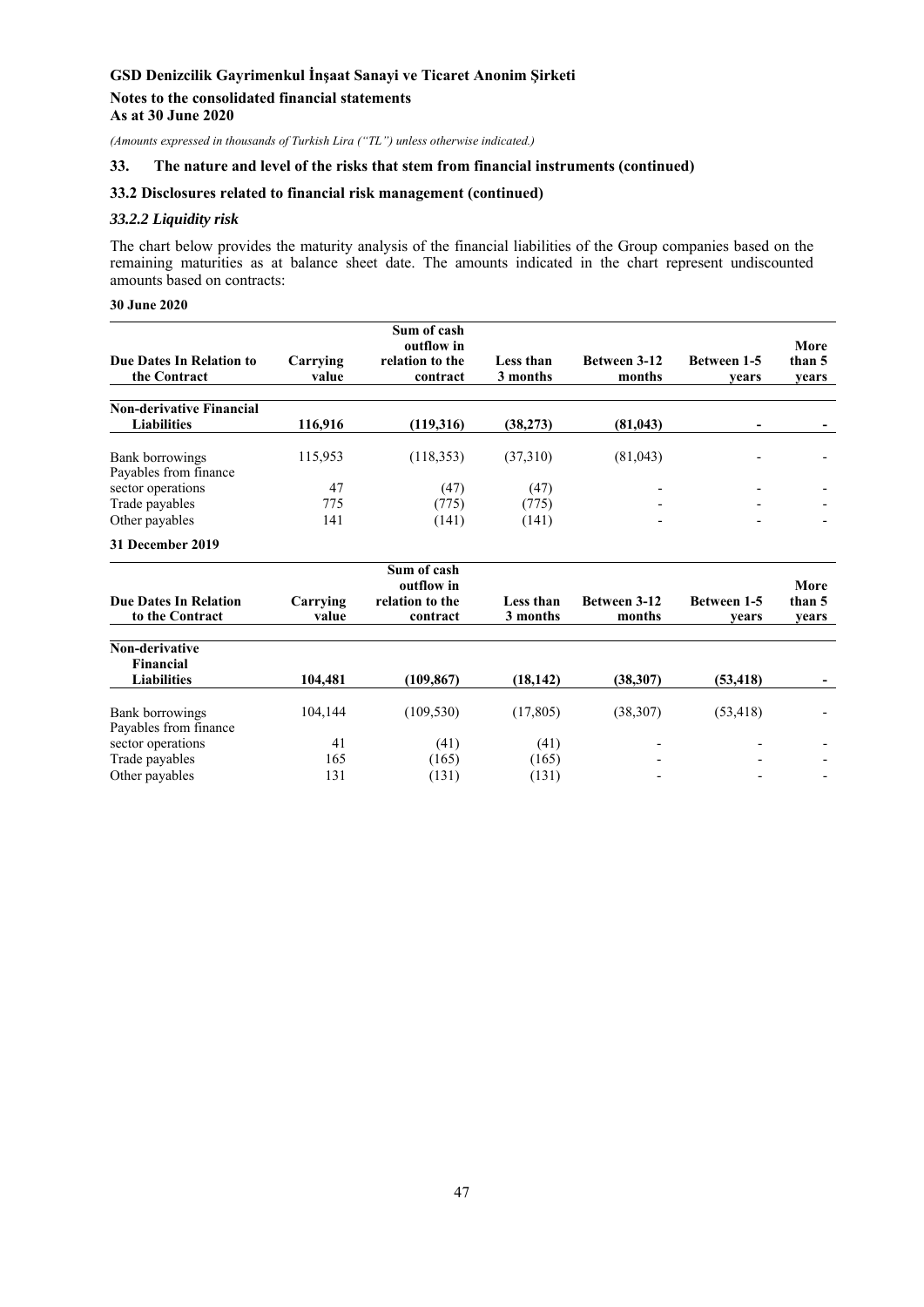# **Notes to the consolidated financial statements**

**As at 30 June 2020** 

*(Amounts expressed in thousands of Turkish Lira ("TL") unless otherwise stated.)* 

#### **33. The nature and level of the risks that stem from financial instruments (continued)**

#### *33.2.3 Market risk*

#### *Interest rate risk*

The Company is exposed to the interest rate risk due to the effect of the changes in interest rates on assets yielding interest. The mentioned risk of interest rate is managed by making use of liquid assets as short term investment.

| Interest rate position table                 |                           |        |        |  |  |  |  |
|----------------------------------------------|---------------------------|--------|--------|--|--|--|--|
| <b>Financial instruments with</b>            | 30 June 31 December       |        |        |  |  |  |  |
| fixed interest                               |                           | 2020   | 2019   |  |  |  |  |
|                                              |                           |        |        |  |  |  |  |
|                                              | Finance lease receivables | 13     |        |  |  |  |  |
|                                              | Time deposits             | 9.454  | 2,079  |  |  |  |  |
|                                              | <b>Bank borrowings</b>    | 54,087 | 14,339 |  |  |  |  |
| Financial instruments with floating interest |                           |        |        |  |  |  |  |
|                                              | <b>Bank borrowings</b>    | 61,866 | 89,805 |  |  |  |  |

### *Interest rate risk sensitivity analysis*

If the interest rates of the financial instruments with floating interest, on the renewal dates were 100 base points higher/lower and all other variables were to remain stable, the net loss for the period would be TL 19 higher/lower on 30 June 2020 (31 December 2019: TL 48).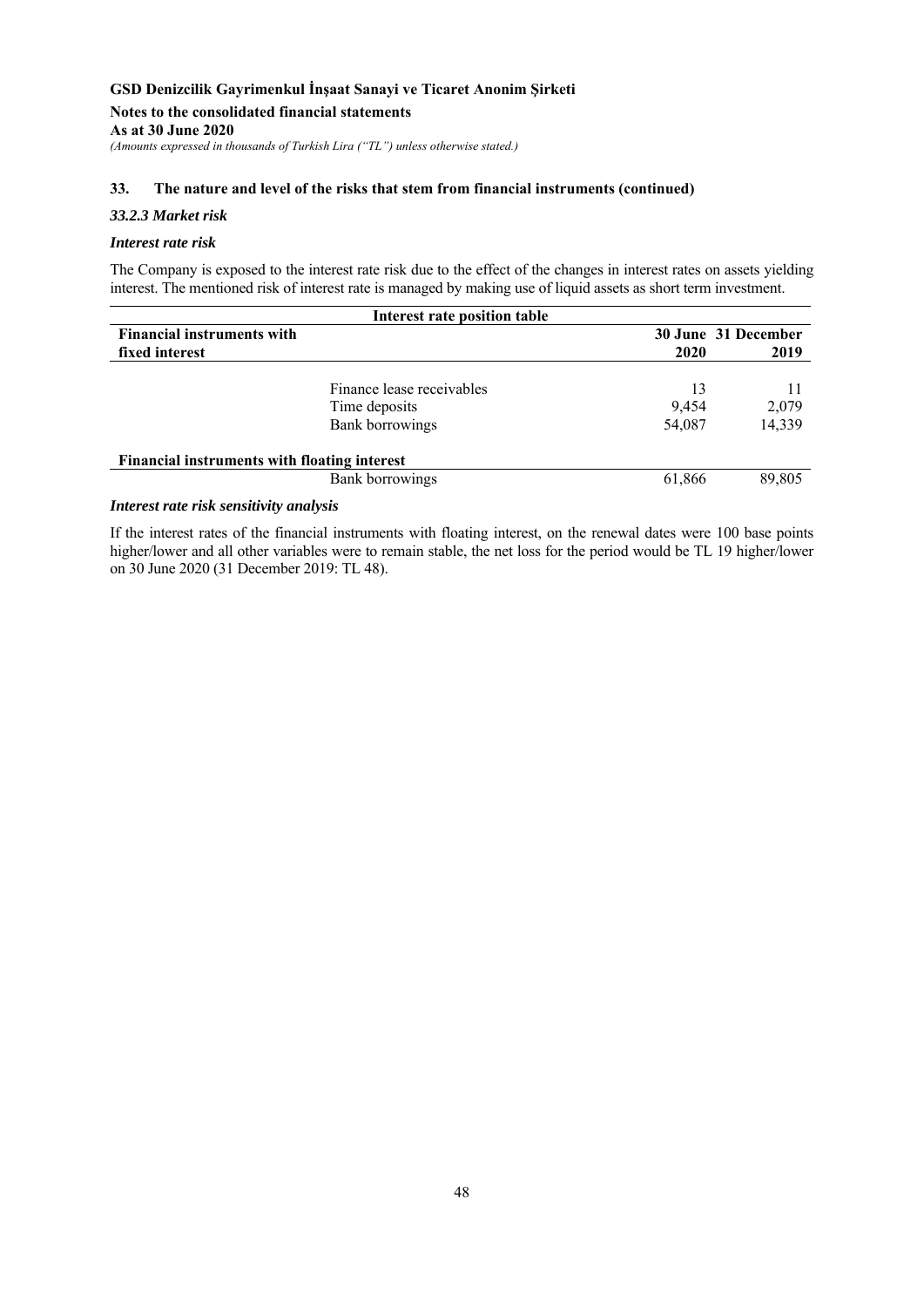#### **Notes to the consolidated financial statements**

**As at 30 June 2020** 

*(Amounts expressed in thousands of Turkish Lira ("TL") unless otherwise stated.)* 

**33. The nature and level of the risks that stem from financial instruments (continued)** 

#### *33.2.3 Market risk (continued)*

### *Foreign currency risk*

Foreign currency risk is the risk arising from the change in the value of a financial instrument depending on the changes in foreign exchange rate. The Company is exposed to the risk of currency due to the changes in exchange rates while converting its foreign currency assets to Turkish Liras. Risks of currency are managed by the using of foreign currency liquid assets as short term investment.

The chart below summarizes the foreign currency position risk of the Group in detail as at the dates of 30 June 2020 and 31 December 2019. Foreign currency assets and liabilities of the Group are as follows in foreign currency:

|                                                                                                                                                                                                                      | Foreign currency position chart  |                                                   |                            |                                |                               |                                         |                                   |                                    |
|----------------------------------------------------------------------------------------------------------------------------------------------------------------------------------------------------------------------|----------------------------------|---------------------------------------------------|----------------------------|--------------------------------|-------------------------------|-----------------------------------------|-----------------------------------|------------------------------------|
|                                                                                                                                                                                                                      | 30 June 2020<br>31 December 2019 |                                                   |                            |                                |                               |                                         |                                   |                                    |
|                                                                                                                                                                                                                      | <b>Total TL</b><br>Equivalent    | $\boldsymbol{\mathrm{USD}}$ (in<br>Turkish Liras) | Euro (in<br>Turkish Liras) | Other (in<br>Turkish<br>Liras) | <b>Total TL</b><br>Equivalent | <b>USD</b> (in<br><b>Turkish Liras)</b> | Euro (in<br><b>Turkish Liras)</b> | Other (in<br><b>Turkish Liras)</b> |
| 1. Trade Receivables<br>2a. Monetary financial assets (including cash and bank accounts)<br>2b. Non monetary financial assets<br>3. Other                                                                            | 1,162<br>11,543<br>3,041         | 1,162<br>11,537<br>3,041                          | 6                          |                                | 2,248<br>5,028<br>1,071       | 2,248<br>5,018<br>1,071                 | 10                                |                                    |
| 4. Current assets $(1+2+3)$                                                                                                                                                                                          | 15,746                           | 15,740                                            |                            |                                | 8,347                         | 8,337                                   | 10                                |                                    |
| 5. Trade receivables<br>6a. Monetary financial assets<br>6b. Non monetary financial assets<br>7. Other                                                                                                               | 262,099                          | 262,099                                           |                            |                                | 235,200                       | 235,200                                 |                                   |                                    |
| 8. Non-current assets $(5+6+7)$<br>9. Total assets $(4+8)$                                                                                                                                                           | 262,099<br>277,845               | 262,099<br>277,839                                | 6                          | $\overline{\phantom{a}}$       | 235,200<br>243,547            | 235,200<br>243,537                      | $\overline{\phantom{0}}$<br>10    |                                    |
| 10. Trade payables<br>11. Financial liabilities<br>12a. Other (Monetary)                                                                                                                                             | 595<br>115,996                   | 595<br>115,953                                    | 43                         |                                | 27<br>52,277                  | 27<br>52,277                            | 53                                |                                    |
| 12b. Other (Non monetary)                                                                                                                                                                                            | 498                              | 498                                               |                            |                                | 820                           | 820                                     |                                   |                                    |
| 13. Short-term liabilities $(10+11+12)$<br>14. Trade payables<br>15. Financial Liabilities                                                                                                                           | 117,089                          | 117,046                                           | 43                         |                                | 53,124<br>51,887              | 53,124<br>51,887                        | $\overline{53}$                   |                                    |
| 16 a. Other (Monetary)                                                                                                                                                                                               |                                  |                                                   |                            |                                |                               |                                         |                                   |                                    |
| 16 b. Other (Non monetary)<br>17. Long-term liabilities (14+15+16)                                                                                                                                                   |                                  |                                                   |                            |                                | 51,887                        | 51.887                                  |                                   |                                    |
| 18. Total liabilities (13+17)                                                                                                                                                                                        | 117,089                          | 117,046                                           | 43                         |                                | 105,011                       | 105,011                                 | 53                                |                                    |
| 19. Net Asset/(Liability) Position of the Off-Balance Sheet Foreign Currency Derivative<br>Instruments (19a-19b)<br>19b. Sum of the Off-Balance Sheet Foreign Currency Derivative Products with Passive<br>Character |                                  |                                                   |                            |                                |                               |                                         |                                   |                                    |
| 20. Net Foreign Currency Asset/(Liability) Position (9-18+19)                                                                                                                                                        | 160,756                          | 160,793                                           | (37)                       | $\overline{\phantom{0}}$       | 138,536                       | 138,526                                 | (43)                              | $\sim$                             |
| 21. Monetary Items Net Foreign Currency Asset/(Liability) Position (=1+2a+5+6a-10-11-<br>$12a-14-15-16a$                                                                                                             | (103, 886)                       | (103, 849)                                        | (37)                       |                                | (96, 915)                     | (96, 925)                               | (43)                              |                                    |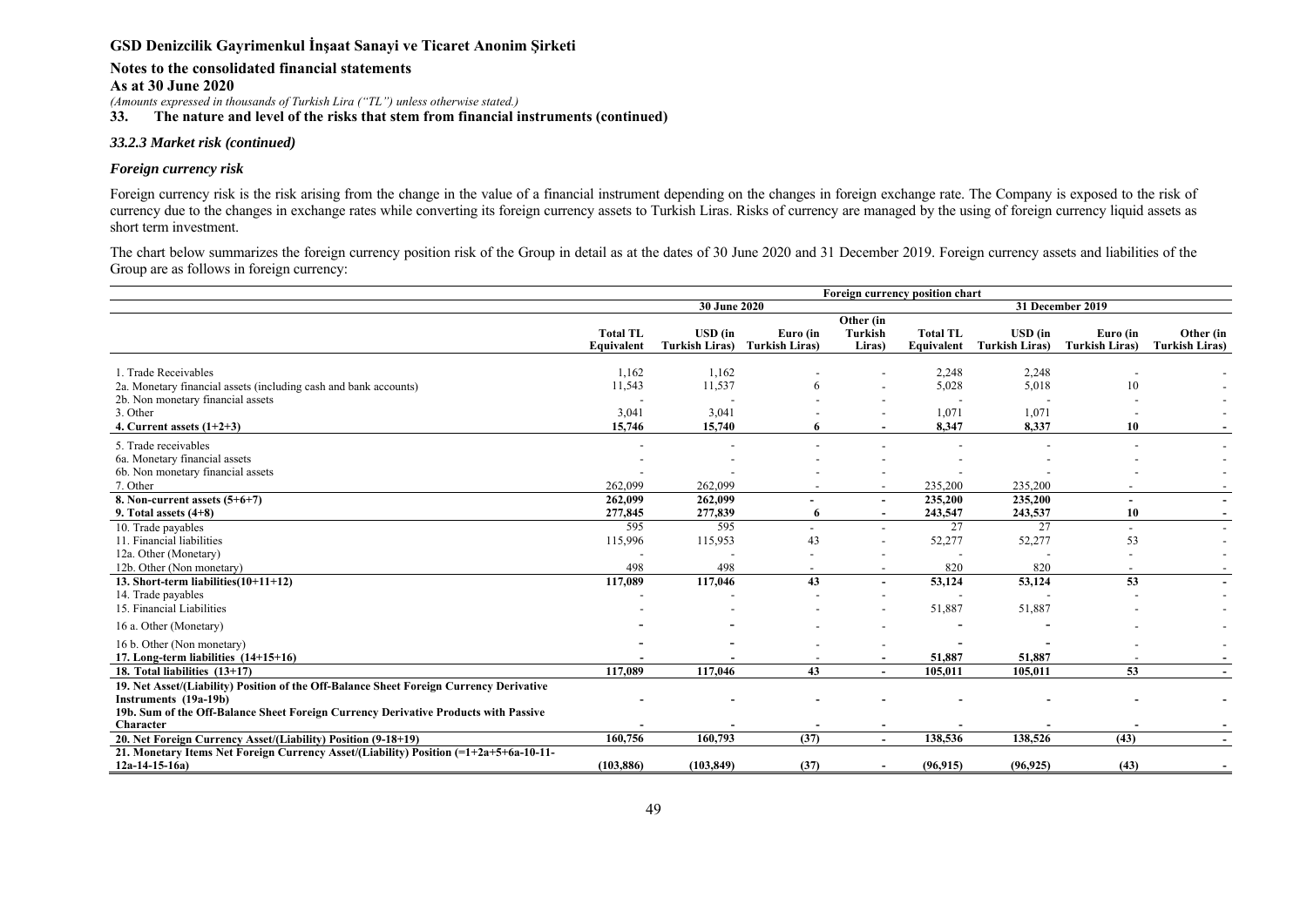**Notes to the consolidated financial statements** 

**As at 30 June 2020** 

*(Amounts expressed in thousands of Turkish Lira ("TL") unless otherwise stated.)* 

### **33. The nature and level of the risks that stem from financial instruments (continued)**

#### *33.2.3 Market risk (continued)*

#### *Foreign currency risk (continued)*

A 10 percent depreciation of the TL against the following currencies at 30 June 2020 and 31 December 2019 would have increased equity and profit or loss by the amounts shown below. This analysis assumes that all other variables, in particular interest rates, remain constant.

| <b>Foreign Exchange Rate Sensitivity Analysis Table</b>                                                                                      |                                    |                                    |                                    |                                    |
|----------------------------------------------------------------------------------------------------------------------------------------------|------------------------------------|------------------------------------|------------------------------------|------------------------------------|
| 30 June 2020                                                                                                                                 |                                    |                                    |                                    |                                    |
|                                                                                                                                              | Profit/(Loss)                      |                                    | Equity                             |                                    |
|                                                                                                                                              | Foreign<br>currency<br>appreciates | Foreign<br>currency<br>depreciates | Foreign<br>currency<br>appreciates | Foreign<br>currency<br>depreciates |
| Change of USD by 10% against TL:<br>1. USD net asset/liability<br>2. Secured portion from USD risk (-)                                       | (211)                              | 211                                | 16,077                             | (16,077)                           |
| Change of EUR by 10% against TL:<br>3. Euro net asset/liability<br>4. Secured portion from EUR risk (-)                                      | (3)                                | 3                                  |                                    |                                    |
| Change of other currencies by 10% against TL:<br>5. Other currencies net asset/liability<br>6. Secured portion from other currencies risk(-) |                                    |                                    |                                    |                                    |

#### **Foreign Exchange Rate Sensitivity Analysis Table**

| 31 December 2019                                                                                                                             |                                    |                                    |                                    |                                    |  |
|----------------------------------------------------------------------------------------------------------------------------------------------|------------------------------------|------------------------------------|------------------------------------|------------------------------------|--|
|                                                                                                                                              | Profit/(Loss)                      |                                    | Equity                             |                                    |  |
|                                                                                                                                              | Foreign<br>currency<br>appreciates | Foreign<br>currency<br>depreciates | Foreign<br>currency<br>appreciates | Foreign<br>currency<br>depreciates |  |
| Change of USD by 10% against TL:<br>1. USD net asset/liability<br>2. Secured portion from USD risk (-)                                       | (1,872)                            | 1.872                              | 16.423                             | (16, 423)                          |  |
| Change of EUR by 10% against TL:<br>3. Euro net asset/liability<br>4. Secured portion from EUR risk (-)                                      | (3)                                | 3                                  |                                    |                                    |  |
| Change of other currencies by 10% against TL:<br>5. Other currencies net asset/liability<br>6. Secured portion from other currencies risk(-) |                                    |                                    |                                    |                                    |  |

#### *Other price risks:*

The Group is exposed to stock price risk arising from the stock investments. Stock investments are conducted for strategic purposes rather than commercial goals. The Group does not actively purchase-sale such investments.

#### **34. Financial Instruments**

#### *Fair value of financial instruments*

The estimated fair values of financial instruments have been determined by the Group, using available market information and appropriate valuation methodologies. However, judgment is necessarily required to interpret market data to estimate the fair value. Accordingly, the estimates presented herein are not necessarily indicative of the amounts the Group could realize in a current market exchange.

The following methods and assumptions were used to estimate the fair value of the financial instruments for which is practicable to estimate fair value: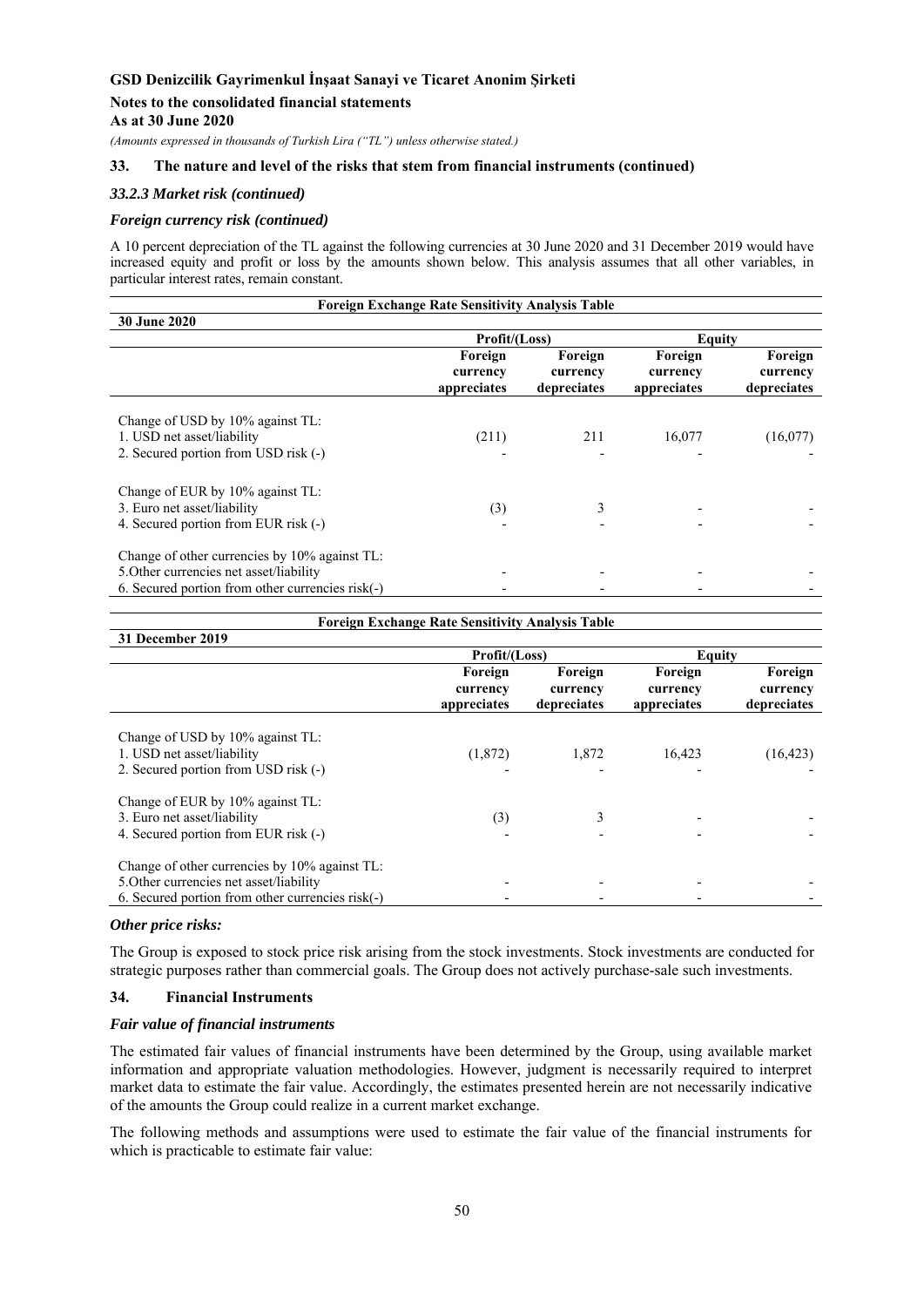### **34. Financial Instruments (continued)**

### *Fair value of financial instruments (continued)*

### *Financial assets*

The carrying values of financial assets including cash and cash equivalents which are accounted with their costs are estimated to be their fair values since they are short term.

The carrying values of receivables from finance sector activities as at 30 June 2020 are different from current interest rates along with the related calculated their fair values.

### *Financial liabilities*

The carrying values of finance sector payables, borrowings and short term trade payables are estimated to be their fair values.

Carrying and fair values of the financial assets and liabilities which are not reflected at their fair values in the financial statements as at 30 June 2020 and 31 December 2019 are shown in the table below:

|                                            | <b>30 June 2020</b> |         | 31 December 2019 |         |
|--------------------------------------------|---------------------|---------|------------------|---------|
|                                            | Carrying            | Fair    | Carrying         | Fair    |
|                                            | value               | value   | value            | Value   |
| <b>Financial assets and liabilities</b>    |                     |         |                  |         |
| Cash and cash equivalents                  | 11,637              | 11,637  | 5,063            | 5,063   |
| Trade receivables                          | 1,162               | 1,162   | 2,248            | 2,248   |
| Other receivables                          | 966                 | 966     | 232              | 232     |
| Receivables from finance sector operations | 13                  | 13      | 11               | 11      |
| Payables from finance sector operations    | 47                  | 47      | 41               | 41      |
| Trade payables                             | 775                 | 775     | 165              | 165     |
| Other payables                             | 141                 | 141     | 131              | 131     |
| Lease liabilities                          | 817                 | 817     | 1.025            | 1,025   |
| Bank borrowings                            | 115,953             | 115,952 | 104,144          | 104,169 |

### *Classification of the fair value measurement*

The chart below discloses the valuation methods of the financial instruments reflected at their fair values. The valuation methods according to different levels are defined as follows**;** 

- Level 1: Quoted prices (unadjusted) in active markets for identical assets or liabilities.
- Level 2: Inputs other than quoted prices included within Level 1 that are observable for the asset or liability, either directly (i.e. as prices) or indirectly (i.e. derived from prices).
- Level 3: Inputs for the asset or liabilities that are not based on observable market data (unobservable inputs).

As at the 30 June 2020, there is no financial investment carried at fair value (31 December 2019: None).

### **35. Events after the reporting period**

None.

#### **36. Other matters that significantly affect the financial statements or issues explained to make the financial statements clear, interpretable and understandable**

The Covid-19 epidemic, which has affected the whole world, has had some effects on the global maritime industry and our operations. In early 2020, the time charter rates for the first quarter were affected due to the rapid spread of the coronavirus and the reduced demand for goods from China. Developments in the Bulk segment, where we operate as a group with two ships, have been more promising. Cargo demand such as iron ore, coal and grain has recently started to improve due to the recovery in demand from China, Japan and South Korea. Some difficulties were encountered during crew changes due to travel restrictions around the world and some difficulties were encountered in matters such as sending spare parts and service engineers to our ships. All necessary measures and actions have been taken to ensure that our fleet runs smoothly and our operations continue without any problems.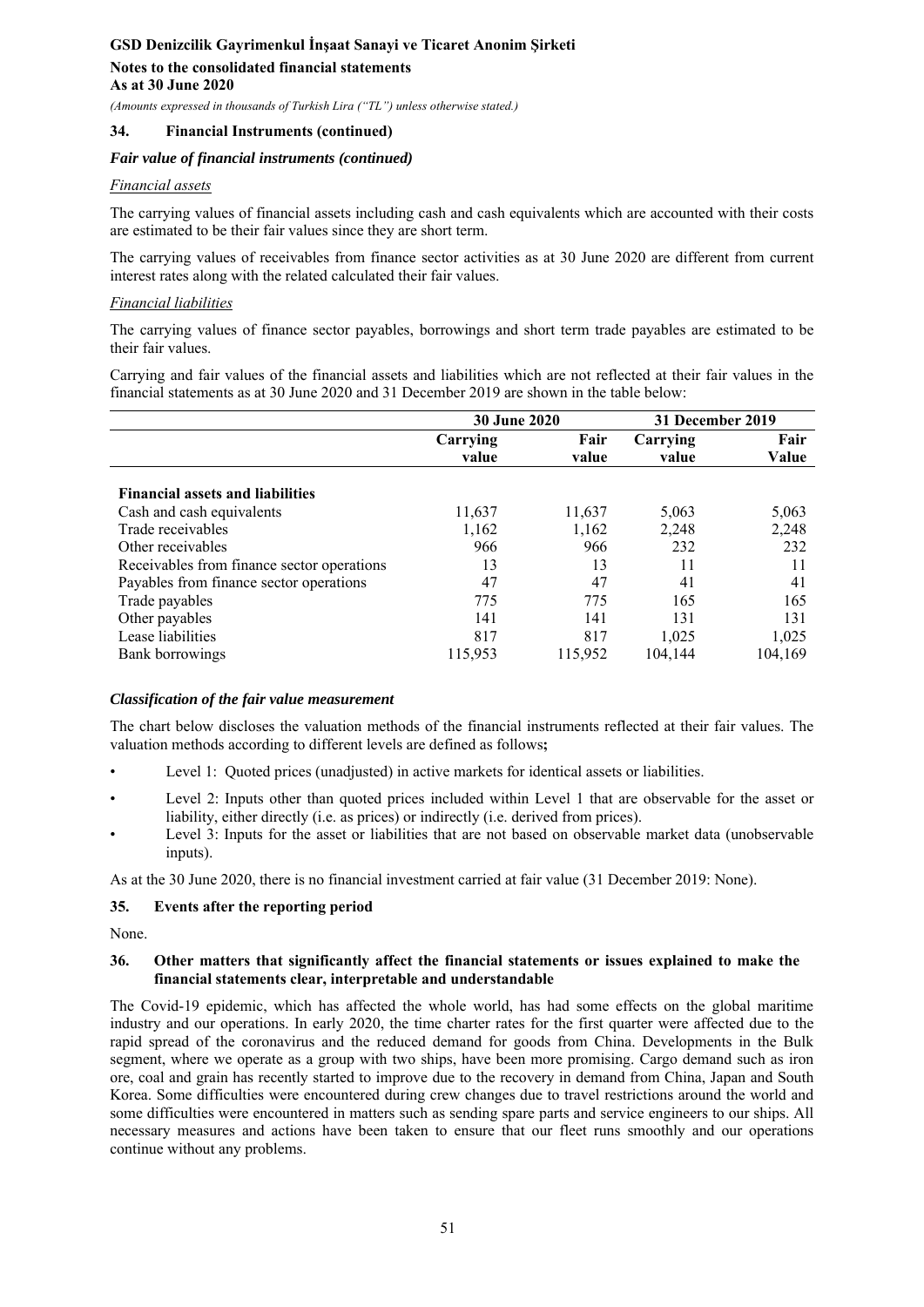# **GSD Denizcilik Gayrimenkul İnşaat Sanayi ve Ticaret Anonim Şirketi Notes to the consolidated financial statements As at 30 June 2020**

*(Amounts expressed in thousands of Turkish Lira ("TL") unless otherwise stated.)* 

#### **36. Other matters that significantly affect the financial statements or issues explained to make the financial statements clear, interpretable and understandable (continued)**

While preparing the interim consolidated financial statements dated 30 June 2020, the possible effects of the Covid-19 epidemic were evaluated and the estimates and assumptions used in the preparation of the consolidated financial statements were reviewed. Within this scope, possible impairment in the interim consolidated financial statements dated 30 June 2020 has been evaluated.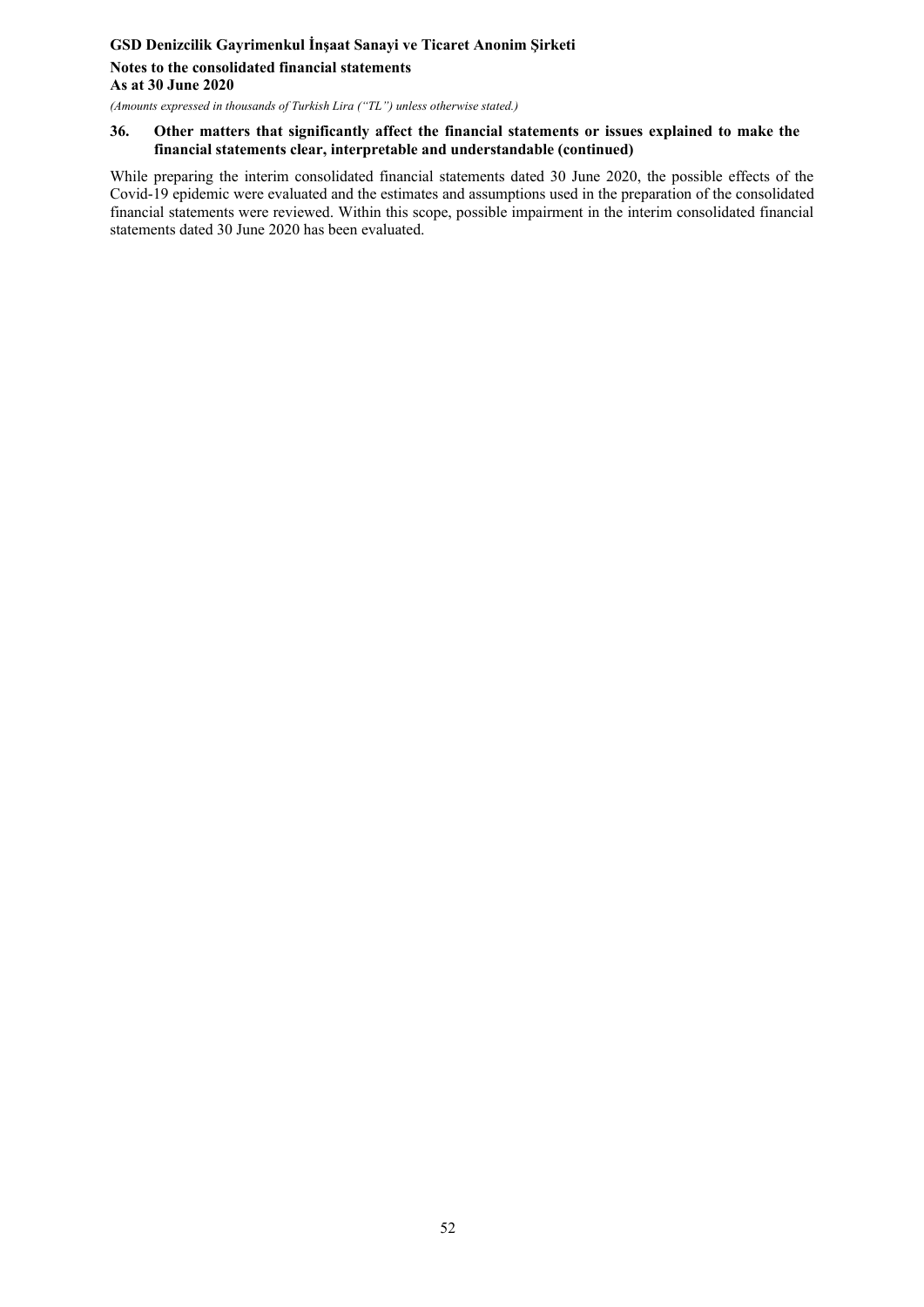# **GSD Denizcilik Gayrimenkul İnşaat Sanayi ve Ticaret Anonim Şirketi Supplementary Information Convenience Translation to US Dollars As at 30 June 2020**

#### **Convenience conversion of financials**

The US Dollar ("USD") amounts shown in the statement of financial position and statement of profit or loss and other comprehensive income on the following pages have been included solely for the convenience of the reader. For the current period's financial statements, USD amounts are translated from TL financial statements using the official TL exchange rate of 6.8422 TL/USD prevailing on 30 June 2020. For the prior year's financial statements, USD amounts are translated from TL financial statements using the official TL exchange rate of 5.9402 TL/USD prevailing on 31 December 2019 and 5.7551 TL/USD prevailing on 30 June 2019. Such translation should not be construed as a representation that the TL amounts have been converted into USD pursuant to the requirements of IFRSs or Generally Accepted Accounting Principles in the United States of America or in any other country.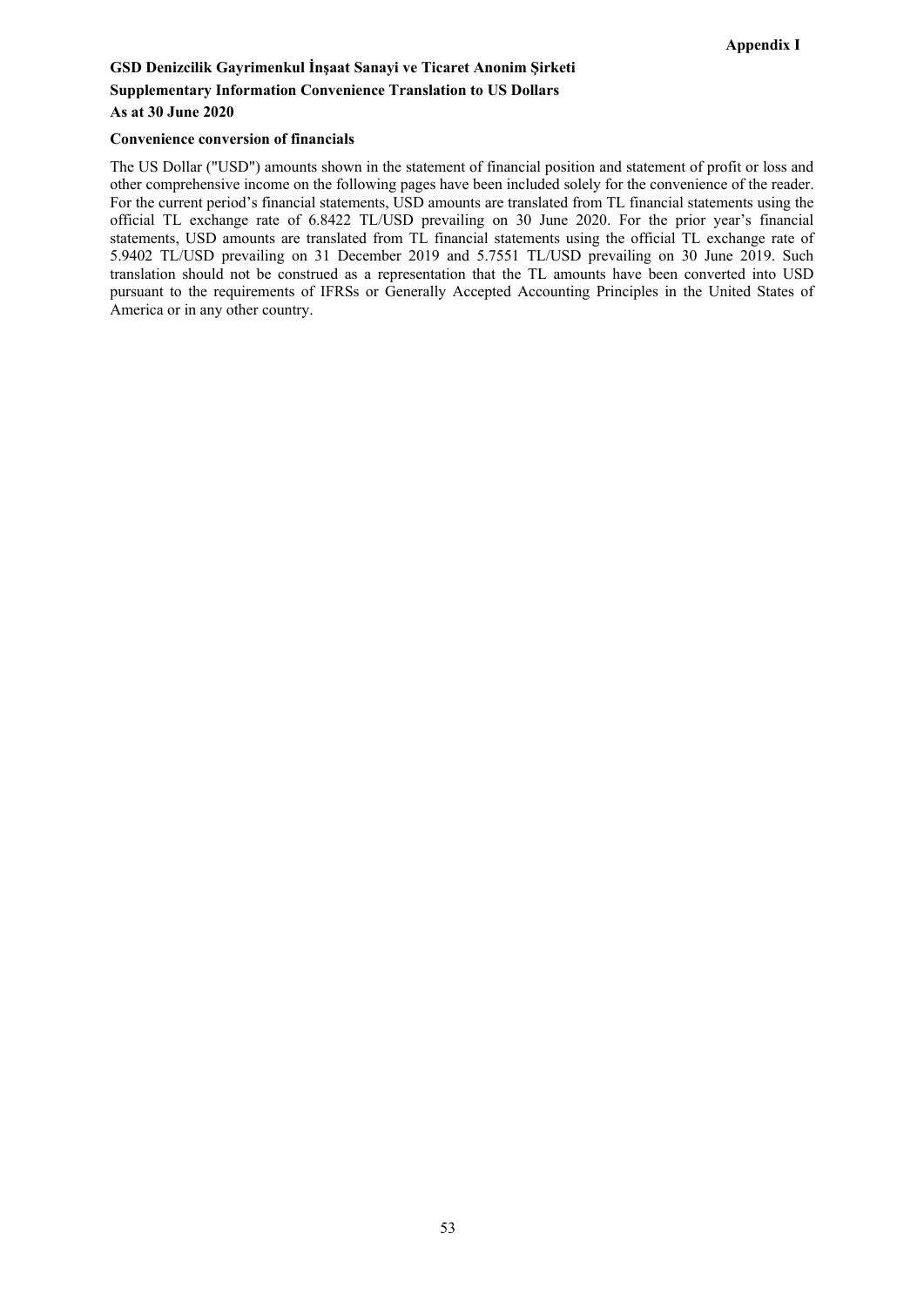## **GSD Denizcilik Gayrimenkul İnşaat Sanayi ve Ticaret Anonim Şirketi Consolidated statement of financial position (Balance sheet) As at 30 June 2020**

| <b>Reviewed</b>     | Audited          |
|---------------------|------------------|
| <b>30 June 2020</b> | 31 December 2019 |
| Assets              |                  |

| <b>Current assets</b>                      | 2,486                    | 1,656          |
|--------------------------------------------|--------------------------|----------------|
|                                            |                          |                |
| Cash and cash equivalents                  | 1,701                    | 852            |
| Trade receivables                          | 170                      | 378            |
| - Due from third parties                   | 170                      | 378            |
| Receivables from finance sector operations | 2                        | 2              |
| - Due from third parties                   | $\overline{\mathcal{L}}$ | $\overline{2}$ |
| Other receivables (net)                    | 141                      | 39             |
| - Due from related parties                 | 23                       | 39             |
| - Due from third parties                   | 118                      |                |
| Inventories (net)                          | 103                      | 112            |
| Prepaid expenses                           | 215                      | 75             |
| - Due from third parties                   | 215                      | 75             |
| Current income tax assets                  | 1                        | 33             |
| Other current assets                       | 142                      | 151            |
| - Due from third parties                   | 142                      | 151            |
| <b>Subtotal</b>                            | 2,475                    | 1,642          |
| Assets held for sale                       | 11                       | 14             |
| <b>Non-current assets</b>                  | 38,827                   | 40,251         |
| Financial investments                      | 213                      | 245            |
| Tangible assets                            | 38,357                   | 39,665         |
| - Vehicles                                 | 38,341                   | 39,642         |
| - Furnite and fixtures                     | 22                       | 23             |
| Right of use asset                         | 103                      | 156            |
| Intangible asset                           | 22                       | 34             |
| - Other intangible asset                   | 22                       | 34             |
| Deferred tax assets                        | 132                      | 151            |
| <b>Total assets</b>                        | 41,319                   | 41,907         |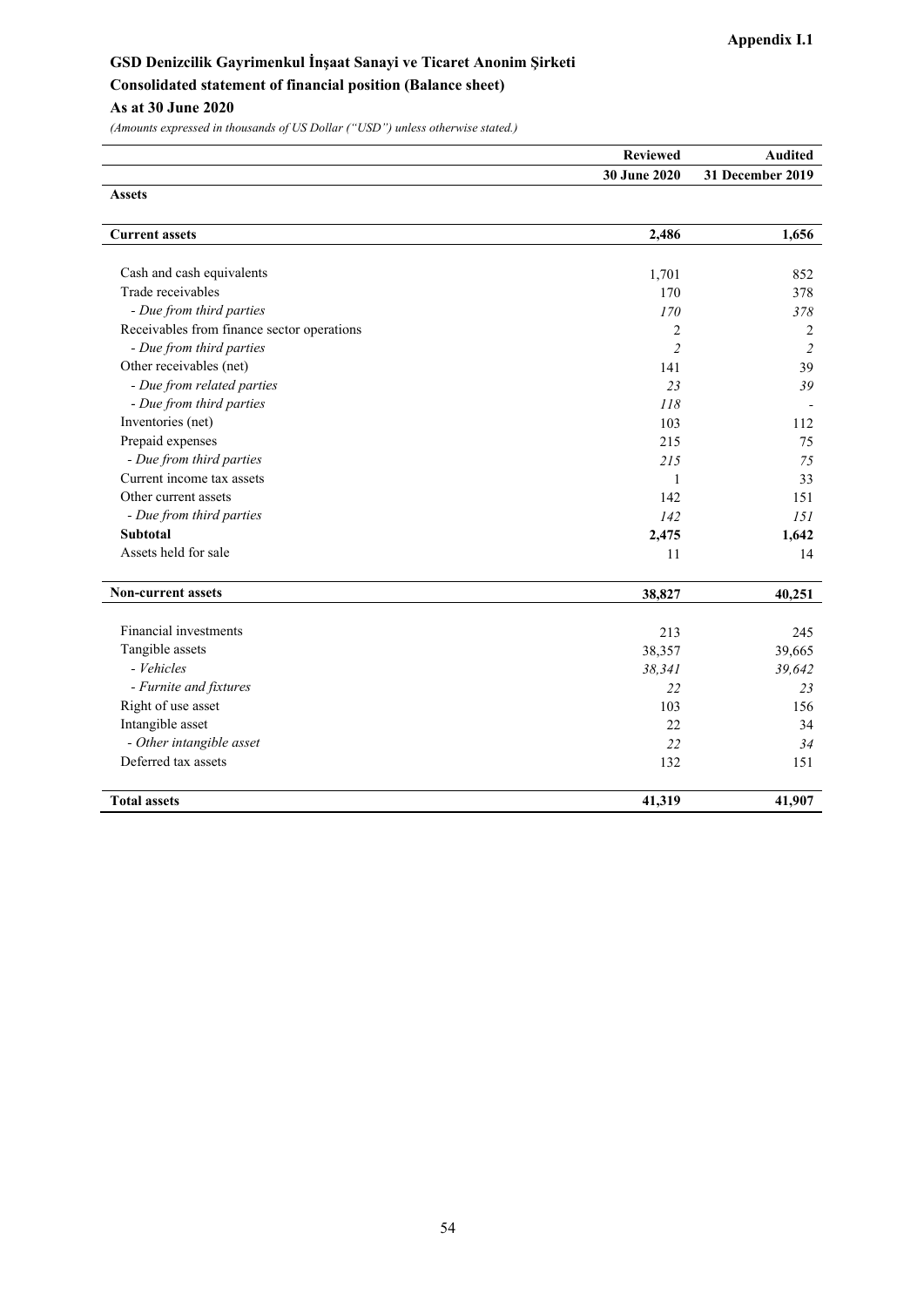## **GSD Denizcilik Gayrimenkul İnşaat Sanayi ve Ticaret Anonim Şirketi Consolidated statement of financial position (Balance sheet) As at 30 June 2020**

|                                                                                                | <b>Reviewed</b>  | <b>Audited</b>   |
|------------------------------------------------------------------------------------------------|------------------|------------------|
| <b>Liabilities</b>                                                                             | 30 June 2020     | 31 December 2019 |
| <b>Current liabilities</b>                                                                     | 17,248           | 9,276            |
| Short term financial borrowings                                                                | 7,600            | 2,414            |
| Due to related parties                                                                         | 7,600            | 2,414            |
| - Bank loans                                                                                   | 7,600            | 2,414            |
| Due to third parties                                                                           | 305              |                  |
| - Bank loans                                                                                   | 305              |                  |
| Short term portion of long term financial liabilities                                          | 9,113            | 6,458            |
| Due to related parties                                                                         | 50               | 52               |
| -Payables from lease transactions                                                              | 50               | 52               |
| Due to third parties                                                                           | 9,063            | 6,406            |
| - Bank loans                                                                                   | 9,042            | 6,383            |
| -Payables from lease transactions                                                              | 21               | 23               |
| Trade payables                                                                                 | 113              | 28               |
| - Due to related parties                                                                       | $\mathfrak{Z}$   | $\mathfrak{Z}$   |
| - Due to third parties                                                                         | 110              | 25               |
| Payables from finance sector operations                                                        | 7                | 7                |
| - Due to third parties                                                                         | $\overline{7}$   | $\overline{7}$   |
| Other payables                                                                                 | 22               | 24               |
| - Due to third parties                                                                         | 22               | 24               |
| Deferred income                                                                                | 73               | 138              |
| - Due to third parties                                                                         | 73               | 138              |
| Current tax liability                                                                          | --               | 170              |
| Short term provisions                                                                          | 15               | 38               |
| - Provisions for employee benefits                                                             | 15               | 38               |
| <b>Non-current liabilities</b>                                                                 | 138              | 8,985            |
| Long-term financial borrowings                                                                 | 48               | 8,832            |
| Due to related parties                                                                         | 30               | 65               |
| - Bank loans                                                                                   | 30               | 65               |
| Due to third parties                                                                           | 18               | 8,767            |
| - Bank loans                                                                                   |                  | 8,735            |
| -Lease liabilities                                                                             | 18               | 32               |
| Long term provisions                                                                           | 90               | 153              |
| - Provisions for employee benefits                                                             | 90               | 153              |
| Equity                                                                                         | 23,933           | 23,646           |
| Paid-in share capital                                                                          | 7,626            | 8,784            |
| Adjustment to share capital                                                                    | 3,520            | 4,055            |
| Repurchase of shares (-)                                                                       | $\boldsymbol{0}$ | (543)            |
| Premium on the shares/discount                                                                 | 1,343            | (24)             |
| Effect of merger under common control                                                          | (1,780)          | (2,051)          |
| Accumulated other comprehensive income that will not be reclassified to profit or loss         | (1)              | (12)             |
| - Gains/losses from the revaluation and reclassification                                       | (1)              | (12)             |
| Accumulated other comprehensive income that may be reclassified subsequently to profit or loss | 18,098           | 16,588           |
| - Currency translation differences                                                             | 18,098           | 16,588           |
| Restricted reserves                                                                            | 2,800            | 3,225            |
| Prior years' profits/(losses)                                                                  | (5, 547)         | (5,410)          |
| Net profit / (loss) for the period                                                             | (2,126)          | (967)            |
| <b>Total equity and liabilities</b>                                                            | 41,319           | 41,907           |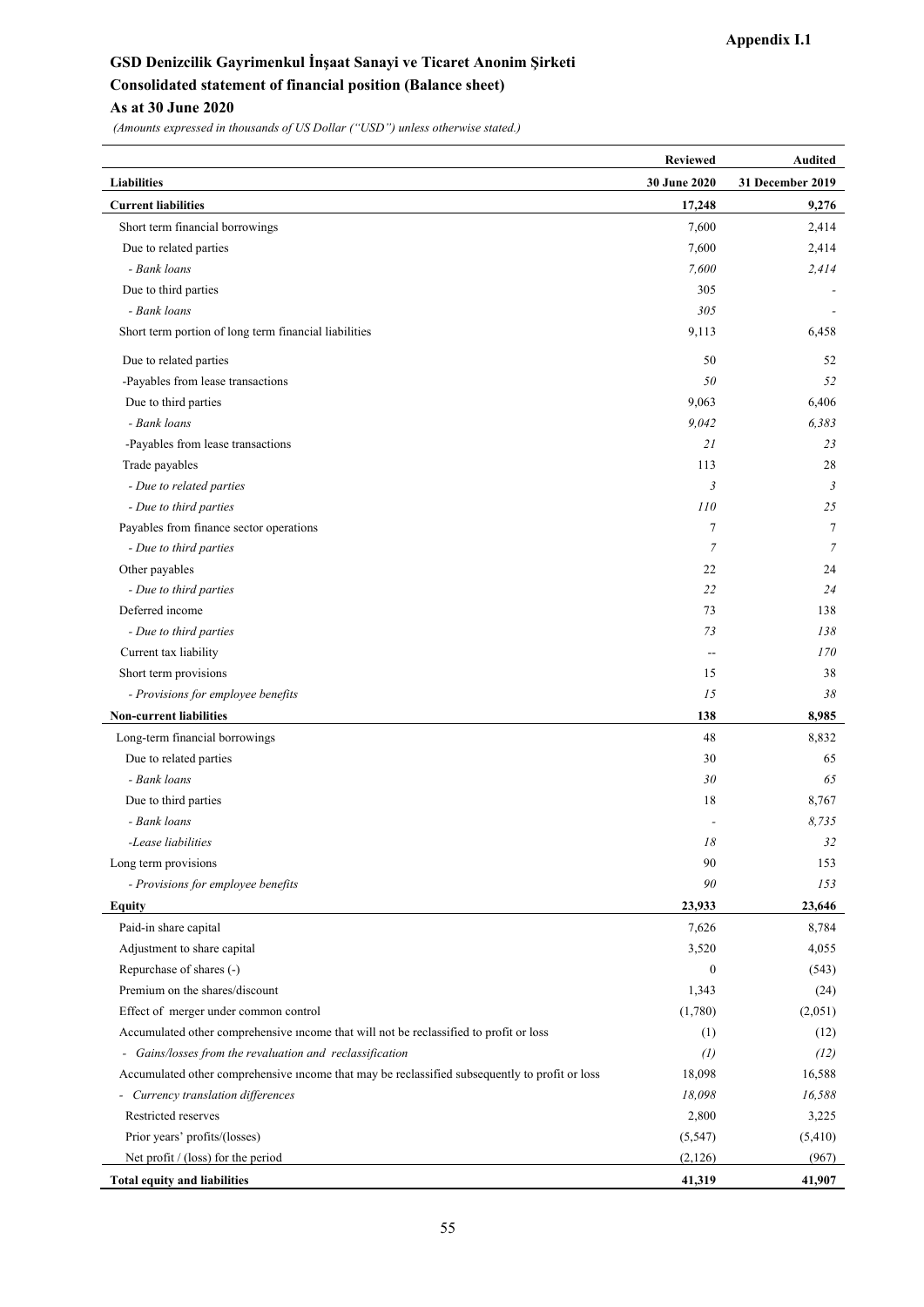#### **Consolidated statement of profit or loss**

**For the interim period ended 30 June 2020** 

|                                                            | <b>Reviewed</b><br>1 January-<br>30 June 2020 | <b>Not reviewed</b><br>1 April-<br>30 June 2020 | <b>Reviewed</b><br>1 January-<br>30 June 2019 | Not reviewed<br>1 April-<br>30 June 2019 |
|------------------------------------------------------------|-----------------------------------------------|-------------------------------------------------|-----------------------------------------------|------------------------------------------|
|                                                            |                                               |                                                 |                                               |                                          |
| <b>Continuing operations</b>                               |                                               |                                                 |                                               |                                          |
| Marine sector revenues                                     | 2,280                                         | 1,079                                           | 2,996                                         | 1,576                                    |
| Marine sector expenses (-)                                 | (3,056)                                       | (1,699)                                         | (2,923)                                       | (1, 544)                                 |
| Gross profit/(loss) of marine sector activities            | (776)                                         | (620)                                           | 73                                            | 32                                       |
| Gross profit/(loss) from trading activities                | (776)                                         | (620)                                           | 73                                            | 32                                       |
| Finance sector operating income                            |                                               |                                                 |                                               |                                          |
| Foreign exchange gain                                      |                                               |                                                 |                                               |                                          |
| Interest income                                            |                                               |                                                 |                                               |                                          |
| Finance sector other operating income                      |                                               |                                                 |                                               |                                          |
| Cost of finance sector operations (-)                      | (66)                                          | (29)                                            | (40)                                          | (15)                                     |
| Other finance sector operating income/(expenses), net      | (66)                                          | (29)                                            | (40)                                          | (15)                                     |
| Gross profit/ (loss) from finance sector operations        | (66)                                          | (29)                                            | (40)                                          | (15)                                     |
| Gross profit/(loss)                                        | (842)                                         | (649)                                           | 33                                            | 17                                       |
| General administrative expenses (-)                        | (436)                                         | (216)                                           | (469)                                         | (284)                                    |
| Other operating income                                     | 248                                           | 134                                             | 1,112                                         | 481                                      |
| Other operating expenses (-)                               | (19)                                          | (8)                                             | (179)                                         | (153)                                    |
| Operating profit/ (loss)                                   | (1,049)                                       | (739)                                           | 497                                           | 61                                       |
| Income from investment activities                          | L.                                            | $\overline{a}$                                  | $\overline{a}$                                |                                          |
| Expense from investment activities (-)                     |                                               |                                                 |                                               |                                          |
| Operating profit/(loss) before financial income (expenses) | (1,049)                                       | (739)                                           | 497                                           | 61                                       |
| Financial expenses (-)                                     | (1,244)                                       | (580)                                           | (1, 332)                                      | (506)                                    |
| Profit/ (loss) before tax from continued operations        | (2,293)                                       | (1,319)                                         | (835)                                         | (445)                                    |
| Tax income/expenses of continued operations                | 167                                           | 65                                              | 52                                            | 37                                       |
| - Taxation on income / (expenses)                          | 166                                           | 70                                              | 182                                           | 38                                       |
| - Deferred tax income / (expenses)                         | 1                                             | (5)                                             | (130)                                         | $-1$                                     |
| Profit/(loss) for the period                               | (2,126)                                       | (1,254)                                         | (783)                                         | (408)                                    |
| Earnings / (losses) per share                              | (0.044)                                       | 0.000                                           | (0.016)                                       | (0.008)                                  |